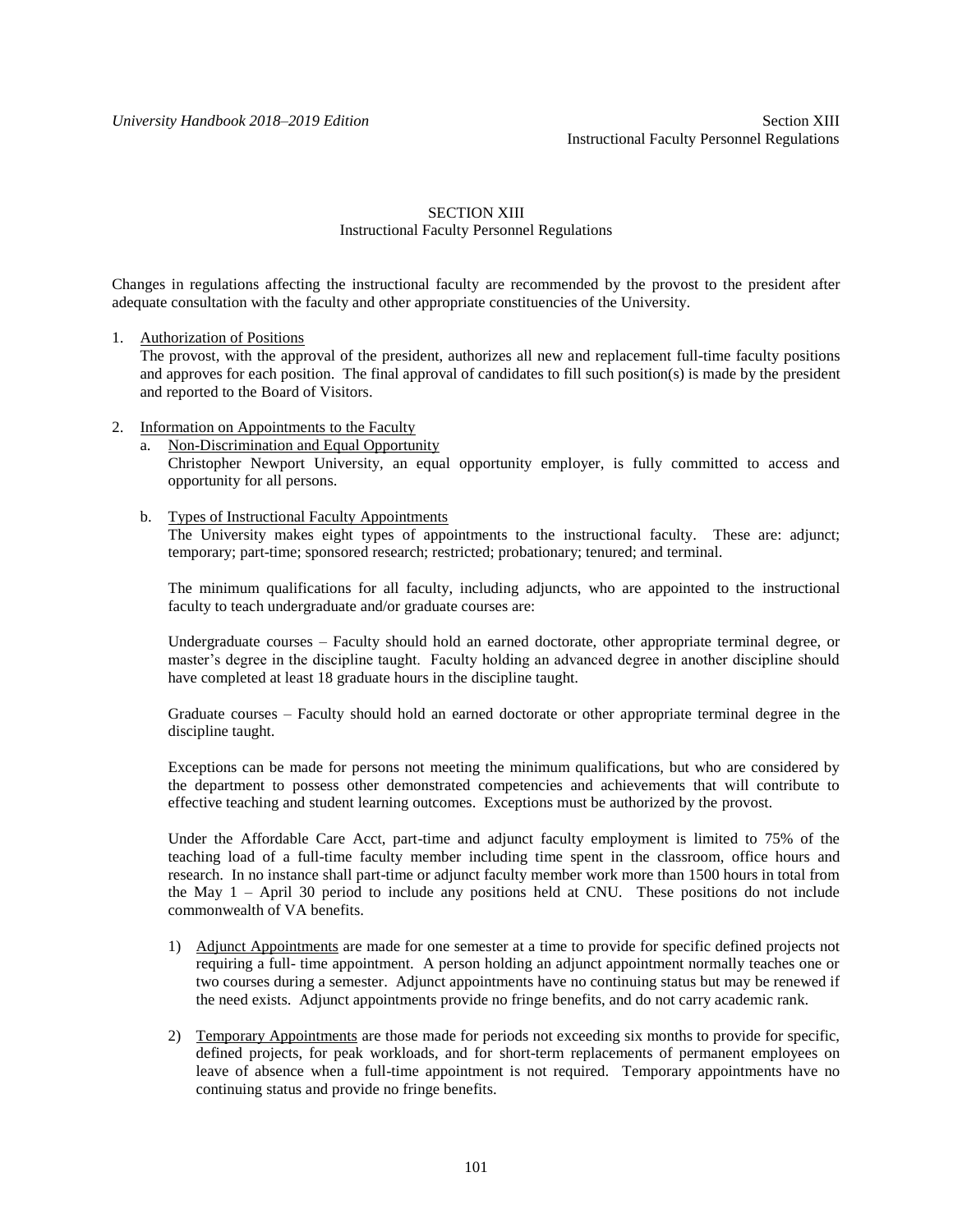- 3) Part-time Appointments are made for periods not exceeding one academic year to augment the strength or expertise of the faculty. Part-time appointments have no continuing status, but a new appointment may be made at the discretion of the University. Part-time appointments provide no fringe benefits.
- 4) Sponsored Research Appointments are made for specific research projects. The length of the appointment and benefits, if any, are subject to the terms of the research contract.
- 5) Restricted Appointments
	- a) Term Length: Restricted appointments are term appointments of one, two, three, or five academic years in length.
	- b) Titles
		- (1) Restricted faculty on one-year appointments may hold the title instructor; visiting appointment at any rank; or lecturer.
		- (2) Restricted faculty on two-year appointments may hold the title visiting professor, associate professor or assistant professor.
		- (3) Restricted faculty on three-year appointments may hold the title instructor or lecturer.
		- (4) Restricted faculty on five-year appointments may hold the title senior lecturer or master lecturer.
	- c) Degree Qualifications by Title/Rank
		- (1) Instructor: Restricted faculty at the instructor rank generally do not hold terminal degrees.
		- (2) Visiting: The provost will determine the appropriate rank for visiting faculty; the designation "visiting" will be included in the title.
		- (3) Lecturer: Appointments at the lecturer, senior lecturer or master lecturer rank shall be reserved for terminal degree-holding faculty who are hired in positions that are initially approved for this status or who have exceeded the two-year limit on a visiting appointment.
	- d) Reappointment
		- (1) Restricted appointments of one year have no continuing status.
			- (a) A new one-year appointment may be made by the provost upon successful performance review, recommendation of the dean and the department chair, and the continuing need of the University. These appointments are typically made to replace a faculty member on leave; to fill a position of doubtful permanency; to allow for an extended period of recruitment for a probationary appointment; to provide continuity in curricular programs in which probationary appointments are not currently feasible; or to employ visiting faculty and therefore are not normally indefinitely renewed.
			- (b) Restricted faculty holding the rank of instructor or lecturer who have taught full-time at the University for four consecutive semesters may apply for a three-year appointment in accordance with the procedures outlined in Section 2.d. (2.d. Procedures for Multi-Year Contracts: instructor, lecturer, senior lecturer, and master lecturer ranks) below. Up to one semester of leave during this consecutive term is allowable, but the faculty member's dossier must demonstrate a commensurate degree of excellence and promise. These appointments are typically made to fill disciplinary and curricular needs in the department and/or University.
		- (2) Visiting restricted appointments will not exceed two years
		- (3) Restricted appointments of three or five years have no continuing status, but a new three-year or five-year appointment may be made in accordance with the procedures outlined in Section 2.d. below. When the renewal of a three-year or five-year contract is not warranted, a oneyear contract may be issued instead if appropriate.
	- e) Conversion of Position to Probationary Status
		- (1) Any position which has been filled by a restricted faculty member or members for any number of years may be reviewed for purposes of appointing a probationary faculty member to the position in accordance with the procedures outlined in Section 2.e. below. When a restricted position is to be converted to probationary status, the conversion will await the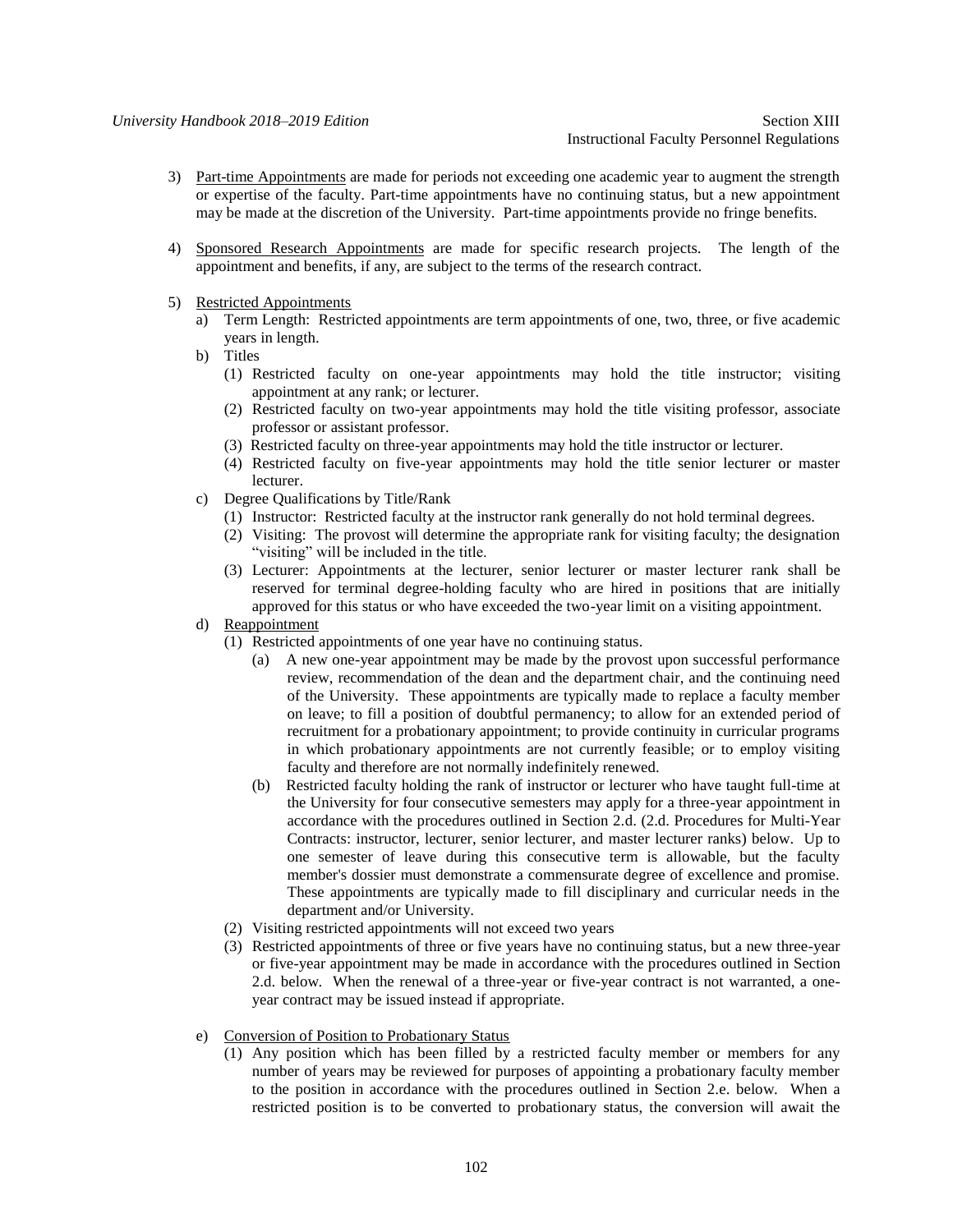completion of the contract term, barring exceptional circumstances deemed by the provost.

- f) Benefits: Restricted appointments provide fringe benefits.
- 6) Probationary Appointments are tenure track appointments that terminate automatically at their expiration date. New probationary appointments may be made by the University at its discretion for a total of not more than six (6) years until tenure is granted or denied. Exceptions may be made at the discretion of the Provost. The University is not obligated to show cause when no new appointment is made. Probationary appointments provide fringe benefits.
- 7) Tenure Appointments entitle the holders of such appointments to be offered each academic year, employment for the succeeding academic year at an academic year salary and academic rank no less than the stipulated academic year salary and academic rank of the preceding academic year, subject to the contractual terms and conditions of employment which exist from period to period. Tenure appointments provide fringe benefits.
- 8) Terminal Appointments are given to provide adequate notice of termination of employment. Terminal appointments are for no more than one year and are not renewable. Terminal appointments provide fringe benefits.
- c. Procedures for Recruiting and Initial Appointment of Full-time Instructional Faculty

1) Establishment of Positions

Requests for new or replacement positions are initiated by the department chair and are reviewed by the dean of the college/school. If the dean concurs there is a need for a new or replacement position, the dean forwards the request to the provost. If the provost agrees and if there are sufficient financial resources to support the position, the new or replacement position will be created.

# 2) Recruitment Phase

e) Initiation of Search Process

Once a position has been established, the department chair secures permission to recruit by completing page 1 of Form AP-15F (Position Information and Recruitment/Advertising), attaching a job advertisement and sending hard copies of these to the appropriate dean. The department chair should also email the job advertisement to the appropriate dean and the director of faculty recruitment. Upon approval of the dean, the AP 15F will be moved to the next level of review. The levels of review would include the following: department chair, dean, provost, chief budget officer, and director of Title IX and equal opportunity.

f) Appointment of Search Committee

The department chair recommends for approval of the Dean, a search committee of at least three members, one of whom must be from outside the department that is hiring the position. Committee membership must be finalized prior to the receipt of applications by the committee; new members should not be added after the committee has begun the application review process. The chair of the search committee will communicate with the director of faculty recruitment to discuss the requirements of the position, to review and approve the final version of the advertisement, and to discuss where the placement of the advertisement will be most effective. The director of faculty recruitment will place all advertisements; therefore the search committee must make sure that any necessary contact information for any publication, website, etc. is brought to the director's attention.

g) Scope of Search

Unless there are exceptional circumstances, all searches will be national in scope. Searches may be limited to the local area with the prior express approval of the department chair, dean, provost, and director of faculty recruitment. In exceptional circumstances, an appointment may be made without a search. The requestor must fill out the *Request To Modify Instructional and Administrative/Professional Faculty Search Process Form* and attach the following: a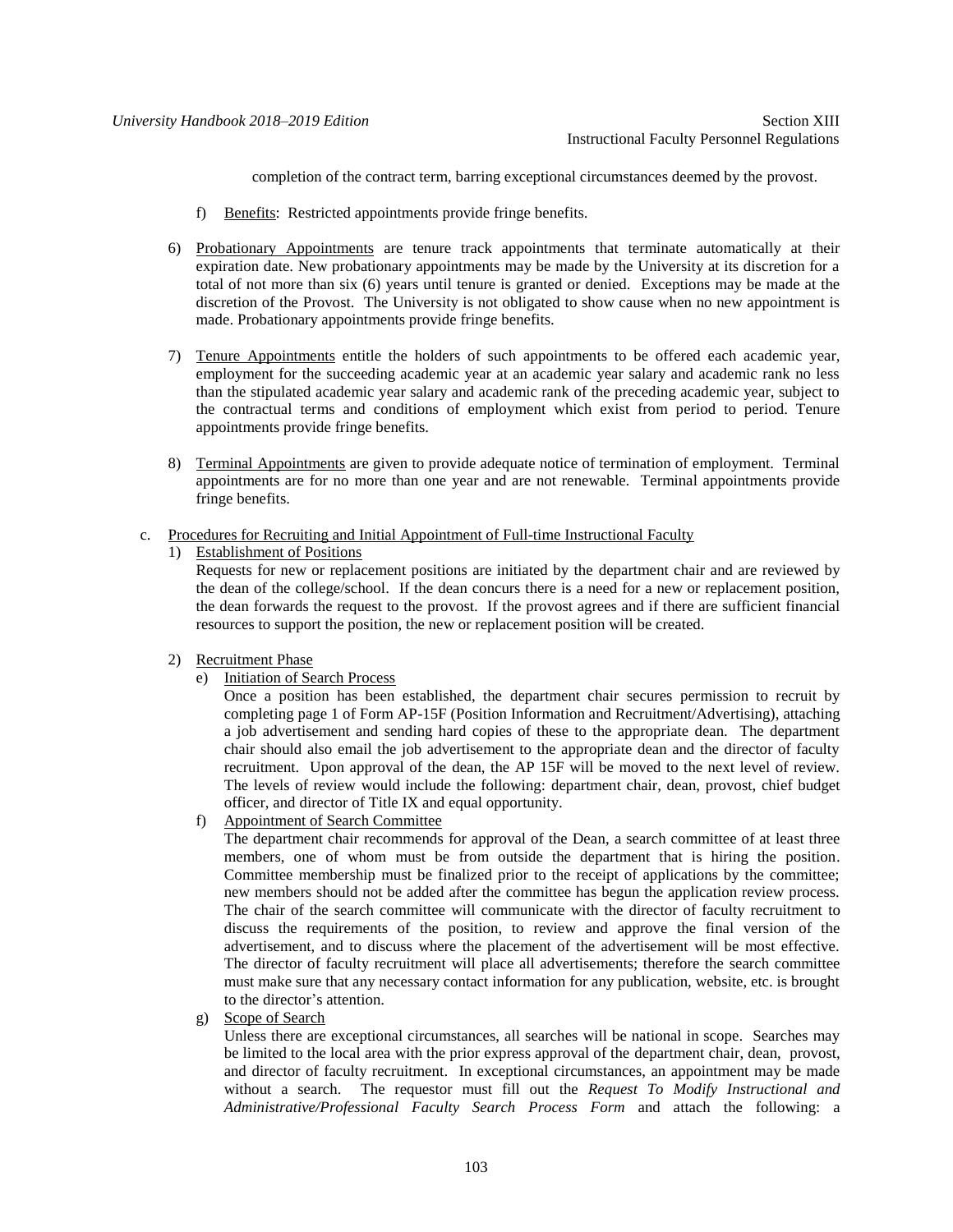memorandum which provides a detailed explanation as to why the search process should be waived; a current cv/resume from the person to be appointed; and at least three reference checks and/or letters of recommendation for appointees who are not CNU Fellows or CNU employees. This form must then be approved and signed by the dean, university counsel, and provost.

h) Processing of Applications

All applications will be sent to the director of faculty recruitment who will be responsible for acknowledging receipt of each candidate's application and who will also request voluntary EEO information of each candidate (race, gender, age, and disability status)upon closing date of the position. The director of faculty of recruitment will maintain a database of the EEO data of each candidate. The director of Title IX and equal opportunity will have access to all EEO data none of which will be disclosed to the search committee.

- 3) Screening Phase
	- a) Review of Applications by the Search Committee

The director of faculty recruitment will forward the applications to the search committee once they are all processed and as soon as possible after the date that the application review is to begin as stated in the position advertisement. An *Applicant Flow Log* that lists all of the candidates alphabetically will also be included with the applications. If an application is missing any letters of recommendation or transcripts, it is recommended that the search committee contact the candidate and ask them to forward the missing materials. The search committee should take caution and only talk to the candidates about the missing information and avoid any conversation that would take the form of an interview no matter how informal. Once the applications are received, all members of the search Committee will individually review each one. (Minimum qualifications for each academic rank are listed in Section XI.8.c.3). The search committee will not at any time have direct knowledge of the race, gender, age, or disability status of any candidate. The search committee will then meet to discuss all applications. During this meeting, the search Committee, by consensus if possible, will divide the applications into three categories as noted on the *Applicant Flow Log*: (1) initial non-selection (definite rejections), (2) additional consideration but not selected (possible interviews), and (3) selected for telephone interview (preliminary interviews).

b) Selecting Persons for a Preliminary Interview

Once the search committee is in agreement with the selections for each category, the search committee chair will email the appropriate dean with the names of the candidates to be interviewed; the dean may recommend other candidates for consideration. Once the dean has approved the selections, the appropriate column for each candidate will then be marked on the Applicant Flow Log, and the persons who were chosen may be contacted for a preliminary interview. All preliminary interviews should use the same channel for communication, e.g., telephone, Skype, etc. The search committee will then conduct the interviews, using the guidelines provide by the director of faculty recruitment. Committees are encouraged to use a standardized set of interview question, to be supplemented as appropriate with individualized additional questions.

c) Selecting Persons for a Campus Interview

Once the search committee has conducted all preliminary interviews, the committee will rank the candidates (typically  $4 - 6$ ) for campus interviews and prepare a memo that lists the ranked candidates, along with the rationale for each ranking. The search committee chair will send the memo to the appropriate dean and the director of faculty recruitment. The search committee chair will meet with the dean to discuss the rankings, and the dean will notify the search committee chair and the director of faculty recruitment once the candidates for campus visits are approved. The search committee chair will then arrange travel plans for the candidates, have the prior approval forms signed, and after receiving the signed priors finalize the arrangements. The chair will prepare a campus visit itinerary to include interviews with the search committee, the dean, and the provost; a meeting with human resources; an open teaching demonstration for students; and an open scholarly presentation for faculty (optional for restricted positions). The director for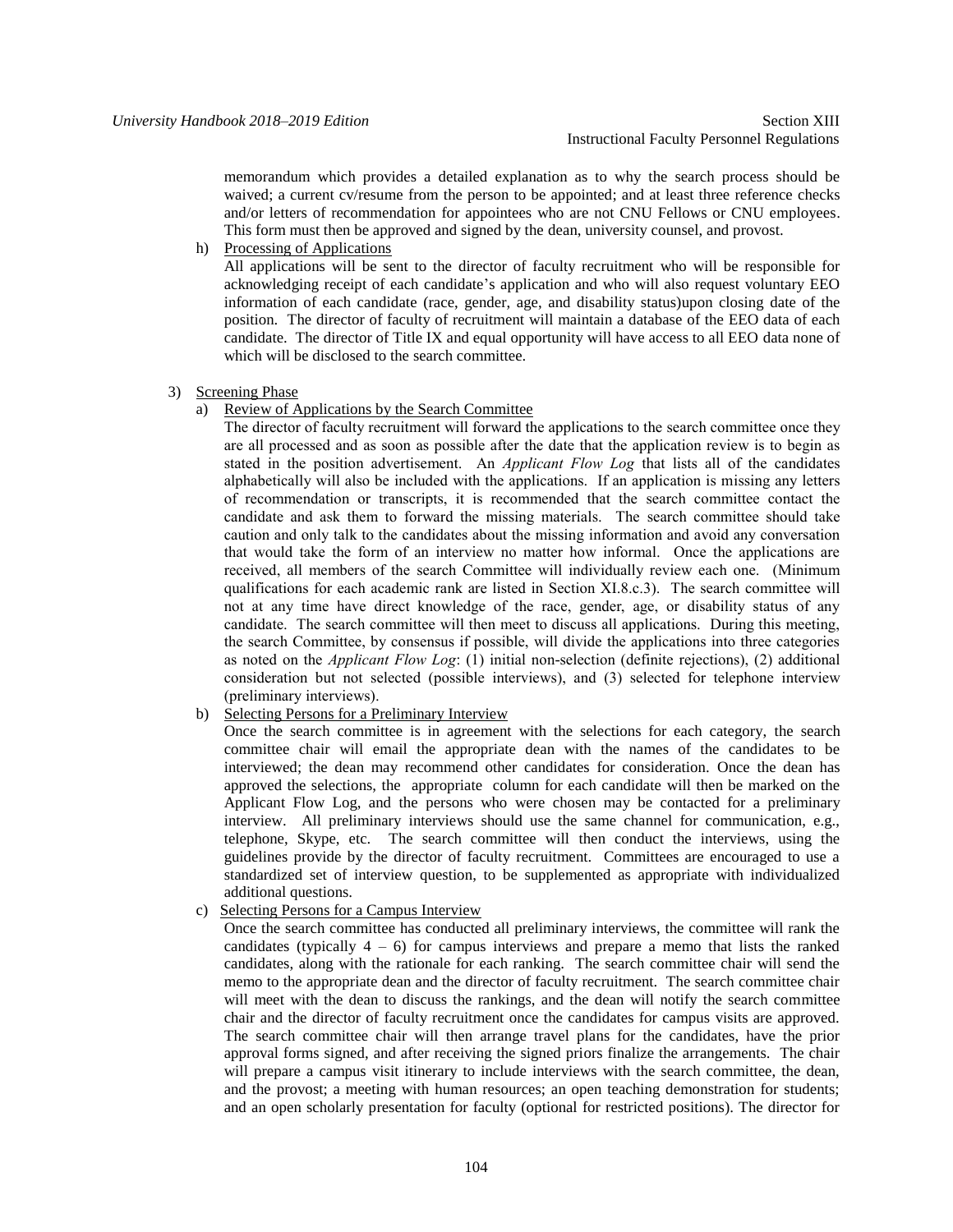faculty recruitment may grant exceptions to the prescribed itinerary. The itineraries will be forwarded to the appropriate dean, provost, executive administrative assistant to the provost, and the director of faculty recruitment. The search committee chair will also forward a copy of the completed Applicant Flow Log to the director of faculty recruitment, noting the following when applicable: (1) dean/provost did not approve the candidate for interview; (2) candidate declined the interview offer; (3) candidate withdrew application.

d) Exceptions to the Preliminary Interviews

With proper authorization, the search committee may forgo the preliminary interviews. Express prior approval of the provost, and director of faculty recruitment is required.

# 4) Interviewing Phase-Search Committee Interviews

The search committee will then conduct the interviews, using the guidelines provided by the director of faculty recruitment. Committees are encouraged to use a standardized set of interview questions, to be supplemented as appropriate with individualized additional questions. After conducting the interviews, the search committee chair will forward a hiring recommendation to the dean, provost, and director of faculty recruitment in the form of a memo that ranks the candidates and provides reasons for the rankings. The director of faculty recruitment will complete the AP-15F Form and obtain the appropriate signatures.

# 5) Offer and Appointment Phase

a) Extending the Offer

The provost or designee will extend the offer for employment. It will be the responsibility of the provost or the director of faculty recruitment to fill out the last section of the *AP-15F Form Extending the Offer*. The director of faculty recruitment will be responsible for sending the nonselected candidates a letter informing them that the position has been filled once a signed *Letter of Appointment* is received back from the selected candidate. All of the application materials received from each candidate that are in the possession of the search committee will be returned to the director of faculty recruitment. The director of faculty recruitment will place these materials in the search folder and is responsible for its proper storage.

b) Appointment as a Faculty Member

The successful candidate will be offered a contract. The Board of Visitors has delegated to the president the authority to act on its behalf, as the final authority on the appointment of full-time, salaried members of the teaching/research faculty of the University, regardless of type of appointment status. All actions taken under this authority shall be reported to the board of visitors.

c) Background Checks

All contracts are contingent upon the completion of a satisfactory background check to be conducted by the University upon receipt of the candidate's authorization as outlined in the Christopher Newport University Criminal History Background Check Policy.

# d. Procedures for the Multi-Year Contracts: Instructor, Lecturer, Senior Lecturer and Master Lecturer Rank

- 1) Eligibility: Faculty members employed on yearly, restricted-status contracts may initiate an administrative review for an initial three-year or five-year restricted-status contract or a renewal of a three-year or five-year restricted-status contract under these conditions.
	- a) The faculty member holds the rank of instructor,  $\Theta$  lecturer, senior lecturer or master lecturer.
	- b) Instructor: The rank of instructor is an initial appointment, typically for a fixed term of one year, which may be renewed at the sole discretion of the University. In the third consecutive year of annual appointments, an instructor may apply for a fixed term contract of three years. Evaluation for a three-year contract is based primarily on teaching; a willingness to accept service roles will also be weighed.
	- c) Lecturer: The rank of lecturer is an initial appointment, typically to a fixed term contract of one year, which may be renewed at the sole discretion of the University. In the third consecutive year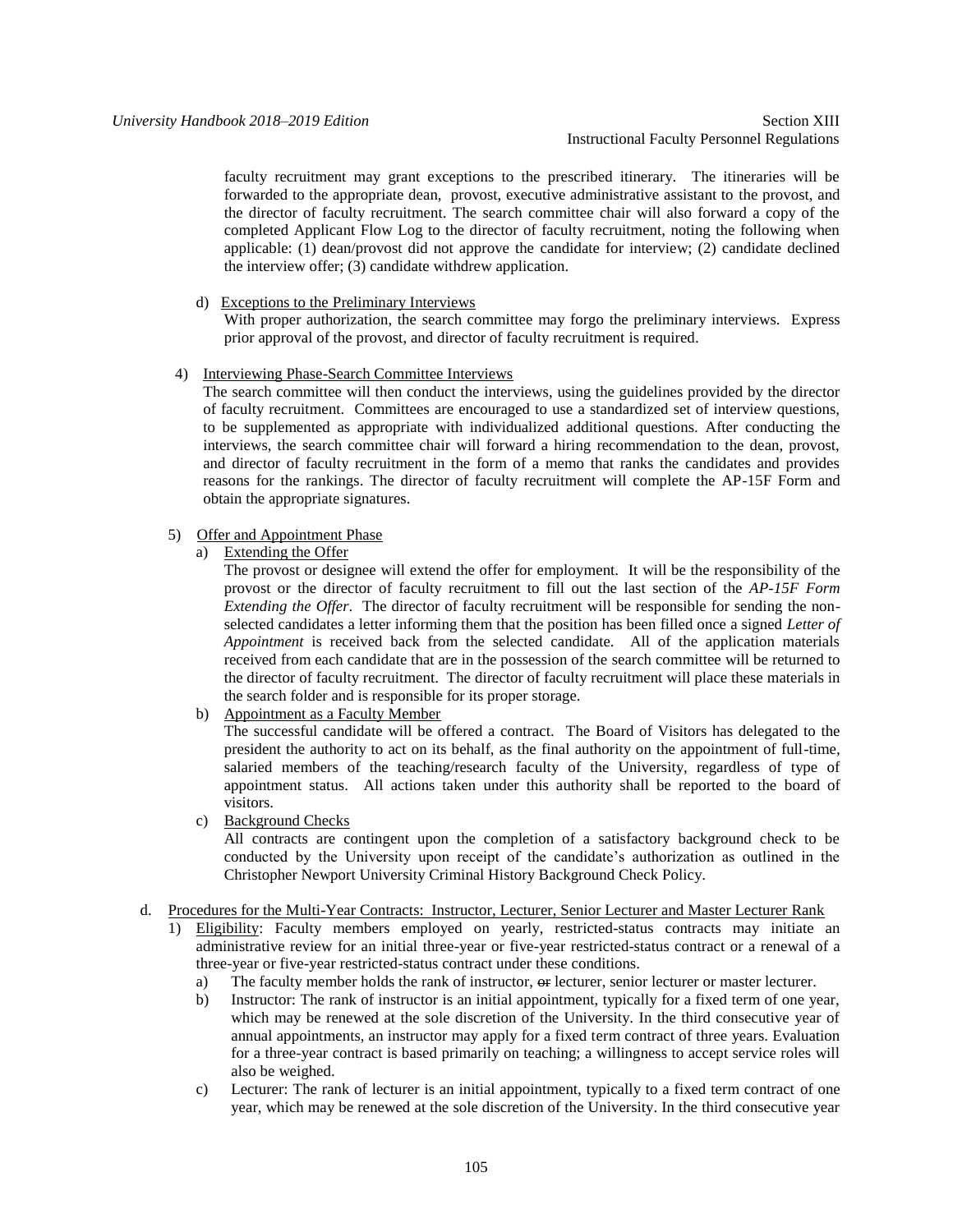of annual appointments, a lecturer may apply for a fixed term contract of three years. Evaluation for a three-year contract is based primarily on teaching; a willingness to accept service roles will also be weighed.

- d) Senior lecturer: The rank of senior lecturer is awarded to a faculty member who has rendered no less than seven years of service to the University, and has demonstrated excellence in teaching and service, while maintaining a relevant basis of scholarly proficiency in their field. A faculty member holding the rank of lecturer may apply for the rank of senior lecturer and a fixed term contract of five years during the first year of their second three-year contract under the rank of lecturer.
- e) Master lecturer: The rank of master lecturer is awarded to a faculty member who has rendered no less than fourteen years of service to the University, and has demonstrated continued excellence in teaching and service, while maintaining a relevant basis for scholarly proficiency in their field. A faculty member holding the rank of senior lecturer may apply for the rank of master lecturer and a fixed term contract of five years during the second year of their second five-year contract under the rank of senior lecturer.
- f) It is anticipated that the four consecutive semesters will have just been completed, but they must have been completed within the last three years—allowing room for a return upon a one-year hiatus of employment service.
- g) Up to one semester of this consecutive term for FMLA leave is allowable, but the faculty member's dossier must demonstrate a commensurate degree of excellence and promise.
- 2) Initiation
	- a) The faculty member initiates the request for the administrative review between September 1 and the second Friday in September in an application letter of about one page addressed to the chair and dean, copying the director of graduate studies (when applicable) and the vice provost for undergraduate education.
	- b) The administrative review assumes two major parts: one for instructional need, and one for performance evaluation.
- 3) Review One: Instructional Need
	- a) Upon receiving the memo, the dean and chair will consult to determine whether each supports the review to continue.
		- (1) When the faculty member teaches at least 50% of his or her time in the teacher preparation or graduate program, the director of graduate studies will participate in this consultation of chair and dean.
	- b) This decision rests on three primary criteria:
		- (1) There exists clear need for the disciplinary expertise of the faculty member so that the department can fulfill its obligations to its major(s) and/or to the broader curricula of the college and university.
		- (2) A multi-year contract serves the goals of staff-planning for the department and college.
		- (3) The chair, dean, and provost will stagger the number and terms of the multi-year contracts to ensure the flexibility the University needs.
	- c) While years of service and hence institutional loyalty are important considerations, the needs of the curriculum are paramount. The continuation of the multi-year contract plan will depend upon adherence to this principle. In no instance should needed curricular changes be deferred to recognize years of service.
	- d) The dean will notify the faculty member (copying the vice provost for undergraduate education) of the result of this consultation by the first business day in October. If the decision is negative, the review process stops for the current academic year. With continuing employment, the faculty member is eligible to renew the application each successive fall term.
	- e) The decision not to continue with the review does NOT have inherent implication for the shortterm or long-term value of the faculty member.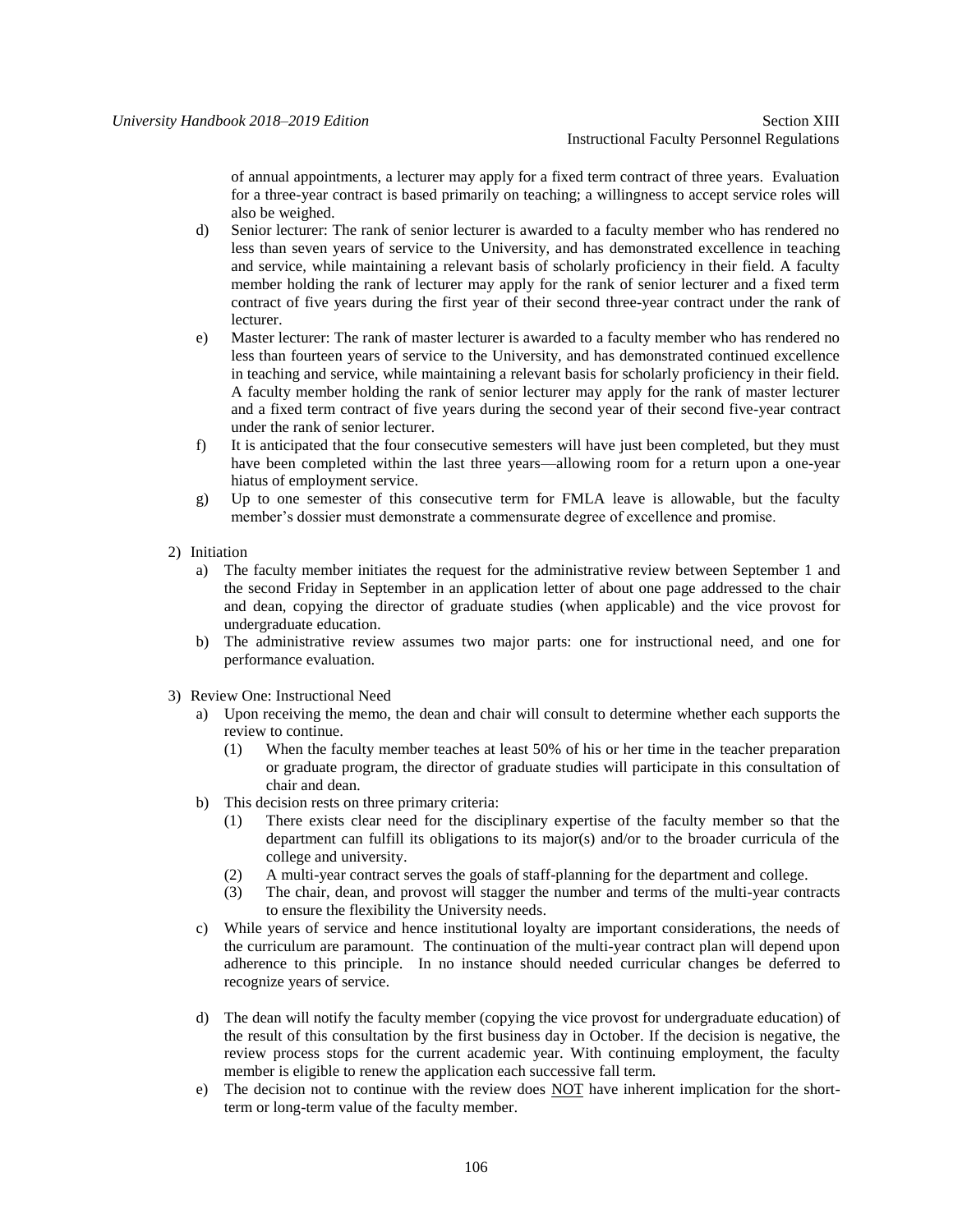- 4) Review Two: Performance
	- a) When the dean and the chair consultation yield a positive result, the faculty performance evaluation process begins.
	- b) The dean specifies the materials necessary for a DRC review.
		- (1) These materials normally include:
			- (a) the application letter;
			- (b) a current *curriculum vitae*;
			- (c) all EVAL-6 and EVAL-AR forms (including IDEAs) extending to a six-year limit. Data collected for assessment purposes cannot be used for faculty review.
			- (d) any optional documents, such as publications.
	- c) The department chair convenes a DRC, whose membership and chair are approved by the dean. The DRC chair may or may not be the department chair but must be a member of the department. The DRC membership consists of three to five members, all of whom have served the University continuously for six years. The DRC shall consist of:
		- (1) at least two faculty members in the department, one of whom is the DRC chair; and
		- (2) at least one faculty member from outside the department and within the college; and
		- (3) a maximum of two faculty members from outside the department.
		- (4) When the faculty member teaches at least 50% of his or her time for the teacher preparation or graduate program, the director of Graduate Studies nominates a member of the Graduate Council to serve on the DRC (either as a regular member or an additional one).
		- (5) When this composition is not possible, the vice provost for undergraduate education is consulted for resolving the problem.
	- d) Typically, the DRC will be able to consider the qualifications of the candidate in a single meeting, assuming the review materials are reviewed prior to the discussion.
		- (1) The DRC members vote on whether to recommend a multi-year contract and, when applicable, promotion to a higher lecturer rank based upon performance.
			- (a) The primary criterion for a positive review is demonstrated excellence in teaching; however, a willingness to accept service roles and evidence of the ability to maintain one's disciplinary expertise should also be weighed.
			- (b) The DRC chair records the vote and includes it with its recommendation to the dean, copying the department chair (if different) and the vice provost for undergraduate education.
	- e) The recommendation, plus the candidate's review materials, are provided to the dean by the first business day of November.
	- f) The dean forwards the review materials, the DRC recommendation, and his or her own recommendation to the provost by the first business day of December.
- 5) Provost Decision
	- a) The provost completes the review process by writing a memo to the candidate, copying the vice provost for undergraduate education, dean, and department chair, about his or her intention to offer or not offer the multi-year contract when reappointment letters are provided to faculty.
		- (1) The provost conveys this intention by the first business day of February.
		- (2) While this process is expected to guide the provost's decisions, he or she retains discretion and authority in faculty contracts, and must factor in the University's budgetary planning, which is in motion at this time.
- 6) Renewal of multi-year contract.
	- a) The faculty member may apply for a renewal of the multi-year contract in the designated semester as spelled out in Section 2.d.1 above.
	- b) A candidate requests the renewal of a multi-year contract by writing a memo (of no more than 5 pages) justifying the request based on the prior two or four years' work. The candidate should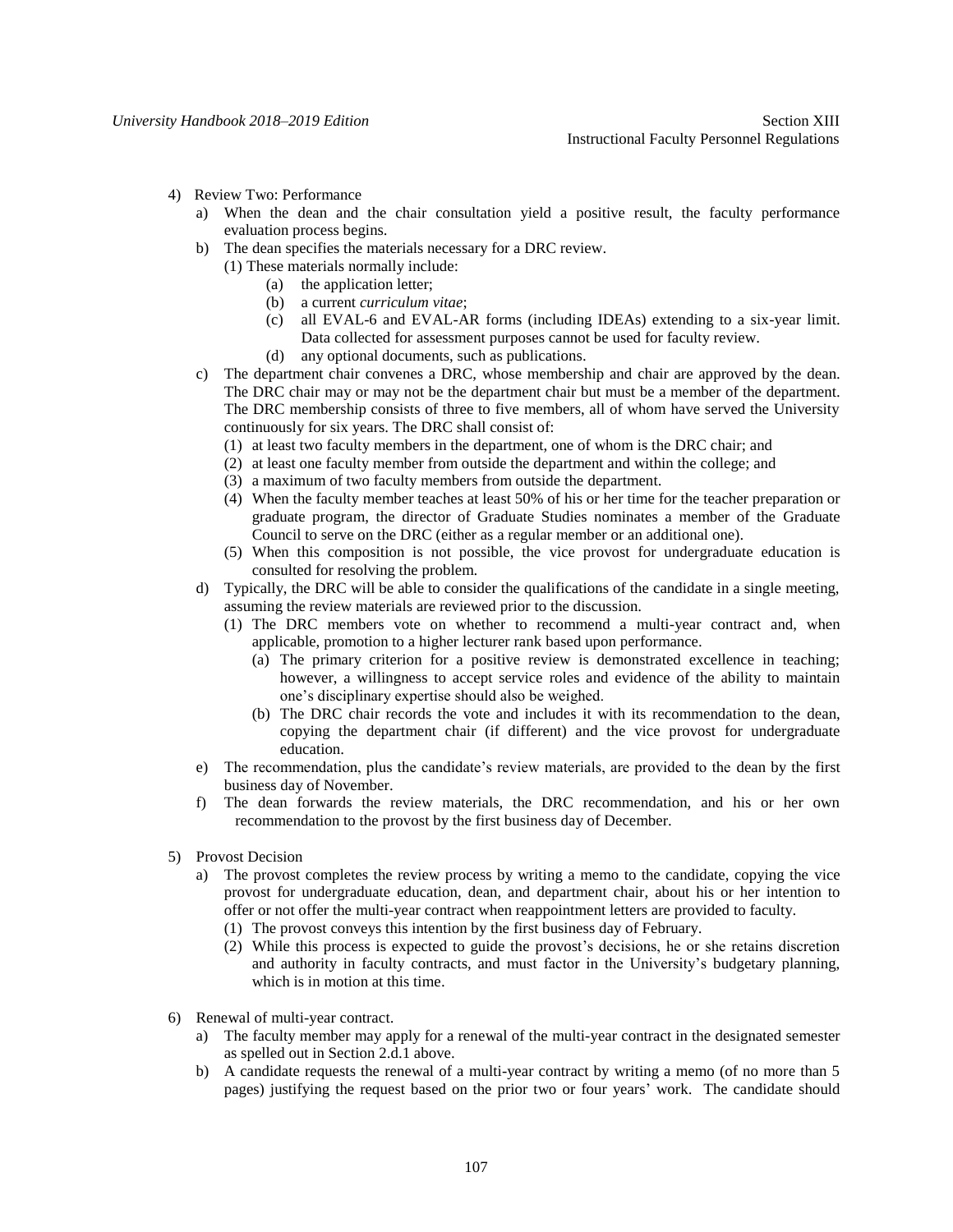send the memo to the department chair and dean, copying the vice provost for undergraduate education, by the second Friday in September.

- c) The department chair, dean and provost will review the candidate's performance and consult about the staffing needs of the department.
- d) The provost will notify the candidate of his/her intent to renew the multi-year contract no later than the first business day of February.
- 7) Deadlines
	- a) Second Friday in September: Candidate submits written request for multi-year contract to the chair and dean, copying the vice provost for undergraduate education and the director of graduate studies (when applicable).
	- b) First business day in October: dean, after consultation with chair (and possibly the director of graduate studies) about curricular and staff planning, responds to candidate on whether the process may continue to the performance review stage.
	- c) First business day in November: The DRC completes the review and forwards the vote and recommendation to the dean, copying the department chair (if he or she is not serving on the DRC) and the vice provost for undergraduate education.
	- d) First business day in December: The dean forwards the DRC review to the provost with his or her recommendation, copying the candidate and the department chair.
	- e) First business day in February: The provost notifies the candidate of his or her intention to offer the multi-year contract when contracts are issued.
- e. Procedures for Conversion from Restricted to Tenure-Stream

Under most circumstances, the University will conduct a national search for a probationary position and thus, conversion is not a routine or expected outcome of a restricted appointment.

- 1) Eligibility
	- a) Conversion applications will be considered only after the candidate has completed one full year as a restricted-contract faculty member.
	- b) The candidate must have acquired her/his current restricted position at CNU through a national search, as determined by the director of faculty recruitment.
- 2) Initiation
	- a) The conversion candidate initiates the process by making a written request, between September 1 and the second Friday in September, in an application letter of about one page addressed to her or his department chair, dean, and provost.
- 3) Review One: Instructional Need
	- a) Upon receiving the request, the department chair, dean, and provost will consult to determine whether each supports the review to continue.
	- b) The decision rests on these criteria:
		- (1) the department's curriculum justifies an additional tenure-track position;
		- (2) the department can manage the reduced course load of a tenure-track position; and
		- (3) one would reasonably predict a national search not to be effective in securing a more competent candidate than the incumbent.
	- c) The dean will communicate the result of this consultation to the department chair and faculty member, copying the vice provost for undergraduate education, by the first business day in October. If the decision is negative, the review process stops for the current academic year. With continuing employment, the faculty member is eligible to renew the application each successive fall term.
	- d) The decision not to continue with the review does NOT have inherent implication for the shortterm or long-term value of faculty member.
- 4) Review Two: Performance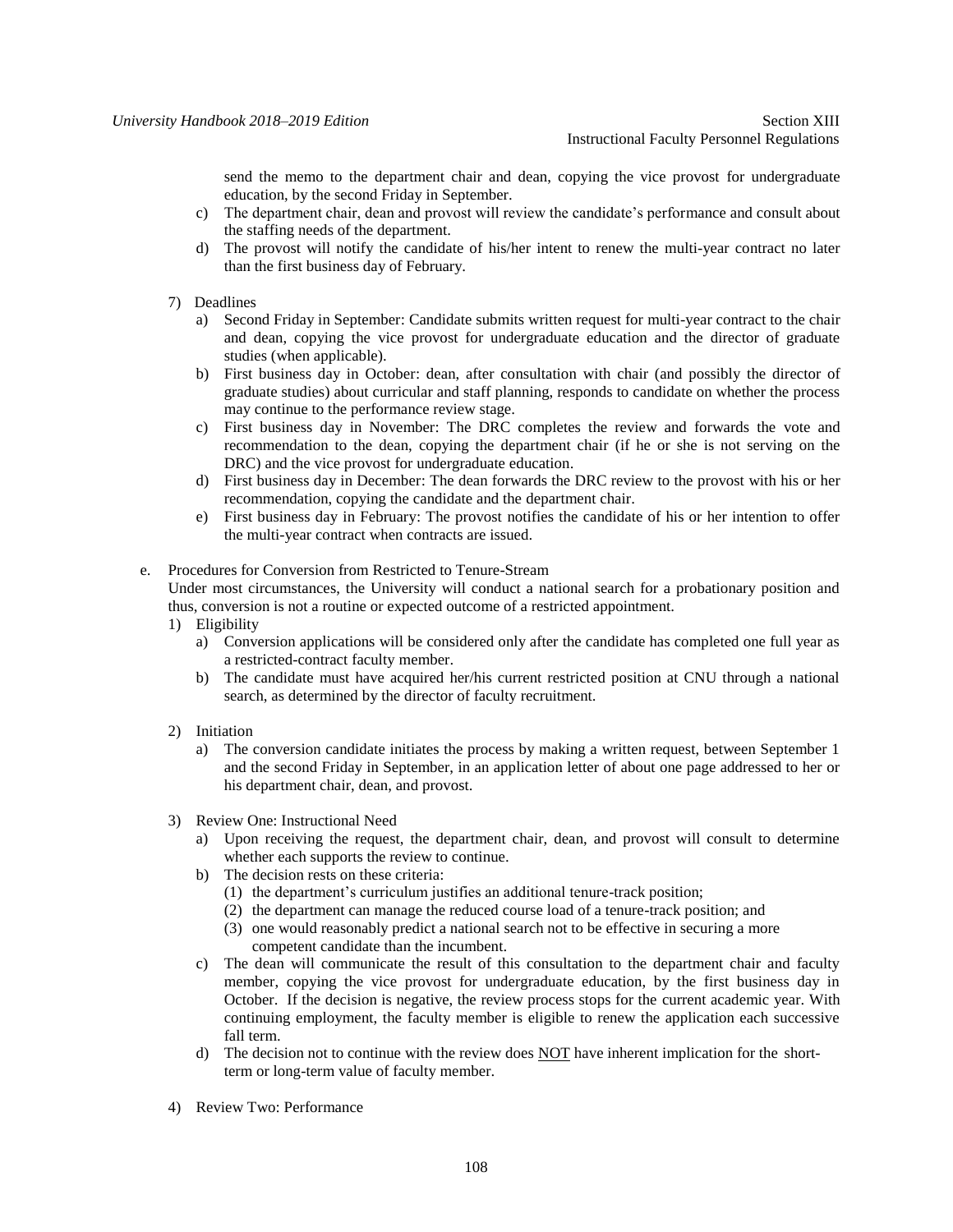- a) When the dean, chair, and provost consultation yield a positive result, the faculty performance evaluation process begins.
- b) The department chair convenes a DRC consisting of at least 3 tenured faculty members in the department, plus one tenured faculty member in the college but outside of the department, and communicates DRC membership to the dean, copying the vice provost for undergraduate education.
- c) The DRC creates a job description using the same format employed for national search advertisements, in order to structure future probationary reviews and, upon approval from the dean, shares it with the candidate.
- 5) By October  $15<sup>th</sup>$ , the candidate provides the DRC with a cover letter describing his or her qualifications for the position; an updated *curriculum vitae*; all previous EVAL-6 and EVAL-AR forms (including IDEAs), extending to a six-year limit; and optional supporting documents such as publications. After reviewing these documents, the committee may interview the candidate. The DRC then determines the extent to which the qualifications of the incumbent candidate meet the needs of the University and department and whether a successful tenure application is a reasonable prediction.
- 6) By November  $1<sup>st</sup>$ , the DRC submits a report to the dean and provost that is similar in format to a hiring recommendation. The DRC may recommend one of the following three decisions: (1) conversion of the candidate to probationary status; (2) initiation of a national search for a probationary position, for which the candidate is welcome to apply; or  $(3)$  continuation of the candidate on a restricted contract. Supporting evidence for the committee's recommendation should be provided.
- 7) By December 10 the provost notifies the candidate and department chair of the final decision.
- 8) The conversion will be effective no sooner than the conclusion of the second consecutive year of teaching. Normally, a restricted-contract candidate converted into a probationary position will begin the tenure track review process without years credited toward the tenure clock.
- 3. Regulatory Responsibilities and Privileges of Academic Rank

# a) a. Responsibilities

- 1) Each faculty member is expected to meet the requirements of rank. (Minimum qualifications for each academic rank are listed in Section XIII.8.c.3).
- 2) While the major responsibility of each faculty member is teaching, and while it is expected that those faculty members who serve at the rank of instructor, lecturer, senior lecturer, master lecturer, and assistant professor will regard teaching as their overriding primary responsibility, promotion to the ranks of associate professor, professor, and distinguished professor, requires not only sustained excellence in teaching, but also increased involvement in the faculty member's academic discipline, department, college/school, the University, and the community, as outlined in the relevant Department EVAL-4 and University EVAL-4. It is the responsibility of each faculty member to demonstrate continued evidence of carrying out the expectations of the faculty member's rank.
- b. Privileges
	- 1) Released Time *(Also see Workload and Faculty Workload)*

Each academic year, the provost will stipulate the amount of release time available for activities such as research, teaching innovation, service, and program direction. Released time for all academic ranks is dependent upon the availability of funding.

Any faculty member (graduate or undergraduate) who has a proposal which advances the University's mission may request release time by submitting a proposal, in consultation with the department chair, to the appropriate academic dean. The dean will forward ranked recommendations to the provost.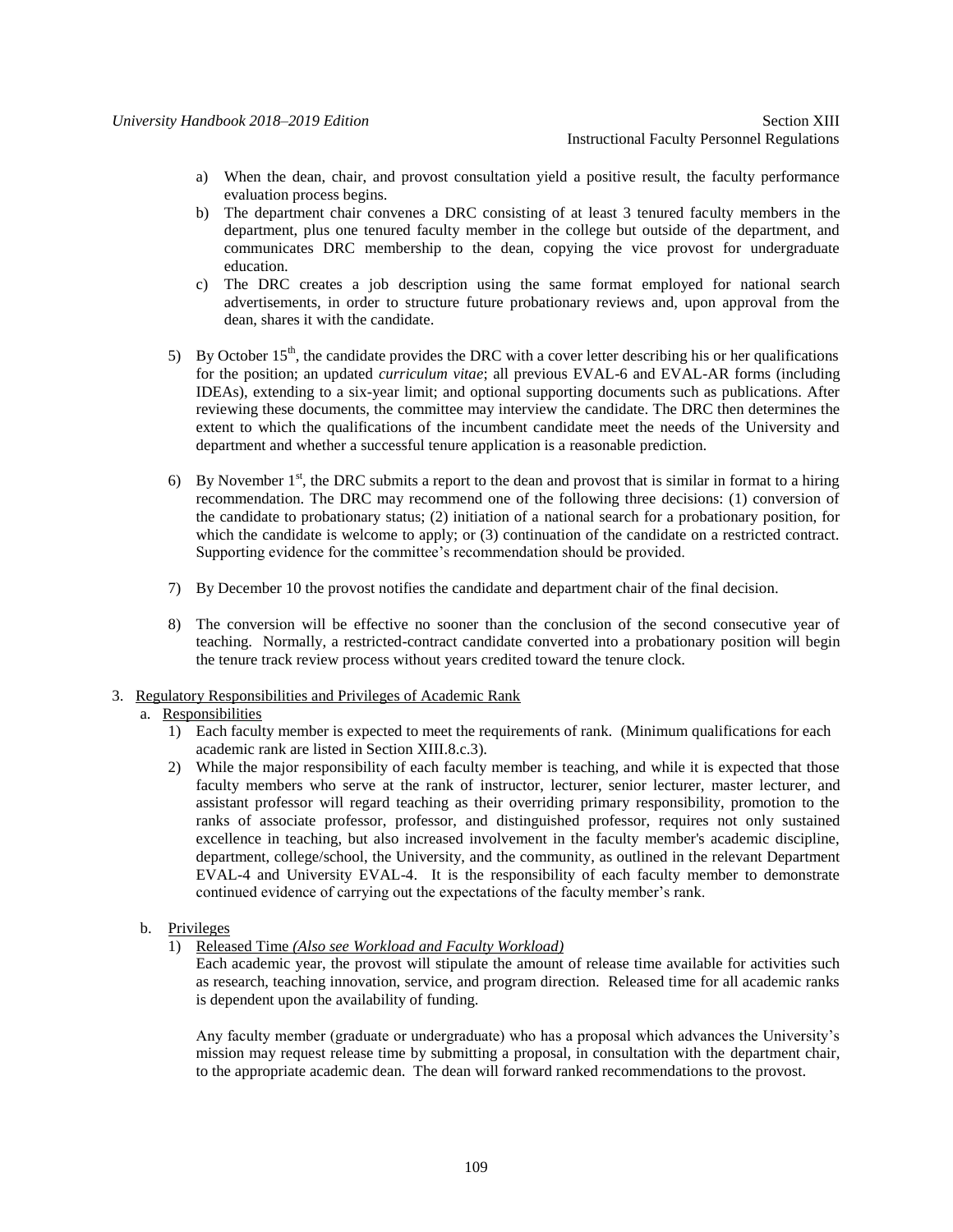#### 2) Sabbatical Leave

a) Purpose

Christopher Newport University will offer sabbatical leaves so that faculty may extend teaching abilities and continue professional and intellectual growth. Projects in such areas as research, creative work, professional retraining, and advanced study may be proposed. These activities should result in (1) improved teaching effectiveness, (2) enhanced research and/or artistic activity, (3) new capacity for service to the University or community, and/or (4) an advanced degree or retraining that permits teaching in a new area.

b) Eligibility

Full-time tenured or tenure-track instructional faculty and full-time administrative faculty are eligible to apply after six years of service at CNU, and may reapply after intervals of no less than six years of service after receiving a sabbatical. The applicant must hold the rank of assistant professor or higher at the time of application. The terms of the sabbatical enable a recipient to elect to use one full academic year, nine months, at one-half salary, or one semester (fall or spring) at full salary. If the one-semester option is taken, the remaining semester of the year may not be applied to the accumulation of the six years of service required before becoming eligible for the next sabbatical.

In either option, subject to consistency with applicable state policy, the University continues to contribute its full share of all established fringe benefits.

c) Application and Selection

Applicants should submit proposals to their department chair no later than October 15 of the year preceding the academic year in which the leave is desired. The department chair will then write a statement of support and forward the application package to the appropriate dean by November 1 of that year. (In the case of administrative faculty, they will submit their applications directly to their immediate administrative superiors no later than November 1). The application must be made on the approved forms and include both a detailed description of the proposed activities for the leave period and the manner in which these activities will contribute to the applicant's professional development and to the improvement of the University's academic program. Only those proposals received by the application deadline are eligible for consideration.

The dean (or, in the case of administrative faculty, another appropriate officer) shall rank the proposals from the college/school or unit that have been approved (where appropriate) by the chair, and shall furnish an explanation of what arrangements are contemplated for staffing and what budget adjustments will be required to maintain any affected program(s) during the applicant's absence. The ranked proposals must be forwarded to the Faculty Senate no later than November 15 of the year preceding the academic year in which the leaves are desired. If there is any proposal from a member of the administrative faculty, who is also a member of the instructional faculty, the provost shall appoint a member of the administrative faculty (not an applicant) to serve as a non-voting, *ex officio* member during the Faculty Senate's deliberations on all proposals under consideration at that time. Any member of the Faculty Senate who is a candidate for a sabbatical may not participate in any deliberations pertaining to either that member's own proposal or any other proposal under concurrent consideration.

By December 10 the Faculty Senate shall rank the proposals and indicate in writing which proposals should be approved and which should not. The Faculty Senate's recommendations are not subject to appeal, but the Faculty Senate shall maintain records of its deliberations and, upon written request of an applicant, provide a summary evaluation of the applicant's proposal after the announcement of leave recipients. Leaves will be awarded on the basis of the merit of the proposals. Subject to funding availability, at least ten leaves will be granted each academic year, if there are enough meritorious proposals. All of the awards for a single year may not be given to administrative faculty or to the faculty of a single college/school.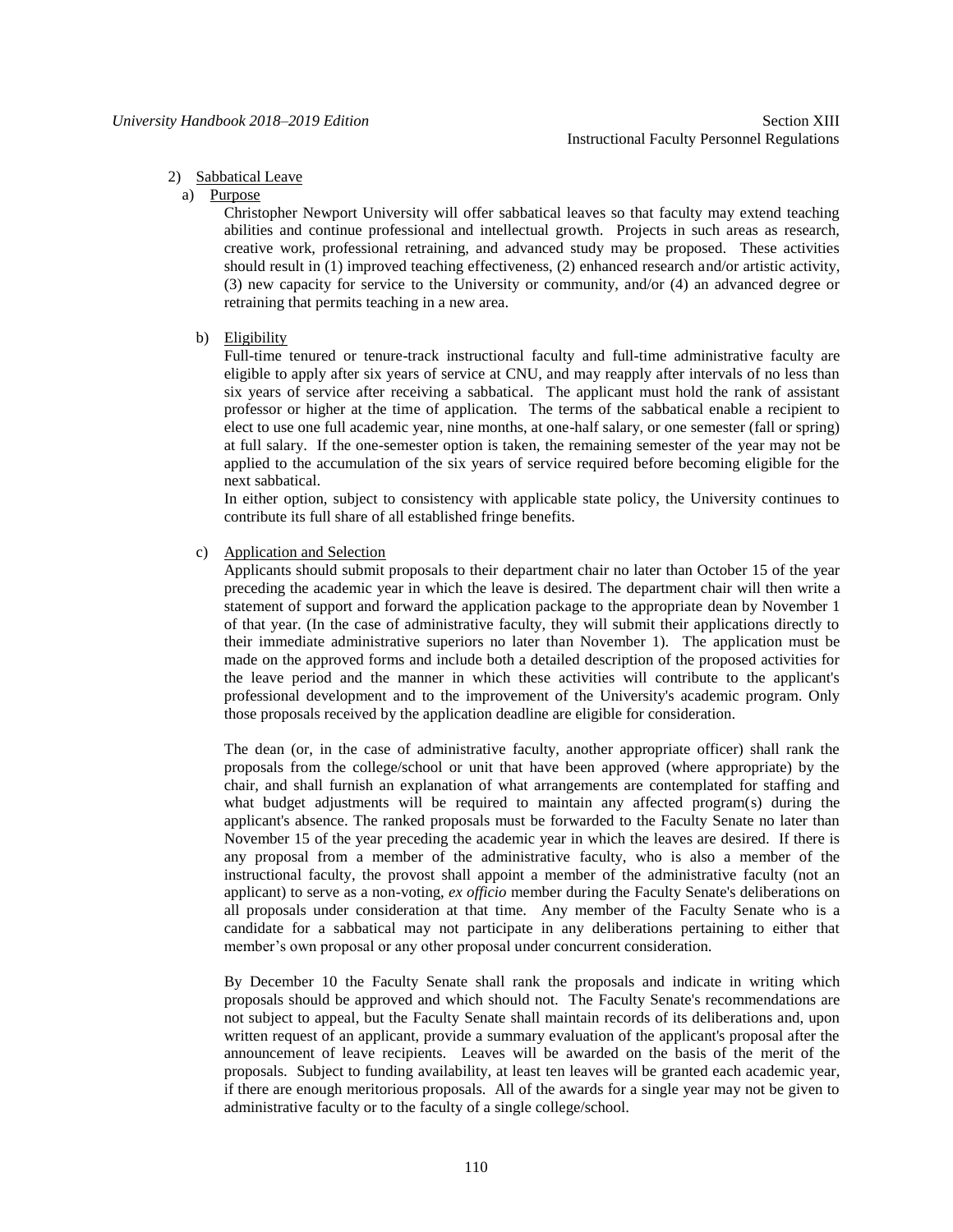When considering proposals of equal merit, the following should be given additional weight: (1) Seniority; (2) length of time since last sabbatical; and (3) service for six or more consecutive years as a department chair or commensurate leadership role completed within two academic years of the application.

The provost shall act on the Faculty Senate's recommendations and forward the provost's recommendations to the president no later than January 10. The president shall forward the names of those applicants selected for leave approval to the Board of Visitors at its spring meeting.

- d) Proposal Format
	- (1) Application for Sabbatical Leave Form

The application should be made on the approved form and include an abstract of the proposal.

(2) Departmental Recommendation

Appropriate recommendation from the department chair after consultation with the department will accompany each application of the instructional faculty. In the case that a department chair is an applicant, the dean will consult with the department. Administrative faculty shall include a recommendation from the appropriate supervisor.

(3) Narrative

The description of the project is the only demonstration that the Faculty Senate and others subsequently involved in the decision-making process will have of the substance and potential of the project. It is important that the proposer not presume extensive knowledge on the part of the reviewers. Therefore, since members of the review committee may not have a specialized knowledge of the proposer's field, the proposal must be sufficiently detailed to describe the project in plain, non-technical English. There is no required format for the narrative. The following points should be addressed when they are appropriate to the proposal. The narrative should not exceed 1250 words and must include subsections:

(a) Objectives

The proposal should state the objectives of the leave.

(b) Program of Study or Research

The proposal should clearly describe the applicant's specific program of study or research. It should explain the basic ideas, problems, or questions intended to be examined, and illustrate the planned approach or line of thought, to the extent that it has been worked out. The proposal should incorporate statements about the need for and the contribution of the project to teaching and scholarship in the particular field of study. It should include a concise review of the relevant literature or state of affairs.

The proposal should indicate the project's relation to long-range teaching and scholarly objectives and its specific relationship to the University's strategic plan. The proposal should specify the current status and feasibility of the project, and specify where the project will be conducted, and indicate the likelihood of access to archives, collections, or institutions, if pertinent. The proposal should describe the special skills needed for the project (e.g., foreign languages, computer literacy, etc.).

(c) Funding Sources

The proposal should identify all sources of funding in support of the sabbatical.

(d) Deliverables or Expected Activities

The proposal should state what scholarly activities might be expected at the end of the leave.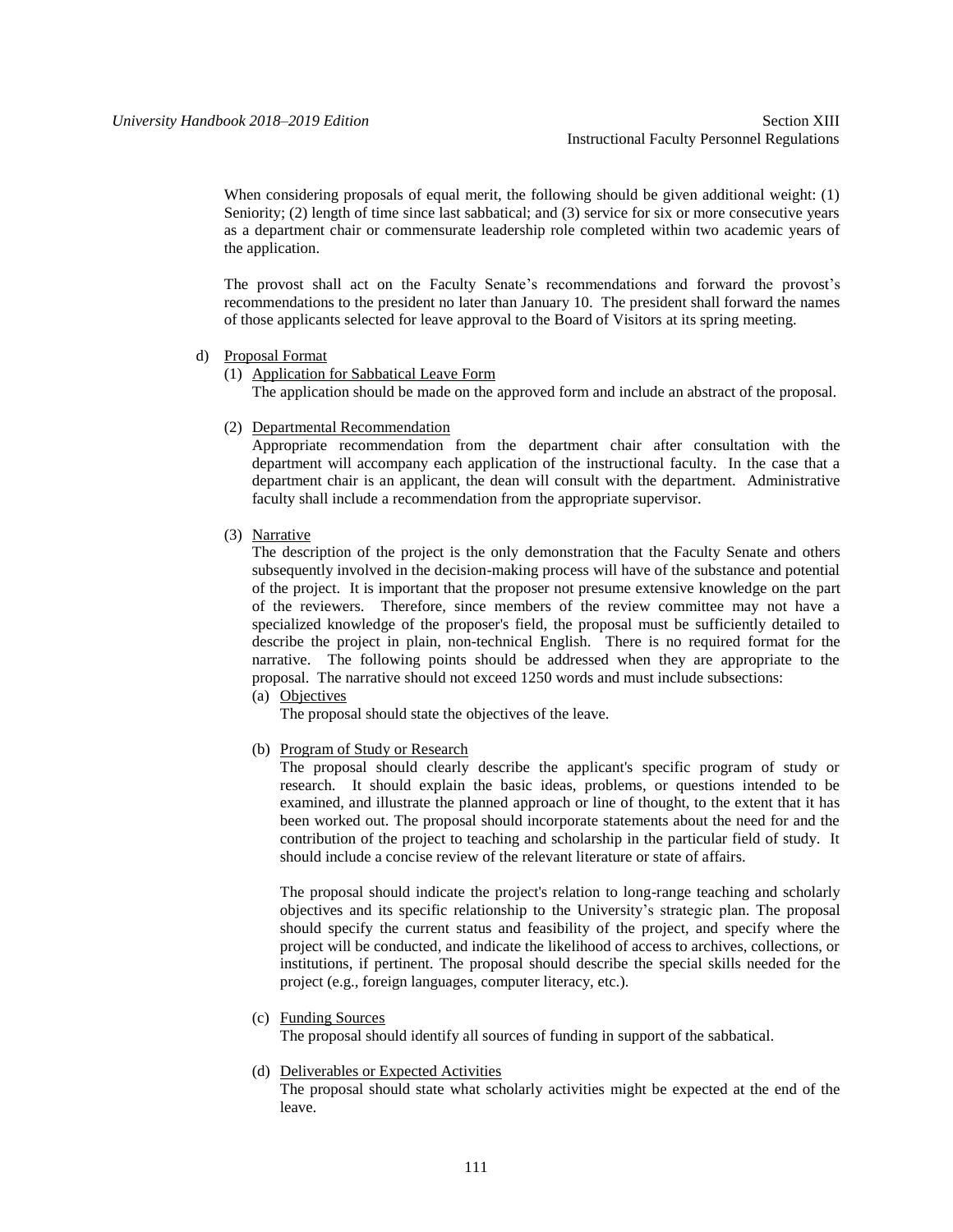(4) Professional Resume

The proposer shall provide an up-to-date outline of professional activities and accomplishments, including such items as:

- (a) degrees earned and date of conferral;
- (b) employment record;
- (c) list of academic honors, awards, or fellowships received and dates;
- (d) list of publications and important academic or professional presentations; and
- (e) other pertinent experiences and current activities.
- e) Criteria
	- The Faculty Senate will make recommendations on the basis of the following criteria:
	- (1) the concept and organization of the project;
	- (2) the enhancement the project will have on the teaching effectiveness and professional development of the applicant;
	- (3) the quality or the promise of quality of the applicant's work as a teacher and scholar;
	- (4) commitment by the applicant to work full-time on the project to completion;
	- (5) the length and quality of the applicant's service to the University; and
	- (6) the potential of the project to benefit the University.
- f) Governing Policies
	- (1) Competition is limited to full-time tenured or tenure track instructional faculty and full-time administrative faculty who have completed six years of service at CNU. The six years must be completed before an initial sabbatical leave award and between successive awards of sabbatical leaves.
	- (2) Proposals should be written in a clear, coherent and concise manner.
	- (3) Final choices will be based upon recommendations by the Faculty Senate as to the relative merit of each proposal.
	- (4) Receiving a sabbatical will not preclude eligibility for a faculty development grant for purposes of supporting the sabbatical project.
	- (5) All proposals become the property of the University and will not be returned to the proposer.
- g) Terms of Leave

A recipient of a sabbatical leave is expected to return to the service of the University for at least two full academic years after the leave is completed. Failure to meet the requirement may, at the discretion of the University, result in the recipient being required to repay all or part of salary, fringe benefits, and other costs borne by the University in support of the leave.

h) Reports and Acknowledgments

A written report summarizing what was accomplished during the sabbatical must be submitted to the provost, copying the vice provost for research, graduate studies and assessment, and, where applicable, to the faculty member's dean and the department chair within three months of the end of the leave.

In addition to a detailed summary of activities, the report should comment on the extent to which the experiences contributed to the faculty member's teaching effectiveness and professional development.

This report will constitute a major portion of the faculty member's evaluation for the academic year of the sabbatical. After completing the sabbatical leave, the faculty member is encouraged to present all or part of the results of the leave activities to the University community.

Any publication or exhibition resulting from activity assisted by these sabbatical leaves shall carry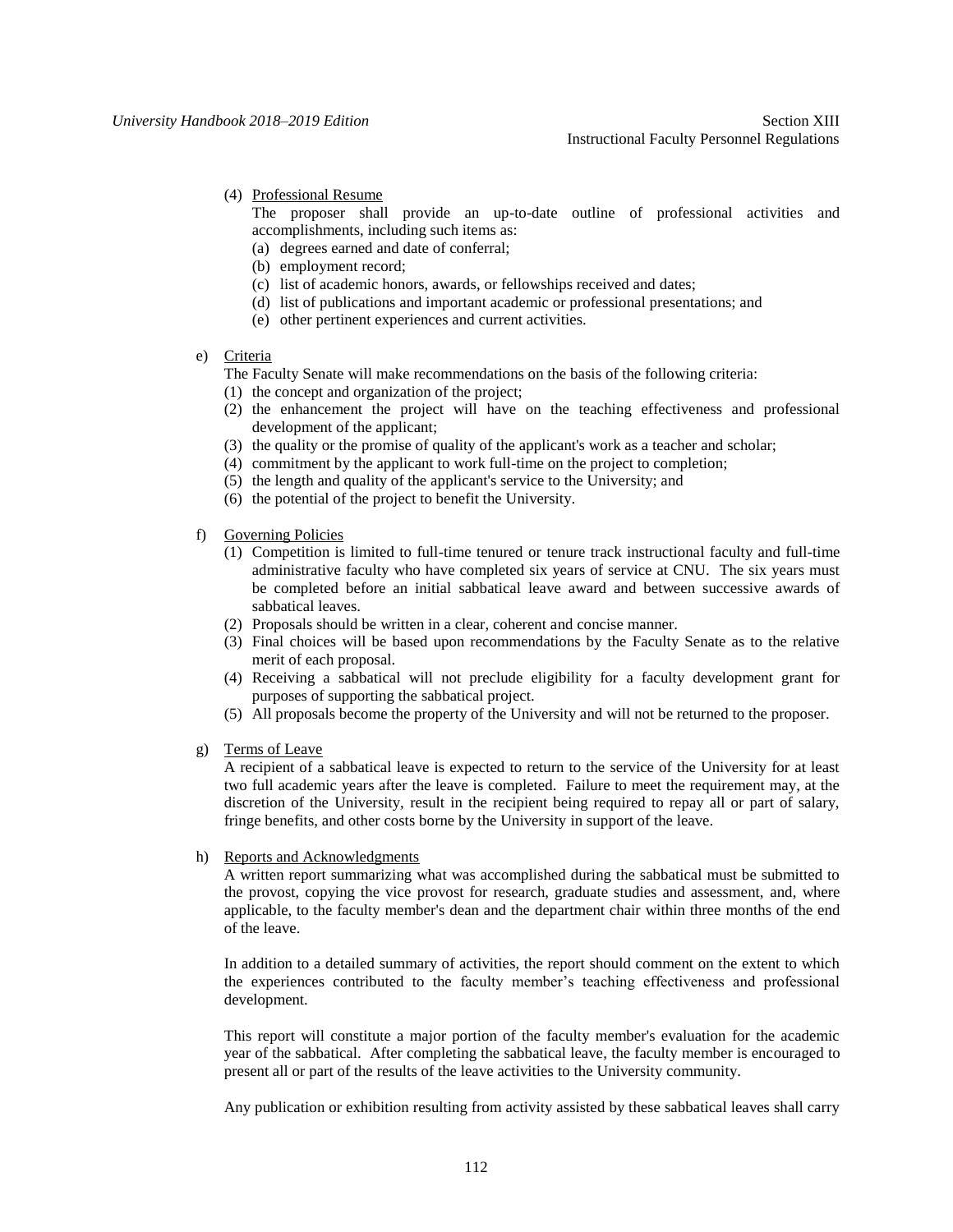the following acknowledgment: "This work was supported by a grant from Christopher Newport University, Newport News, Virginia."

- 3) Educational Leave Other Than Sabbatical Leave
	- a) A full-time faculty member may apply for educational leave, with full or partial salary, according to State regulations and the availability of funds. Educational leave may be granted for the purpose of academic research, study or publication; an exchange professorship; or any other like activity which will enhance the faculty member's academic expertise, experience, and contribution to the institution. One semester of educational leave may be granted to faculty members holding the rank of associate professor after four years of full-time service to the University. Two semesters of leave may be granted to faculty members holding the rank of professor or distinguished professor after each six years of full-time service to the University. Exceptions to these requirements (on rank and time of service) may be made, based on the discretion of and recommendation by the dean and department chair. Application for educational leave is made to the provost through the appropriate department chair and academic dean at least one calendar year before the beginning of the requested leave period. In the application letter the faculty member should state:
		- (1) the date of the leave;
		- (2) the purpose(s);
		- (3) a detailed description of the activity to be pursued during this period;
		- (4) the worth of this activity to the member, the academic department, and the University; and
		- (5) the amount of salary requested.
	- b) Other relevant data should be attached to the application letter. The provost may request data from the appropriate dean and chair concerning the impact of granting such leave. The provost recommends action on the application to the president. The decision to authorize educational leave is made by the Board of Visitors upon the recommendation of the president. When accepting full or partial salary from the University during an educational leave, the faculty member will fulfill the faculty member's teaching role at the University at the end of the leave for a period at least two full academic years. Failure to meet the requirement may, at the discretion of the University, result in the recipient being required to repay all or part of salary, fringe benefits, and other costs borne by the University in support of the leave. The designated salary and time commitment will be included in the contract for the educational leave period.
	- c) Upon the completion of the leave, the faculty member will file a written report with the provost, copying the vice provost for research, graduate studies and assessment for inclusion in the faculty member's file with copies to the chair and dean concerning the faculty member's accomplishments during the leave.
	- d) A full-time faculty member may apply for educational leave without salary under the same guidelines and requirements as listed above. Such application will ordinarily be made by the beginning of the semester previous to the requested leave.

# 4) Leaves of Absence for Other Than Educational Purpose

Leaves of absence without pay may be granted to a faculty member for other than educational purposes. Such leaves unrelated to teaching responsibilities may not count for purposes of promotion or tenure. Leaves of absence of this type must be approved by the provost, and all terms and conditions of the leave must be stated in writing in advance of the leave.

# 5) Part-time Status of Regular Faculty

From time to time, for reasons of health or leave of absence, regular faculty members may wish to change their full-time workload to part-time status. A number of State personnel guidelines apply to such changes, and faculty members contemplating a change of status should discuss their plans with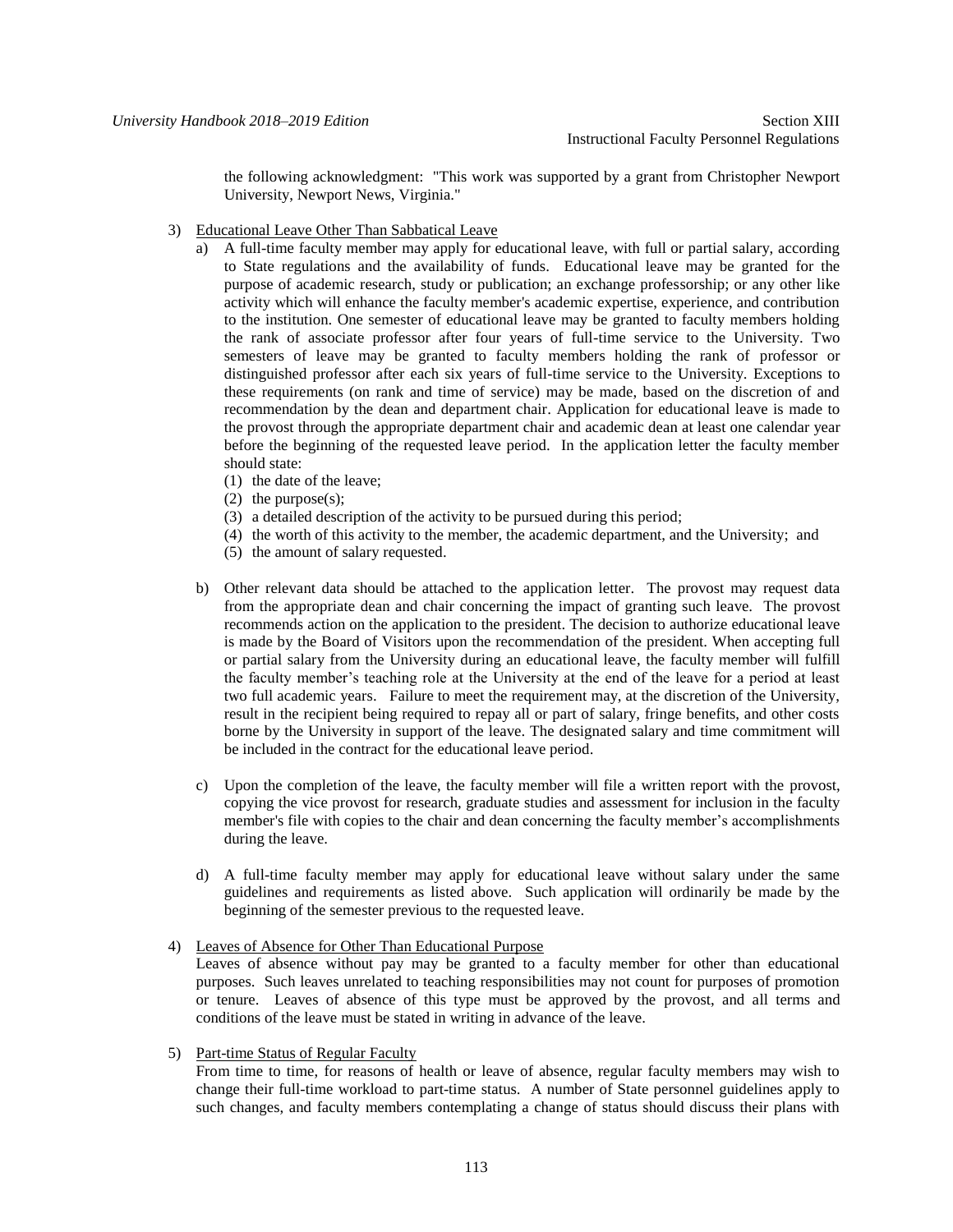the appropriate academic dean and the personnel officer. Changes in status, including all terms and conditions of reduced status, must be approved by the provost in advance of the change.

# 6) Information on Faculty Development Grants

The objectives of the faculty development program are to improve instructional effectiveness and promote the professional development of faculty members.

a) Faculty members may apply for faculty development grants (one year in length).

## b) Development Categories

(1) Professional Development

Activities to be supported in this category are those designed to expand the academic expertise of full-time faculty. This category includes such activities as: research and/or creative activity, preparation of a product of this research and/or creative activity, the presentation of this research and/or creative activity, writing, delivering academic papers, additional training, retraining to serve the University in a new area, supplemental funds for academic activities, and support of course reductions from the University to allow for research and/or creative activity time.

(2) Instructional Development

Activities to be supported in this category are those designed to increase teaching effectiveness and improve course content. This category includes such activities as innovations in pedagogy, application of Information Technology to course content, and activities directed at improving course content.

(3) Dissertation Grants

Grants may be awarded to help offset the expenses incurred in preparing doctoral dissertations.

c) Grant Priorities

Grants will be considered first taking into account the following priorities:

- (1) professional development;
- (2) instructional development; and
- (3) dissertation grants.
- d) Guidelines for Levels of Support
	- (1) The level of support for faculty development grants will be determined by:
		- (a) the financial sources allocated to this activity for the relevant budget period; and
		- (b) the substance of the application.
- e) Procedures
	- (1) The Faculty Senate is responsible for initial University-wide review of faculty development, and dissertation grants. The provost will supply the Faculty Senate with a list of faculty who are not eligible for grants due to non-compliance with (6) below.
	- (2) Applications for grant support are made on the appropriate form that is on the provost's website. (http://www.cnu.edu/facultyresources/development/)
	- (3) Normally, the Faculty Senate will schedule fall and spring application periods.
	- (4) The faculty member submits the application to the department chair, who will complete the appropriate section on page 2 of the application form and forward the application package directly to the college dean. The college dean will complete the appropriate section on page 2 of the application form and forward the application package to the Faculty Senate. The Faculty Senate will complete the appropriate section on page 2 of the application form and forward the application package to the provost who has the final discretionary authority over the disposition of applications and the amounts of awards.
	- (5) Dissertation grant awards may be subject to further requirements.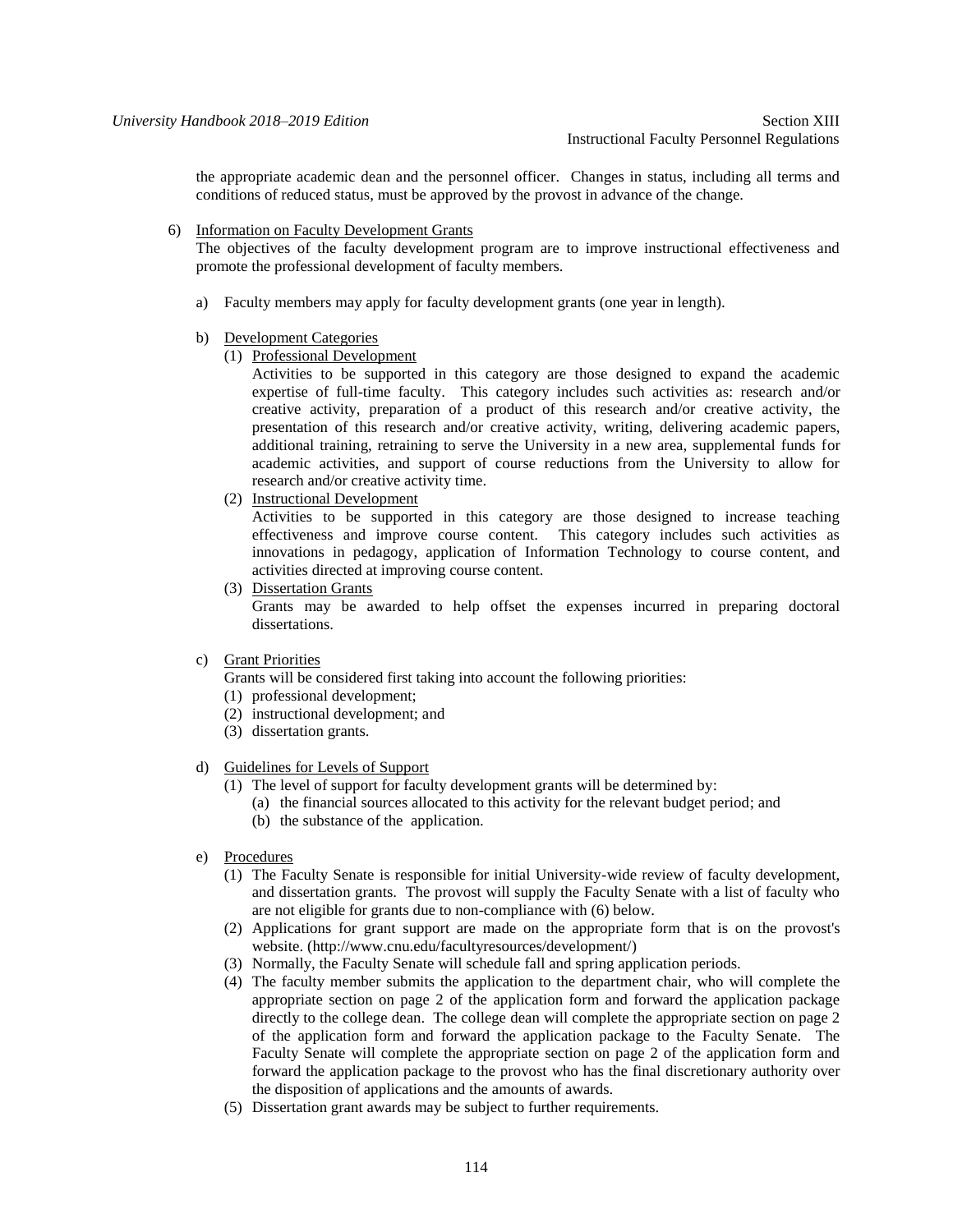- (6) Each recipient of a Faculty Development Grant is required to submit a written report on the progress of the project or research within 30 days of the grant period to the provost with copies to the academic department chair, the appropriate college/school dean, the vice provost for research, graduate studies and assessment and the Faculty Senate president. Future grant applications will not be considered from faculty members who fail to file a report regarding a previous grant.
- 7) Other Support

Traveling to Potential Sponsors (Deadlines: submit at any time) Meeting sponsors face to face can provide valuable insights into the goals, focus and interpretation of program announcements for potential Principal Investigators. CNU recognizes the importance of these meetings and will provide travel assistance to potential Principal Investigators. Working with the Office of Sponsored Programs, faculty may request funding to meet with a program officer once a relationship has been defined. There are limited funds available for this opportunity.

# 8) Retraining of Faculty

a) Rationale

During a period in which the University must undergo curricular change to meet student needs within the context of limited resources, a plan must be implemented by which personnel, as well as material resources, may be reallocated. This reallocation must be effected in an academically sound and efficient manner and should take cognizance of the unique relationship which exists in higher education between a tenured faculty member and an institution.

# b) Overall Objective of Retraining

Retraining utilizes the services of full-time faculty members to the best advantage of the students, institution, and the individual.

# c) Specific Objectives

- (1) To prepare a faculty member to teach a course(s) in another academic department when the faculty member's own department is overstaffed and the latter department is understaffed.
- (2) To prepare a faculty member to make a permanent change to another department, part- time or full-time.
- (3) To prepare a faculty member to assume an administrative faculty position within University.
- d) Guidelines
	- (1) Retraining is implemented only when one academic department is overstaffed with tenured faculty, or when another academic department is understaffed, or both.
	- (2) The concept of retraining encompasses activities ranging from a relatively informal process to an academic degree program.
	- (3) Academic integrity is of overriding importance.
	- (4) The expertise of the retrained faculty member must be appropriate to the new duties to be assumed as determined by the academic dean; or, in the case of inter-college/school retraining, by the provost; or in the case of retraining for administrative faculty duties, by the appropriate vice president, chief of staff or president.
	- (5) During the decision-making process relative to retraining, the participation of the following constituencies is to be solicited:
		- (a) the faculty member;
		- (b) the department whose member is a candidate for retraining, the overstaffed department;
		- (c) the department, either academic or administrative, which will utilize services of the retrainee, the receiving department;
		- (d) appropriate dean(s); and
		- (e) appropriate vice president(s) provost or chief of staff.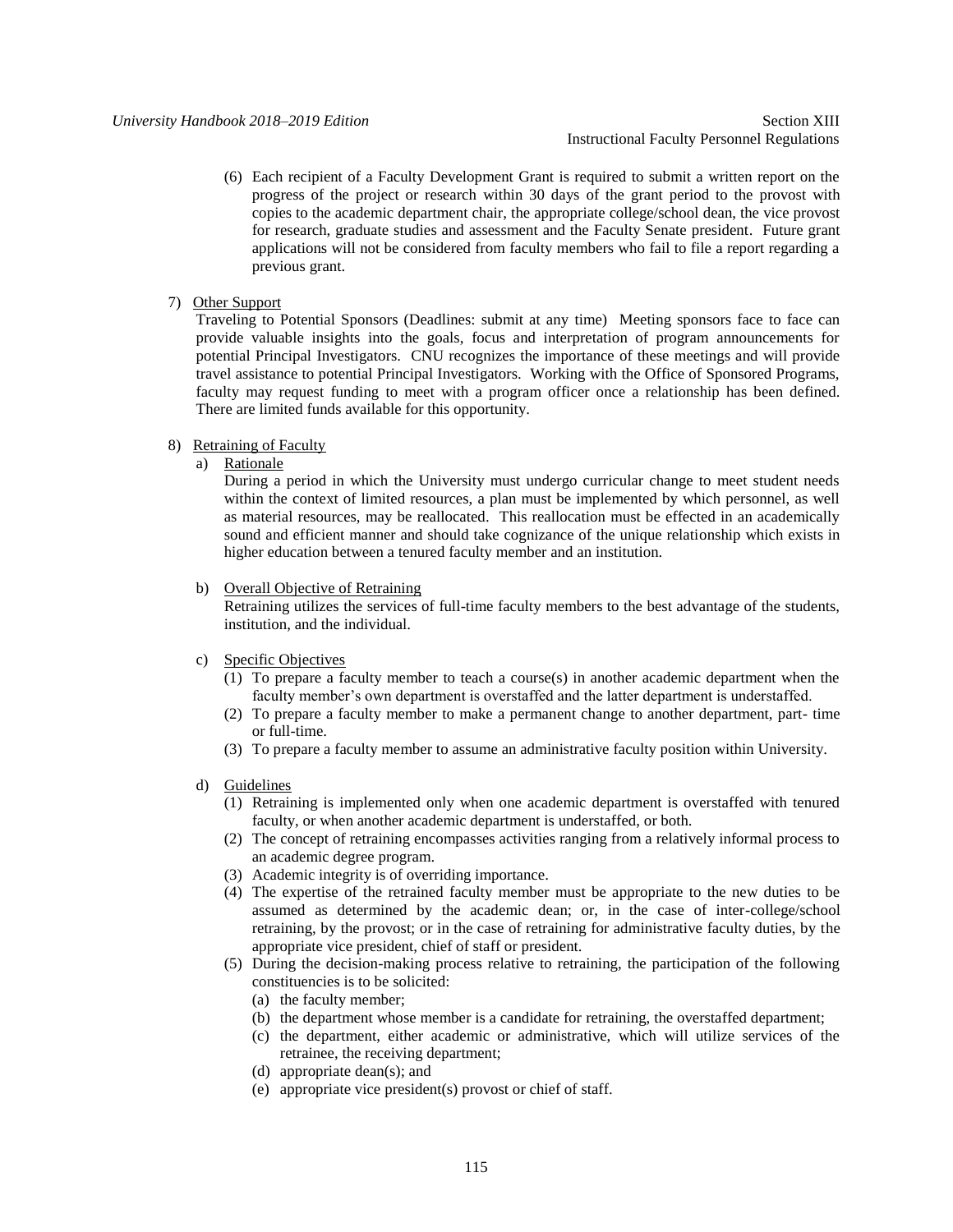- e) Retraining begins only after a "retraining statement" has been approved by the appropriate vice president(s) after consultation with all concerned parties. This statement stipulates the following:
	- (1) person to be retrained, present affiliation, reason for retraining;
	- (2) specific competencies and level of skill attainment to be reached, particularly when an applied skill, as well as knowledge, is involved;
	- (3) specific retraining tasks to be performed include formal courses, degrees to be earned, informal learning, apprenticeships;
	- (4) a time schedule;
	- (5) location(s) of the retraining;
	- (6) compensation mode for the retraining process; i.e., payment of tuition, textbooks, relevant fees, services, or retainers;
	- (7) the financial obligation of the retrainee to CNU;
	- (8) released time and/or compensation to the retrainee during the period of the retraining; (In turn, the statement specifies the obligation of the receiving department, subject to the retrainee's completion of the required retraining.)
	- (9) the general duties for which the retrainee will be responsible in post-retraining assignment; and;
	- (10) the status of the retrainee in the receiving department upon completion of the requirements of their training will be specified, i.e., joint appointment, full-time, or less than full-time appointment.
- f) Documentation

To ensure academic integrity or professional qualification, the retrainee is responsible for documenting formal retraining and expertise to the satisfaction of the appropriate vice president or provost.

4. Academic Freedom

Since a vital role of a college or university is to examine intelligently and carefully ideologies and institutions, it is essential that faculty members be able to express their views without fear of unlawful censorship or penalty. This statement is embodied in the Board Policy on Academic Freedom and Responsibility.

# 5. Faculty Workload Responsibilities

a. General Requirements

The workload of full-time instructional faculty requires teaching, an ongoing program of professional development, student advising, and service to the department, college, university and professional and civic communities. The full-time teaching load for probationary and tenured faculty may consist of twelve (12) lecture hours or the equivalent per week in either the fall or spring term, and nine (9) lecture hours or the equivalent per week in the remaining semester, for a total of twenty-one (21) lecture hours per academic year. For restricted faculty, the full-time teaching load may consist of twelve (12) lecture hours or the equivalent per week, for a total of twenty-four (24) lecture hours per academic year. Teaching loads may be adjusted, however, when circumstances warrant including during the retirement year.

# b. Specific Requirements

In the fulfillment of their duties faculty members must participate in a number of activities:

- 1) Meeting of Classes
	- a) Each faculty member's teaching assignment is determined by the academic dean upon the recommendation of the appropriate department chair(s).
	- b) Faculty members are required to meet their assigned classes at the times and places designated by the academic dean. Changes in established schedules must be approved by the department chair and the appropriate academic dean. If an emergency should prevent a member of the faculty from teaching a class, the faculty member must notify, at the earliest possible time, the department chair or the appropriate academic dean and must make every effort to arrange for a colleague to meet the class. In the case of a prolonged illness, the department chair is responsible for preserving the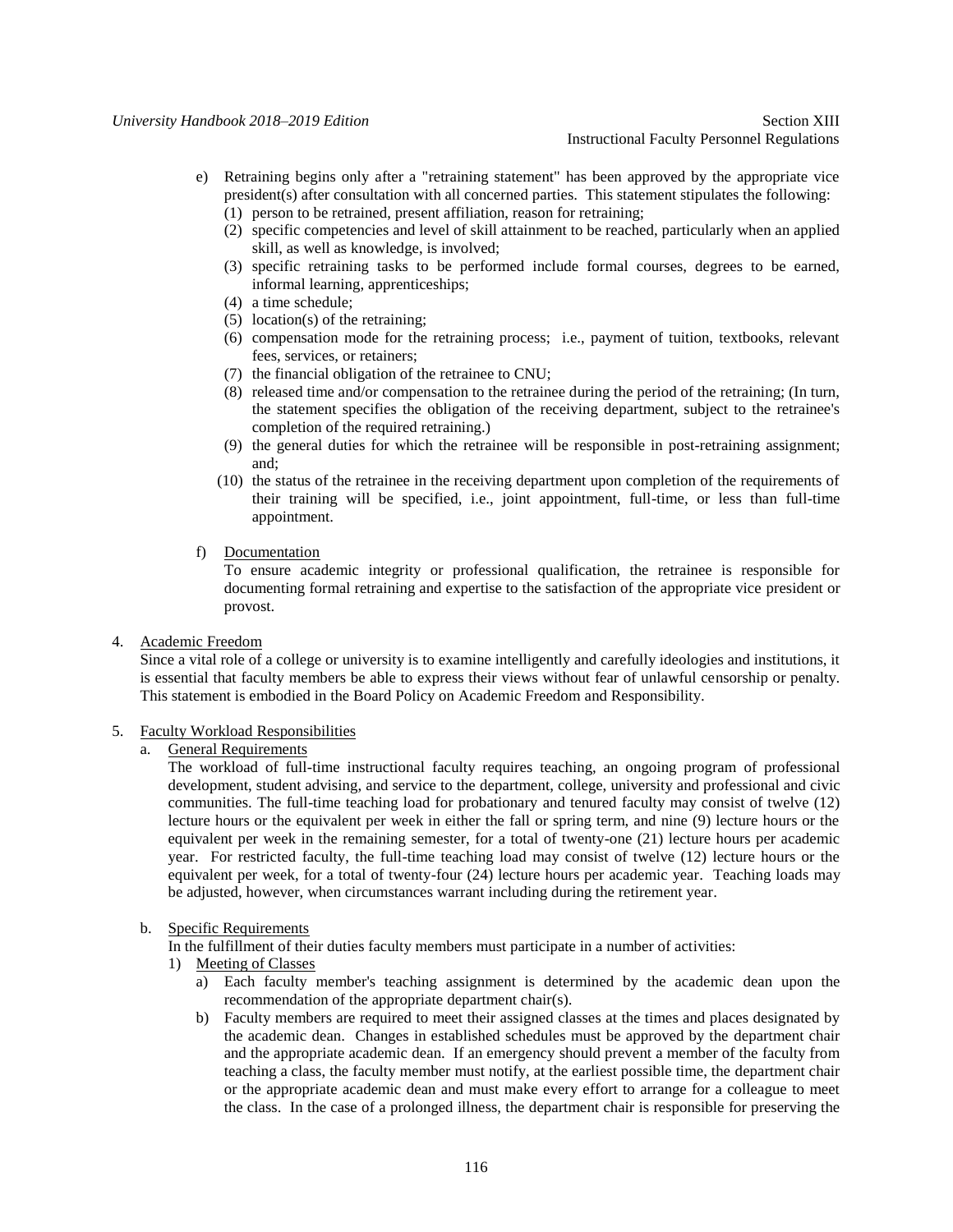continuity of the class. Temporary adjustments may be made by the instructor with the knowledge and agreement of the class, so long as the department chair is informed.

# 2) Program Accessibility for Qualified Disabled Students

Program accessibility for qualified disabled students is described herein, the *University Handbook*, the *Student Handbook*, and on the CNU website. The *Student Handbook* is available through the Office of Student Life.

# 3) Residence During the Academic Calendar

The provost sets the date which faculty report to campus in late summer. The regular academic year concludes with spring commencement. Faculty members are in residence during the academic calendar of orientation, registration, classes, and examinations. They are, therefore, to be available to students and colleagues during this period.

The beginning and end of each semester are especially critical times when student advising, registration, grade reporting, and decisions on academic or degree status may necessitate the ready availability of a faculty member. Requests for absences from required activities are made to the provost.

4) Office Hours

It is required that each member of the faculty be regularly available to students for consultation during the academic calendar of registration, classes, and examinations. As a convenience to students and colleagues, specific office hours will be posted by each faculty member on the door of the office. A copy of these office hours must be submitted each semester prior to the first day of classes to the department chair and the dean of the appropriate college/school.

5) Submission of Grades: Third-Week, Mid-Term and Final Grades

All grades must be submitted by the deadlines established by the registrar. Third-Week grades must be submitted for freshman students during the fall semester. Mid-term grades must be submitted for all freshmen in all classes. Mid-term grades must be submitted for all other students who have a course grade of *D+* or below at the time of submission.

# 6) IDEA Student Ratings of Instruction (IDEA)

Faculty members are required to administer the *IDEA Student Ratings of Instruction* instrument to class sections, and according to procedures, as specified by the provost.

- 7) Overload Teaching
	- a) Overload teaching is a means of meeting student needs, serving the professional development of faculty, and supplementing faculty salaries. As such it is an important element in the academic scheduling and program development at Christopher Newport University. The possibility of some negative results from excessive hours of teaching must, however, be carefully guarded against. Teaching "burn-out" and inability because of lack of time or energy to meet daily responsibilities such as office hours and committee work are only the most obvious potential problems.
	- b) The following policy guidelines will be observed by the academic deans in approving requests for approval of overload teaching.
		- (1) No instructional faculty member will be assigned more than four lecture hour equivalents (LHE) of overload courses per semester at Christopher Newport University.
		- (2) In addition, one course per academic year at another institution may be approved if the kind of teaching opportunity is not available at CNU (e.g., doctoral level courses, distinctive subject areas), or meets a need for a subject matter expert at that institution and is viewed by the dean of the college/school as being in the University's best interest to provide the instructor. This kind of possibility must be demonstrated to be a means of professional development. The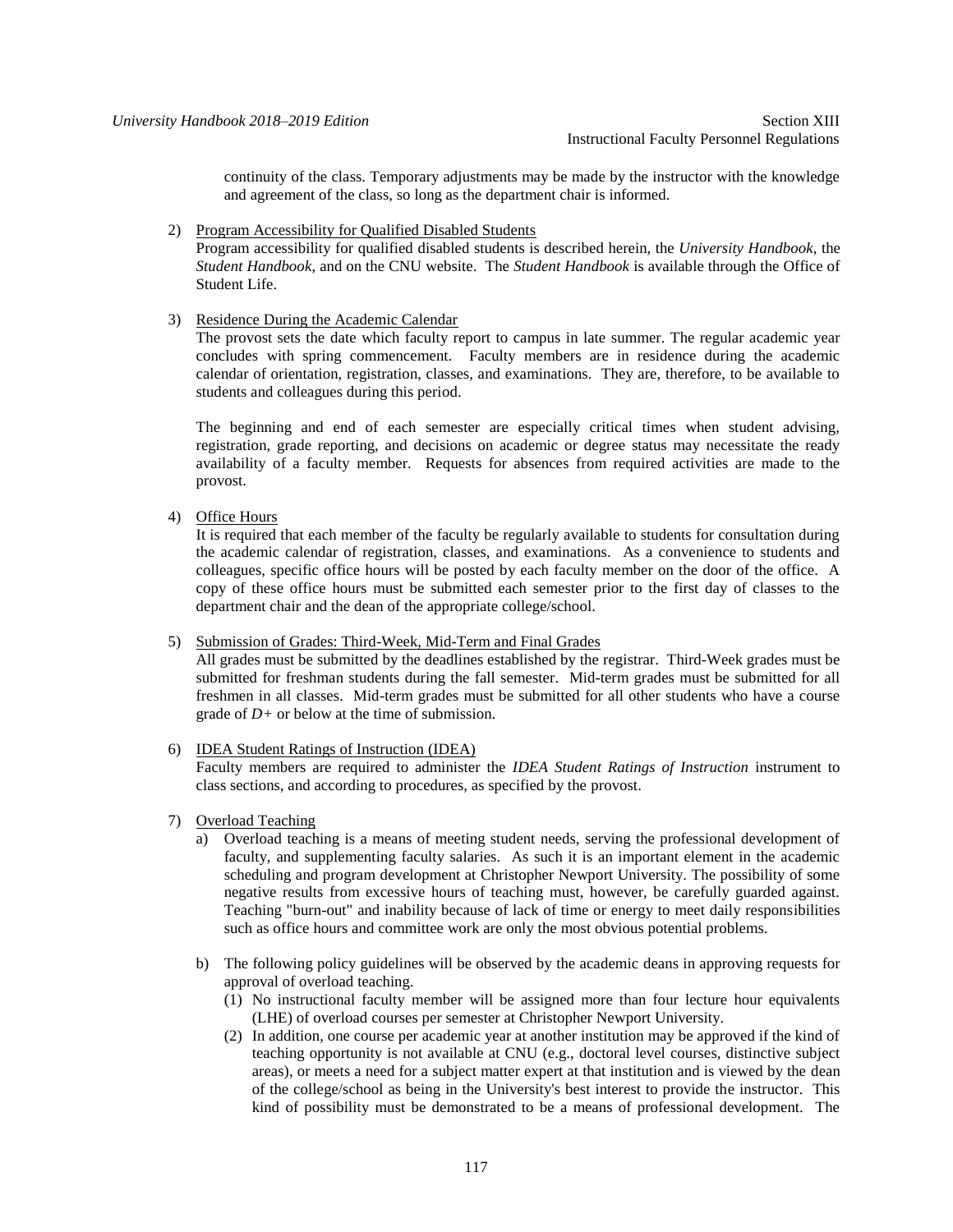chair of the department in which the faculty member is a member will also submit a report of the impact of such an overload on the department and on the individual faculty member.

- (3) In no case shall overload teaching be considered to relieve a faculty member of involvement in areas other than teaching. Professional development in one's discipline, departmental and University responsibilities, and community service remain important in the evaluation process.
- (4) In semesters when a full-time, salaried member of the instructional faculty has a regular-load teaching assignment of fewer than 12 LHE's (i.e., a teaching assignment of fewer than 12 LHE's under the faculty member's contract of salaried employment), overload teaching for additional compensation for that faculty member is prohibited. Exceptions may be granted only by the provost and only when they serve pressing University needs.
- 8) Commencement Ceremonies

The University holds commencement ceremonies in the course of the academic year. Full-time faculty members are required to attend each of these ceremonies unless their absence has been authorized in advance by the provost. Academic regalia is prescribed for the occasion. The Office of the Provost assists the faculty with the purchase, loan, or rental of academic regalia.

# c. Regulations Pertaining to Professional Activity

- 1) Consultation, Research, and Public Service Requiring University Facilities, Services, or Personnel
	- a) Faculty members wishing to use University facilities, services, or personnel to provide consultation, conduct research or to sponsor public service conferences must have the approval of the appropriate dean.
	- b) Participating faculty members have the right to publish and copyright the results of these studies. Reference to the University, including names of faculty members, for commercial advertising purposes is prohibited unless approved in advance by the dean; reference made in research publications is allowed.

# 2) **Grants**, **Contracts, and Fellowships**

# a) Philosophy

Faculty members are encouraged to seek support for professional development, research or public service projects from sources outside the University; federal agencies; state and local governmental agencies; nonprofit foundations and agencies; businesses and industries. The Office of Sponsored Programs assists faculty in these efforts and provides guidance in the preparation, submission, negotiation, and administration of proposals and awards.

# b) **Definitions**

**Grants are a type of financial assistance awarded to an organization for the conduct of research or other program as specified in an approved proposal. A grant, as opposed to a cooperative agreement, is used whenever the awarding office anticipates no substantial programmatic involvement with the recipient during the performance of the activities.** 

**Contracts are a mechanism for procurement of a product or service with specific obligations for both sponsor and recipient. Typically, a research topic and the methods for conducting the research are specified in detail by the sponsor, although some sponsors award contracts in response to unsolicited proposals.**

**Fellowships are a mechanism that provide faculty support for scholarship aligned with the focus of a sponsoring agency. Most Fellowships are typically distributed in one of two ways: (1) directly to the faculty member, or (2) to the institution for distribution. Regardless of how the funds are distributed, fellowships provide support for wages, travel, lodging, etc. Fellowships may be sought to augment a sabbatical or as an independent proposal.**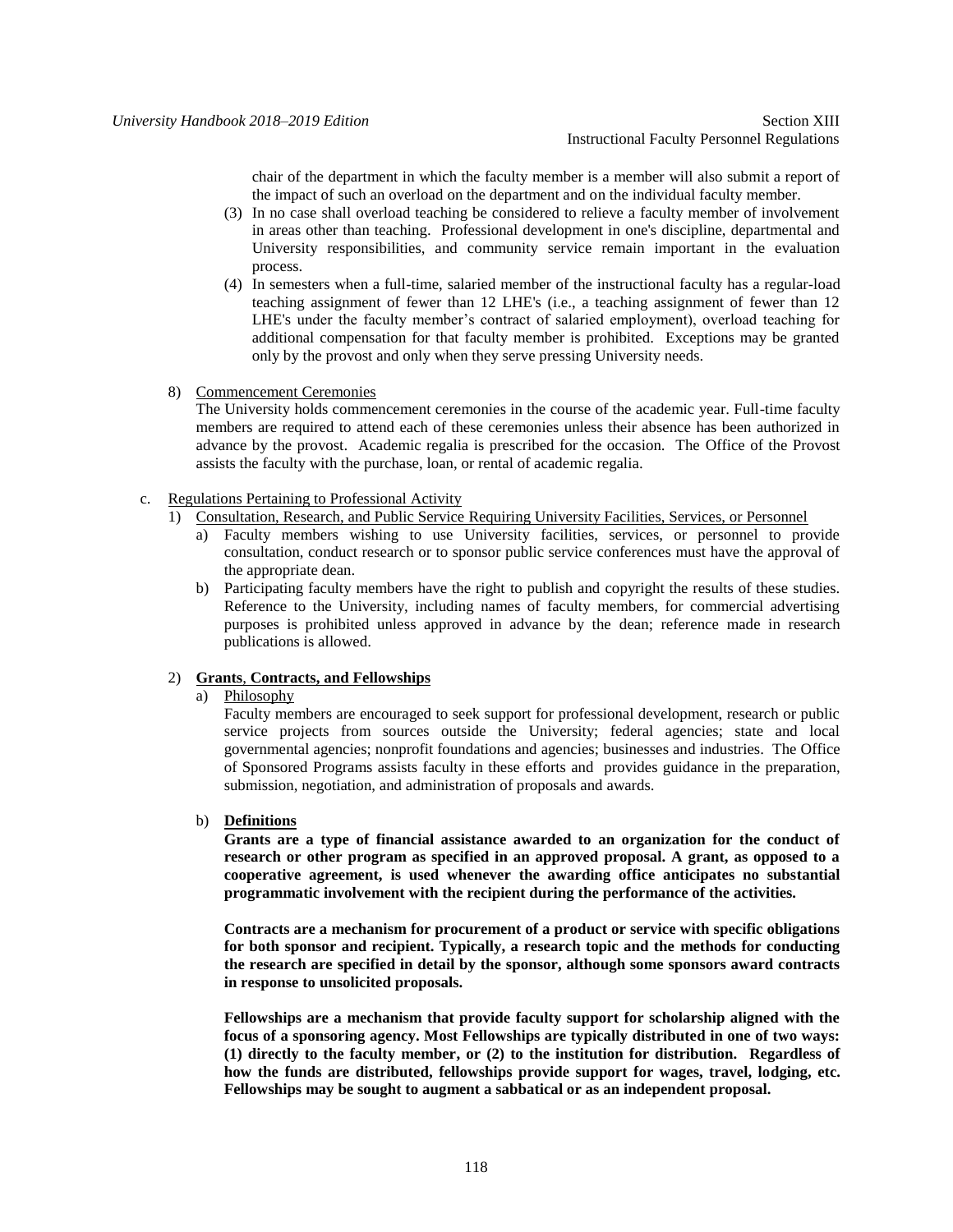## c) Institutional Approval and Certification

**All proposals for grants, contracts, or fellowships require institutional approval prior to submission to the sponsor. The Office of Sponsored Programs (OSP) assists with this process using the Proposal Summary Form (PSF). The PSF contains an abstract of the proposed project, budget, information regarding compliance, cost sharing, release time and Conflict of Interest.** 

**Faculty members may be released for externally sponsored activities otherwise approved by the University for up to 50% of their time as a normally acceptable limit. Faculty members desiring to be released from their regularly assigned university duties for over 50% of their total time for engagement in externally sponsored activities must specifically justify in writing the benefits of released time of over 50% on the PSF.** 

**Once a faculty member has completed the PSF with the assistance of OSP, the following approvals are required: 1) Faculty member/s; 2) OSP; 3) Chair/s; 4) Dean/s; 5) Vice Provost for Research, Assessment and Graduate Studies; and if necessary 6) the Provost. These signatures indicate the proposed project is feasible and can be carried out within the scope of the University's mission and the faculty member's responsibilities. The internal approval form (PSF) is located on the Office of Sponsored Programs' (OSP) website.** 

d) Responsibilities

The project director is responsible for any duplicating and postage required for delivery of proposals to the sponsor. Once the project is funded, the director is responsible for performing the proposed activity within the guidelines of the award, including the approved budget. The director is to meet with the Office of Sponsored Programs at the outset of the approved projects, periodically during, and prior to closing out the account in order to prevent complications.

The Office of Sponsored Programs assists the project director in the preparation of forms required by the Commonwealth of Virginia; the Business Office prepares reports of expenditures and requests for funds to the funding agency. The Office of Sponsored Programs serves as the liaison between the project director and the Business Office.

e) Fiscal Management

Grants and contracts awarded to the University are usually made on a cost reimbursement basis. Expenditures charged to grant accounts are disbursed from the Business Office. Any salary and accompanying fringe benefits to be paid from such awards are included in the grant or contract budget and must be paid through routine University procedures. With the exception of summer salary, grants pay a percentage of a faculty member's academic-year salary, equivalent to the effort that is applied to the funded project. The principal investigator (PI) is assigned a Banner grant number for each award. The Office of Sponsored Programs creates a password protected, interactive spreadsheet to facilitate the PI's ability to track fiscal activity on his/her award. OSP reconciles the spreadsheet monthly to banner, providing the PI with timely information.

# f) Indirect Cost Recovery, Fund 0303

- (1) Indirect cost Recovery Funds, Fund 0303, are generated by the University's collection of 70 percent of indirect costs for grants programmed under Program 110-04, Sponsored Research.
- (2) The State mandates 100 percent recovery of indirect costs for grants awarded to the University. Prior to the transfer of funds to Fund 0303, the State collects a 30 percent share of indirect costs, as support to Educational and General Services.
- (3) During the current biennium, institutions of higher education may retain 100 percent of the indirect cost recoveries related to research grants and contract levels in excess of actual recoveries in the second year of the previous biennium. This provision is included as an additional incentive for increasing externally funded research activities.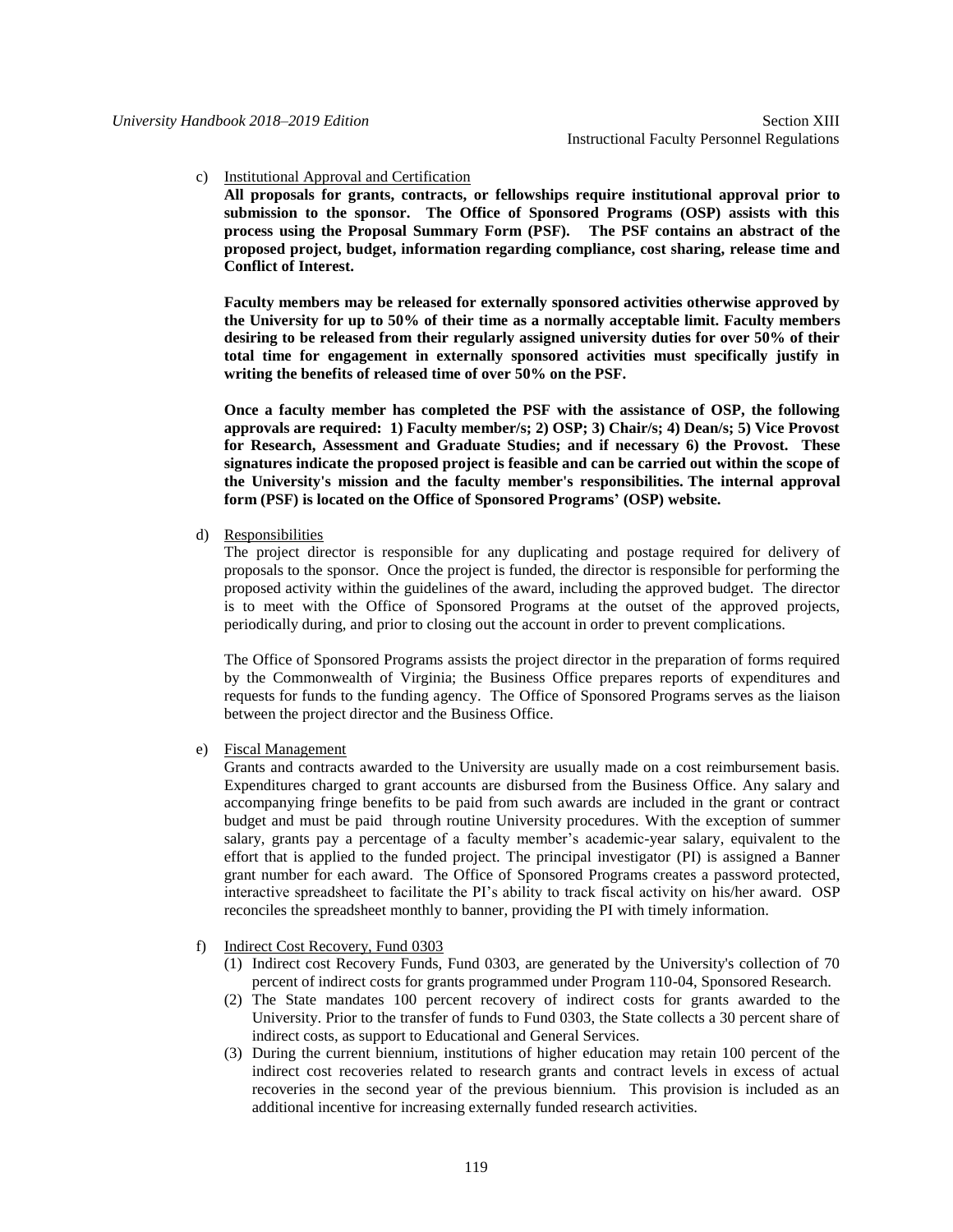- (4) Revenues to Fund 0303 are allocated to the following expenditure budgets:
	- (a) Grant Administration (20 percent)

Funds are used to support the work of the Office of Sponsored Programs. Requests for expenditures from this category are initiated by the director of sponsored programs with fund availability certified in accordance with University procedures.

(b) Departmental Research (25 percent)

Funds are used to support departmentally sponsored research. Requests for expenditures from this category are initiated by the department chair. The department chair will verify availability of funds in 0303 with the Grants Accountant and forward a recommendation to the appropriate dean. The dean will approve or disapprove the request. The dean will forward an approved request to the provost for final approval. The budget office will certify fund availability within the allocation percentages above.

(c) Faculty Development (30 percent)

Funds are used to support faculty research and development. The provost determines the allocation of monies included in this category. The majority of funds will be used to support research and scholarship in accordance with criteria established by the University. The provost will consult with the Budget Office to determine available budget allocation for this purpose. Fund availability will be certified prior to grant award.

(d) Administrative Overhead (15 percent)

The University's administrative offices are responsible for the receipting, disbursing, accounting and financial reporting for all University sponsored programs. Offices providing administrative support include, but are not limited to, the Comptroller's Office, Human Resources, Office of Planning and Budget, and the Office of Materiel Management. This allocation assists in defraying the costs to process Sponsored program related transactions and the audit of these funds, as required by CFR Title 2: Grants and Agreements Part 200. All expenditures will be approved by the executive vice president or comptroller.

(e) Principal Investigator Research (10 percent)

Funds are used to support research and developmental-research activities of the principal investigator. Requests for expenditures from this category are initiated by the principal investigator with fund availability certified in accordance with University procedures.

(5) Budget Allocation Procedures

Unexpended budget balances within the percentage allocations reflected above shall carry forward at the end of each fiscal year. On July 1, of each year the revenue collected during the previous fiscal year will be allocated in accordance with established percentages and added to each carry forward balance. The comptroller will notify the budget director of the revenue allocation each fiscal year and the expenditure budgets will be adjusted accordingly. When the combined total of the beginning fund balances and revenues to Fund 0303 exceed the appropriated expenditure plan, a request for an additional appropriation and allotment will be processed through the Office of Planning and Budget.

g) Conflict of Interest Policy

Some federal agencies require grantees employing more than fifty persons to maintain an appropriate written and enforced policy on conflict of interest. The University's conflict of interest policy is the State and Local Government Conflict of Interest Act of the *Virginia Code*. Questions concerning this policy should be forwarded to the provost, who will refer them to the University counsel.

3) Research Involving Human Subjects

The University safeguards the rights and welfare of subjects at risk in research activities conducted through the University. Where research involving human subjects is to be supported by a grant or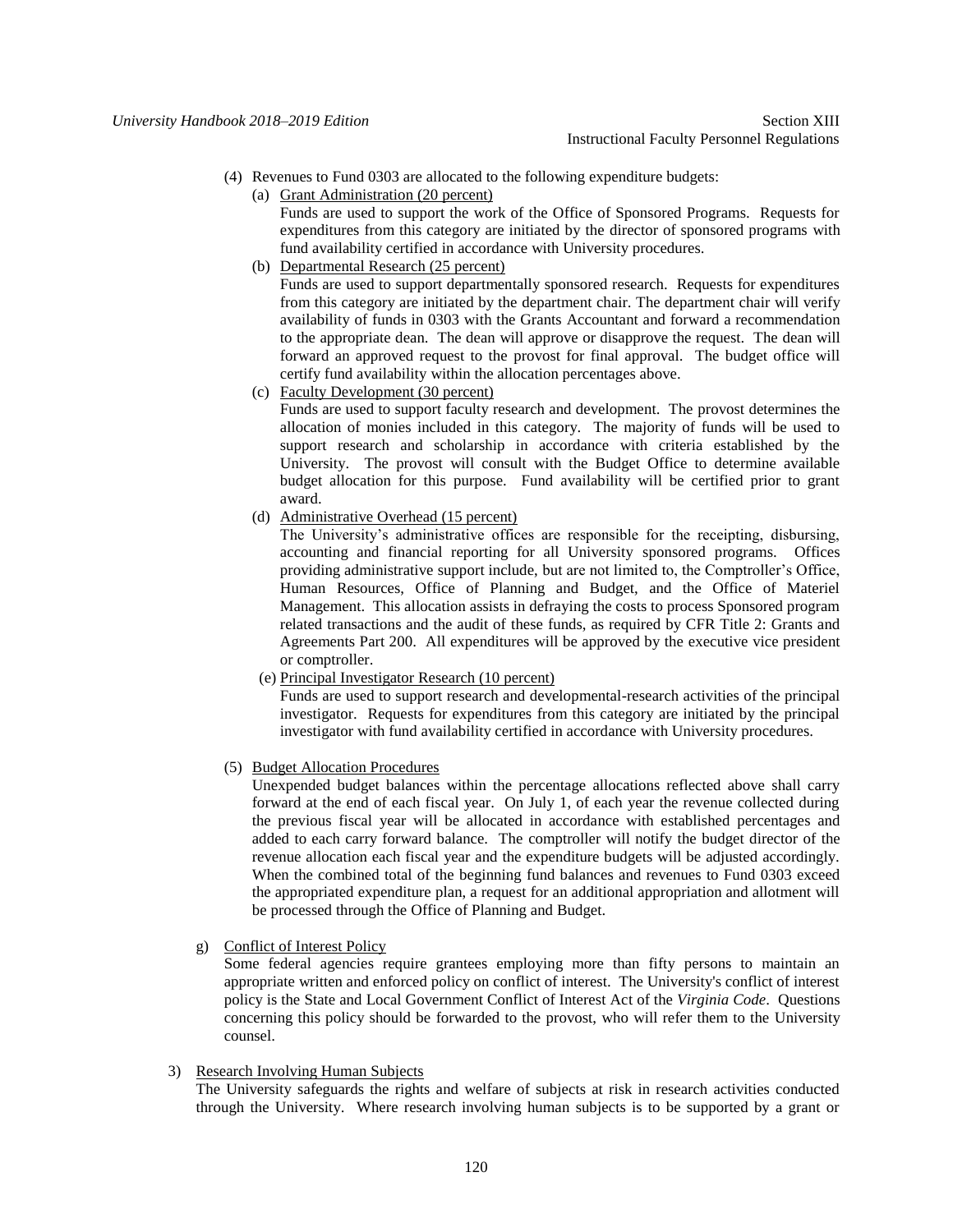contract, the Institutional Review Board for the Protection of Human Subjects (IRB ) reviews, approves, and certifies that research benefits clearly outweigh risks to subjects and legal risks to the University, that the rights and welfare of subjects are adequately protected, and that the proposed project is in full compliance with all applicable laws. In undertaking this process, the Review Board for the Protection of Human Subjects will consult with the University counsel regarding legal issues and potential liability to the University.

To submit a request for approval of research proposals, surveys, etc. please follow these described procedures:

- a) Follow submission procedures described on the IRB webpage; submission is electronic.
- b) Write a proposal that includes the following:
	- (1) Name of faculty member sponsoring the research.
	- (2) Name of department and departmental approval of research proposal.
- c) Proposal also should explicitly address the IRB principles:
	- (1) Respect for subjects.
	- (2) Protection of subjects from danger.
	- (3) Research has some beneficial prospect.
	- (4) Researcher is just and impartial.
- d) Proposal should also describe how the specific research proposal meets the 7 RBPHS requirements:
	- (1) Fair selection of subjects
	- (2) Informed consent
	- (3) Confidentiality & Anonymity
	- (4) No coercion or exploitation
	- (5) Protection from physical & mental stress
	- (6) Project benefits
	- (7) Post research debriefing
- 4) Research Involving Animal Subjects

The University safeguards the humane use and treatment of animal subjects in teaching and research activities conducted through the University. The Institutional Animal Care and Use Committee (IACUC) is charged with the specific responsibility of regulating the humane use and treatment of animals used in teaching and research by the University as mandated by the Animal Welfare Act (AWA, 1966, and as subsequently amended 1970, 1976, 1985, 1990), and other relevant federal, state, and local authorities. and other relevant authorities. Where research involving animal subjects is to be supported by a grant or contract, the IACUC reviews, approves, and certifies that the treatment of the animal subjects is in accordance with the mandates of the AWA.

To submit a request for approval of research proposals using animal subjects, please contact the IACUC chair or the associate provost.

5) Misconduct in Research

Christopher Newport University is committed to actions and policies that support the responsible conduct of research, that provide for prompt and fair investigations of alleged misconduct, and that appropriately protect the work and reputations of any faculty, staff, or students involved in such allegations or investigations. The policy for allegations of misconduct in research is located in the *Office of Sponsored Programs Handbook* located on the OSP website.

- 6. Administrative Leaves and Reduced Loads for Non-Academic Reasons
	- a. Sick Leave with Full Pay and Benefits
		- 1) Sick Leave Generally The University, upon approval of the provost, grants Sick Leave with Full Pay and Benefits when this becomes necessary during the period covered by the faculty member's contract. Prior to approving such a request, the provost may require the submission of medical records and/or a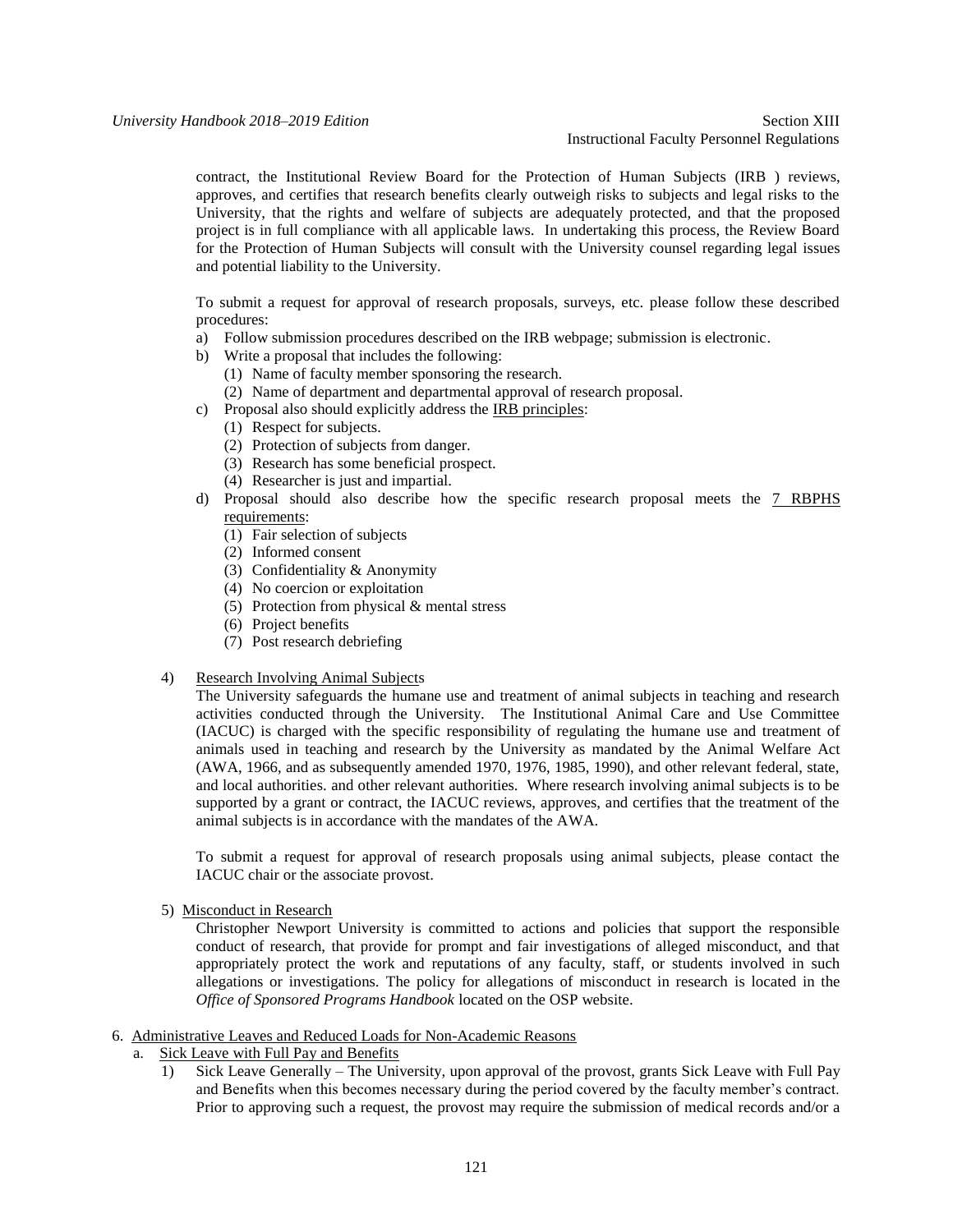physical examination by a physician mutually agreed upon by the University and the faculty member. The maximum period of such leave is the remainder of the current semester and one additional semester during a seven-year period. When employee takes Sick Leave with Full Pay and Benefits for a period in excess of twelve weeks, the employee is not entitled to Family and Medical Leave (described below). When a faculty member takes sick leave with full pay and benefits, please contact the Human Resources Office for additional information on benefit provisions for leave without pay status.

2) Reduced Load when Returning from Sick Leave - A full-time faculty member who returns from sick leave *may* be given a one-course reduction in teaching load, while still maintaining full-time employment status (and therefore, in particular, full benefits), either for one full academic year or for one semester. Such reduction, if awarded, must commence in the semester immediately following the leave.

Such reduction must be approved by the provost upon the recommendation of the appropriate dean. Prior to approving such a request, the provost may require the submission of medical records and/or a physical examination by a physician mutually agreed upon by the University and the faculty member.

No faculty member shall be granted more than four full semesters of reduced load when returning from sick leave in a lifetime, regardless of the number of years the person is in the employ of Christopher Newport University.

b. Family and Medical Leave

- 1) The University, in accordance with the federal Family and Medical Leave Act, grants Family and Medical Leave to eligible full time faculty members for up to 12 weeks in the period from August 1 to July 31. Although federal law does not require that the University provide full pay and benefits, the University may choose to grant full pay and benefits during the period of Family and Medical Leave. Pursuant to federal law, Family and Medical Leave is used for the birth of a child or placement of a child with the employee for adoption or foster care, because the employee is needed to care for a family member (child, spouse, or parent) with a serious health condition, or because the employee's own serious health condition makes him or her unable to do his or her job. However, when an employee is taking Sick Leave with Full Pay and Benefits (described above), the employee is not entitled to Family and Medical Leave. The use of Family and Medical Leave has no effect on matter of retention, promotion, or completion of the probationary period of service except as provided in (2) below.
- 2) A faculty member requesting Family and Medical Leave submits such a request to the provost at the earliest possible time and provides such documentation as may be required by the University. The faculty member may include in the request that the probationary period of service be extended by a year and that a new review schedule to be set. Such arrangements must be determined by the provost, who will normally seek input from the faculty member's chair and dean. Mandatory tenure review may not be delayed by the faculty member for more than two years under this policy. If approved by provost, the appropriate academic dean then creates contingency plans to assure that all assigned classes and other pertinent responsibilities of the requesting faculty member are met as scheduled and forwards this information to the provost.

c. Leave without Pay and Benefits

A full or partial leave of absence for illness, disability, family, or educational and/or research purposes without pay may be granted by the provost on request. Please contact the Human Resources Office for additional information on benefit provisions for leave without pay status. Please visit the Office of Human Resources website at<https://interweb.cnu.edu/hr/benefits/leave/>

# d. Parental Leave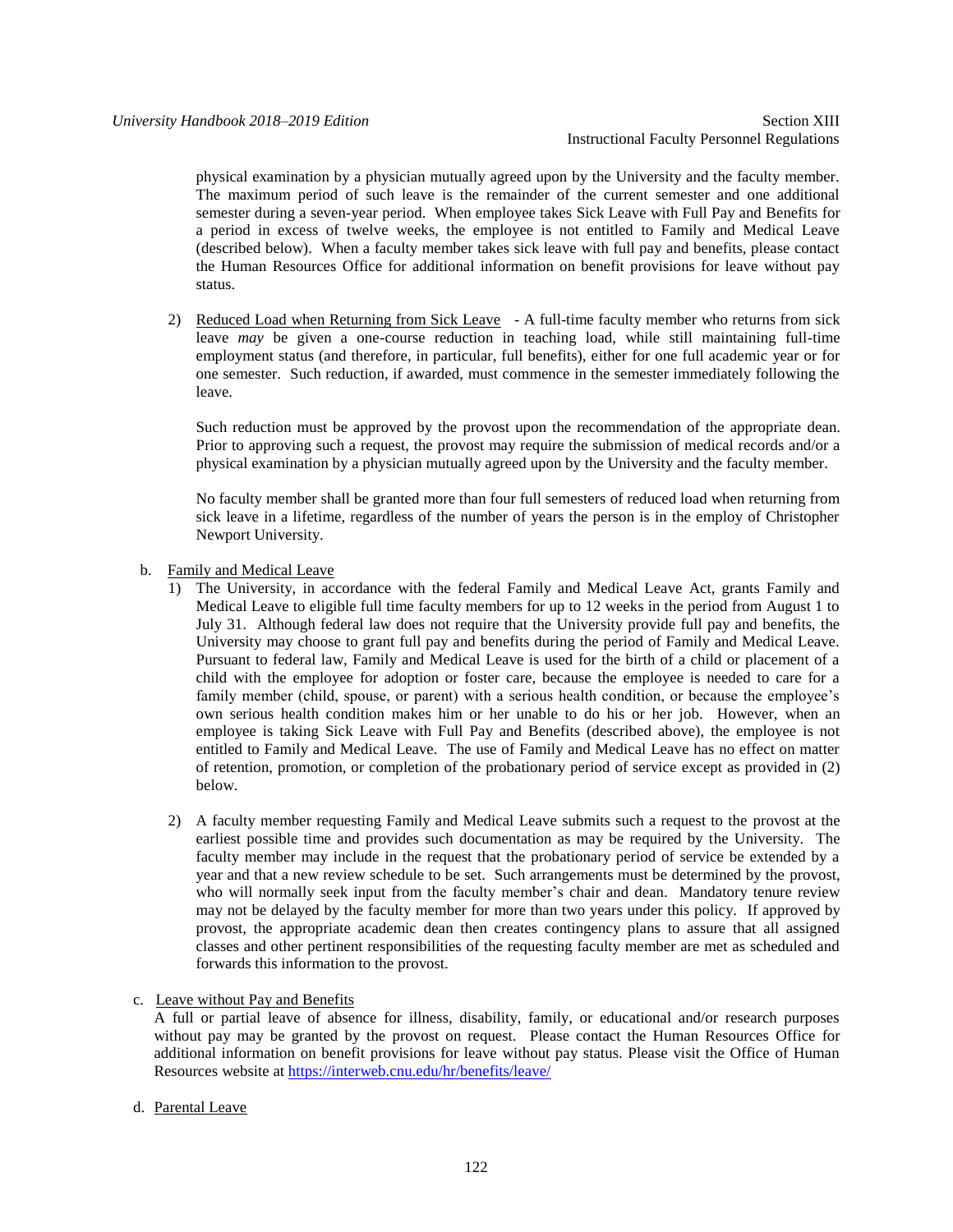- 1) Purpose: CNU faculty are expected to provide high quality teaching and produce high quality scholarship in the same years that they may be or wish to be starting families. Professional success as a CNU faculty member, however, is not expected to be at the expense of family life. Indeed, CNU is a community that celebrates and supports family. Consistent with that overarching value, this policy is adopted to support faculty parents as they adjust to the arrival of new children into their families, whether by birth or adoption, by providing them with paid leave for that purpose.
- 2) Eligibility
	- (a) This policy applies to all full time faculty members who have been employed by the university for at least one year, who have a contract for the academic year in which the leave will be taken, and who are assuming substantial and sustained responsibility for the care of a newborn or newly adopted child.
	- (b) To use this policy a faculty member must be the sole caregiver of the newborn or newly adopted child for at least twenty hours during the work-week between the hours of 8 a.m. and 7 p.m., Monday through Friday. This policy is not intended for parents whose newborn or newly adopted child is cared for more than half time by either a spouse/partner and/or a childcare provider.
- 3) Terms of Leave
	- (a) An eligible faculty member is entitled to paid relief (parental leave) from all teaching, research and administrative responsibilities during one semester. Any change in externally funded research responsibilities should be negotiated with the appropriate sponsor through the office of sponsored programs.
	- (b) Parental leave will normally be taken during the semester of the birth or adoption, or the semester immediately following (see Sec. 4 - Process, below).
	- (c) A faculty member taking parental leave under this policy is entitled to an automatic one-year extension of his or her current contract. Ordinarily, if an appointment is extended by a year due to leave under this policy, any promotion review will be automatically postponed by a year as well. However, if leave is taken pursuant to this policy after a review is already underway, the review will not be postponed. A review also will not be postponed if a postponement would move the review into the final year of an appointment.
- 4) Process
	- (a) Parental leave will normally be taken during the semester of the birth or adoption. For expected delivery or adoption dates after November 1 or after April 1, parental leave may be taken during the following semester. For expected delivery or adoption dates during the summer parental leave will normally be taken during the following fall semester.
	- (b) To enable planning for parental leave, it is essential that sufficient notice be provided to the department chair to allow for teaching duties to be covered. Therefore, a faculty member who intends to take parental leave must provide notice of that intent at least 3 months in advance of the semester during which the leave will begin.
	- (c) The federal Family & Medical Leave Act provides for up to 12 weeks of unpaid job protected leave (to be taken and completed during a 12 month period) to care for a child within 12 months of birth, adoption or the initiation of foster care. For the purposes of this parental leave policy, the period of FMLA will run concurrently with the semester in which paid parental leave is taken.
	- (d) An individual faculty member is limited to two semesters of semester-long paid parental leave during any six-year period. Note that FMLA leave may be taken for additional births or adoptions.
- 7. Administrative Actions for Inappropriate Conduct on the Part of Instructional Faculty Members
	- a. Purposes
		- 1) These sanctions are designed to protect the rights of faculty members and to assure compliance with University rules and policy and public law.
		- 2) The sanctions provide chair, deans, and the provost with a process to follow when it is deemed that a faculty member's conduct is inappropriate or in violation of the policies of the University.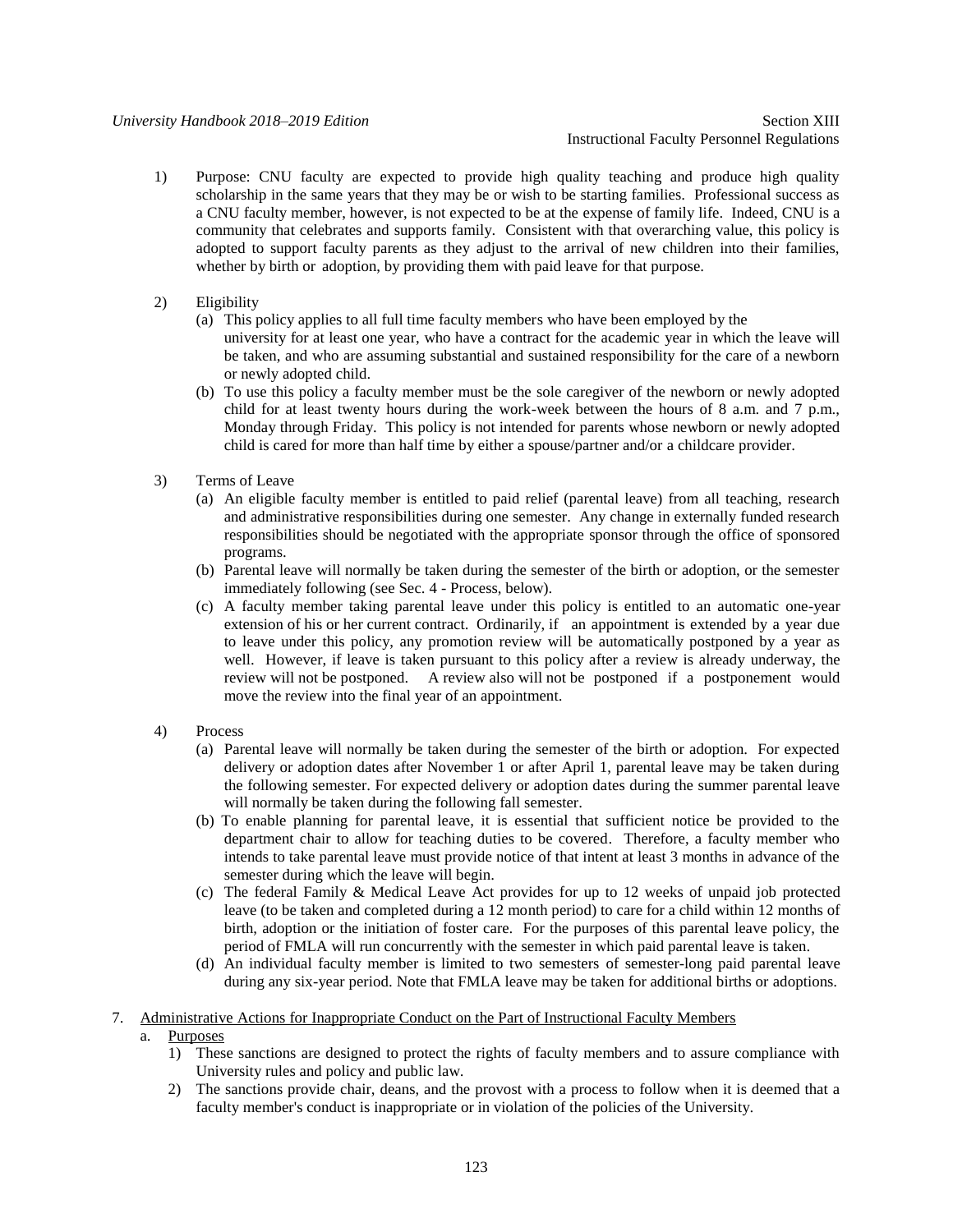3) This process also defines the measures which are appropriate in relation to the offense.

# b. Sanctions

- 1) Introduction
	- There are four types of sanctions short of dismissal. These do not represent a process wherein one must always begin with an admonition. The seriousness of the offense(s) will determine the sanction, which is initiated. Dismissal, furthermore, need not be preceded by any of these sanctions.
- 2) Examples of Unsatisfactory Behavior
	- a) Excessive tardiness to required activities to include assigned classes;
	- b) Repeated absence from class, repeated failure to meet classes at assigned times, or repeated early release of classes;
	- c) Unauthorized use of University/State equipment or facilities; and
	- d) Failing to comply with established policy.
- 3) Admonition
	- a) An admonition is warranted when a faculty member's behavior is of such a nature that is likely to or does reflect unfavorably upon the department or the University or on the faculty member's professional status.
	- b) The departmental chairman, dean or provost is responsible for orally admonishing the faculty member and keeping a memorandum of the substance and date of the discussion.
- 4) Written Warning
	- a) A written warning is issued when unacceptable behavior continues after admonition or when a faculty member's misbehavior is of a more serious nature to such a degree that a written warning is appropriate.
	- b) The chair, dean, or provost is authorized to issue written warnings.
	- c) An appeal is permitted to the next higher level.
	- d) The written warning will include descriptions of the unacceptable behavior and those actions necessary to correct or eliminate the problem, a reasonable time within which those actions must be taken, and the consequences of failure to take those actions.
- 5) Suspension
	- a) Suspension, with or without loss of pay, occurs when a faculty member's misconduct continues after written warnings or when the conduct is of such a nature that immediate suspension is warranted to protect the interests of the University, the faculty members, students, or other members of the University community.
	- b) The dean or provost is authorized to impose this sanction.
	- c) An appeal is permitted to the next higher level.
	- d) The president has the final authority.
	- e) Suspension with loss of pay is a sanction that may be imposed only with the approval of the president. No loss of pay will be incurred until the faculty member has had an opportunity for a hearing.
- 8. Evaluation, Process for Promotion, Tenure and Reappointment of Probationary Faculty, and for Unscheduled and Annual Reviews
	- a. Introduction
		- 1) The University requires review of faculty performance for the purposes of granting promotion, awarding tenure, reappointing probationary faculty, and determining merit salary increases. The University considers promotion, tenure, and reappointment to be privileges to be sought by the evaluee. Reviews are of the following types:
			- a) annual,
			- b) unscheduled,
			- c) reappointment of probationary faculty,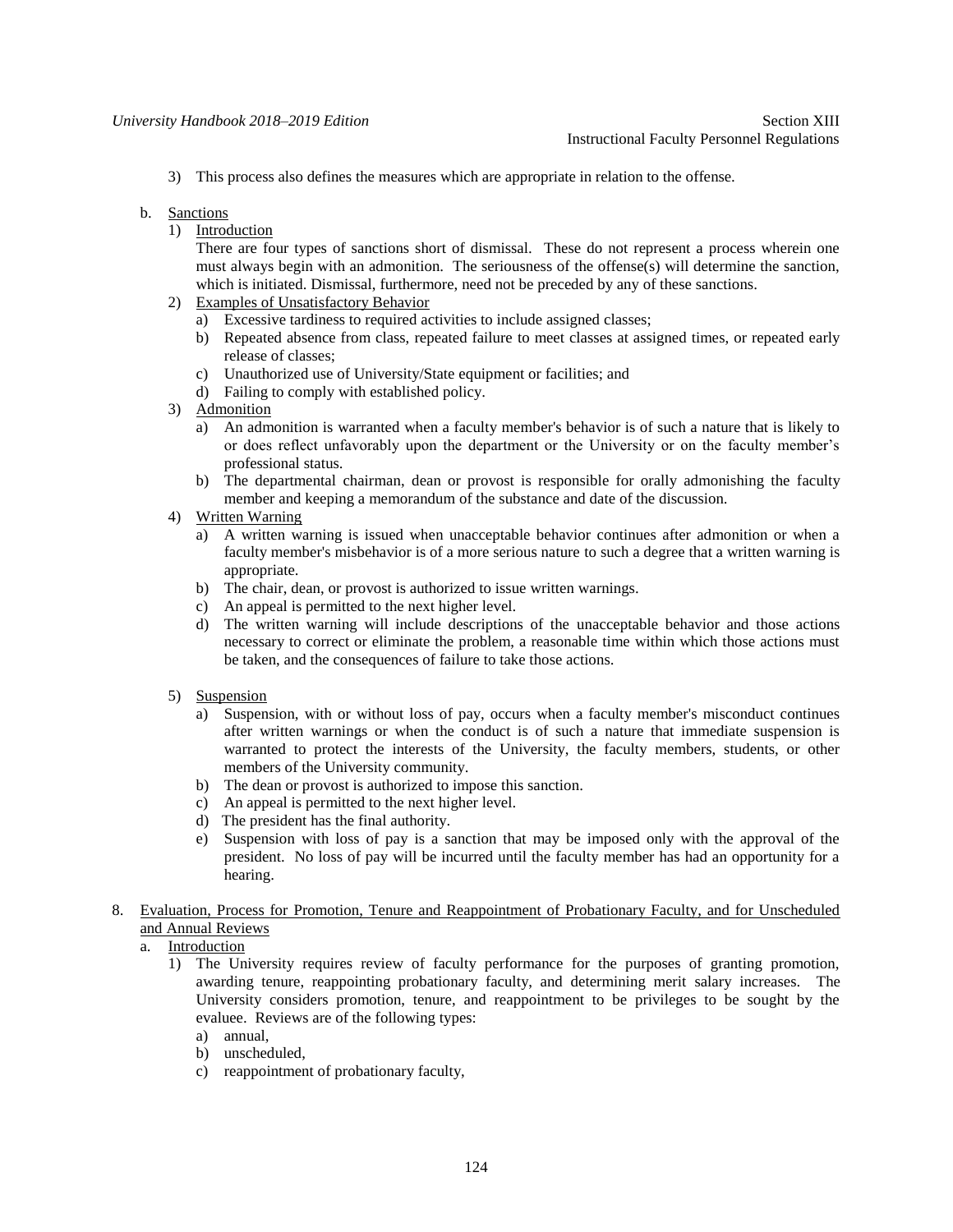- d) tenure, and
- e) promotion.

Promotion, tenure, and reappointment of probationary faculty reviews determine an individual's contractual relationship with the University. Annual reviews evaluate a year's worth of work for the primary purpose of determining merit pay. Unscheduled reviews of tenured faculty occur following unsatisfactory annual review scores in any two of three consecutive years as outlined in Section XII.8.c. The unscheduled review is designed to be a helpful process aimed at faculty development and improvement, although this review also has the potential to lead to sanctions. All reviews are intended to provide evidence of sustained commitment to and ability to support the University's fundamental mission.

- 2) The University adheres to the principle that peers have first-hand familiarity with a candidate's record, performance, and potential. Peer review is thus an integral part of the administrative decision in cases of promotion, tenure, reappointment of probationary faculty, and when necessary, unscheduled reviews in the years following tenure.
- 3) An annual evaluation of all full-time faculty members will be conducted by their respective chair and their dean. This annual evaluation may lead to a full-scale peer review (called an unscheduled review) in the case of a tenured faculty member when the faculty member's performance is considered to be unsatisfactory as defined in Section XIII.8.c. in any two of three consecutive years.
- 4) The general process for all reviews is department-based, college-based, and provost-based. Promotion and tenure decisions require approval of the president and the Board of Visitors. All reviews excluding the annual review utilize the peer review process. The annual review is an administrative review.
- 5) It is a condition of the evaluative process that the recommendations or decisions of DRCs, committees, and administrative officers be accepted by the evaluee unless the evaluee can demonstrate that the recommendation or decision has been rendered in a fashion that violates applicable policy, regulations, or law. Candidates have the right to respond in writing to each level of peer review recommendations and to have that response included in the record prior to the next level of review. Annual Review assessments may be appealed as described in section XIII.8.b.1.
- 6) Evaluation Criteria and Procedures
	- a) The general criteria for all reviews are effectiveness in teaching, professional development, and service. At Christopher Newport University the first, teaching, is of paramount importance, and poor teaching cannot be redeemed by superiority in the other two areas. The University standard for weights of the three activities may be found on the provost's website: [https://interweb.cnu.edu/facultyresources](https://interweb.cnu.edu/facultyresources/)/. The weighting formula may be adjusted to recognize specialized roles, e.g. department chair, program director, or grant principal investigator. Such reweighing must be completed prior to the start of the review year, with the approval of the department chair, college dean, and provost; it must be done in writing and signed by the faculty member. While the opportunity for reweighing is intended primarily for tenured faculty, the weighting formula may also be adjusted for probationary faculty in special circumstances. Weights of restricted faculty activities are to be determined in advance by the department and the college.
	- b) University promotion qualifications and evaluative standards may be found at XIII.8.f.3); tenure qualifications and evaluative standards may be found at XIII.8.e.2). The University Eval-4 available on the Office of the Provost webpage, <https://interweb.cnu.edu/facultyresources/> provides evaluative standards for all reviews. The Departmental EVAL-4 provides additional guidance.

Consistent with the general standards described in XIII.8.e.2) and XIII.8.f.3) and in the University EVAL-4, each department delineates the specific criteria and procedures it will use in evaluating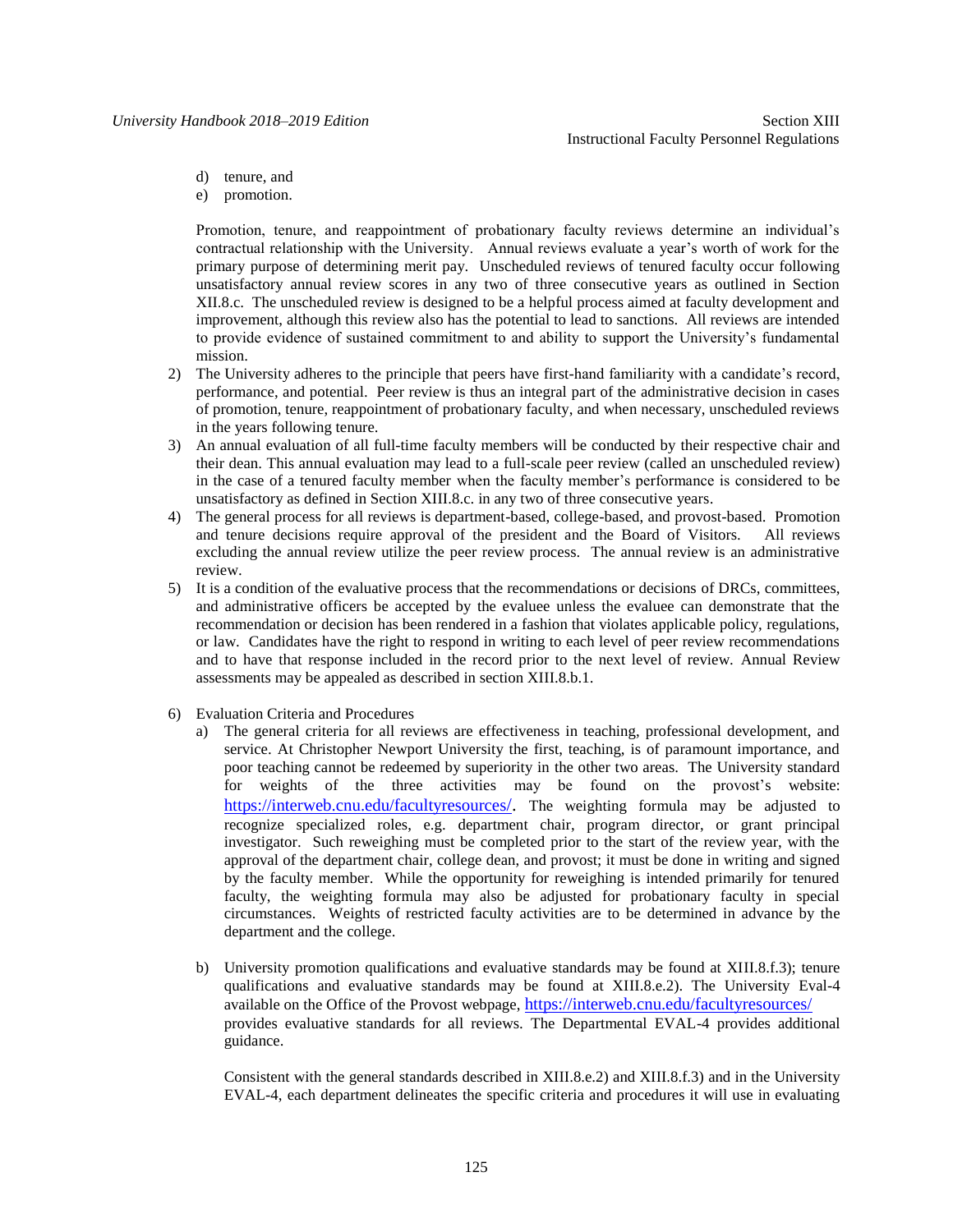its members. The criteria are submitted to the appropriate dean for review of the initial statement or amendments thereto. In the absence of departmental action, the dean writes the departmental criteria. Such departmental criteria supplements the evaluation criteria contained in this *University Handbook* or in the University EVAL-4*.* 

- 7) By the end of January, the provost publishes the EVAL-1 PEER REVIEW AND ANNUAL EVALUATION CALENDARS of deadlines for each step of the peer review and annual evaluation process. All evaluation forms, including this calendar, are available on the provost's website.
- 8) Except as required elsewhere in this section, evaluation of faculty members holding restricted or parttime appointments is conducted entirely within the department by a committee appointed by the chair, or, if circumstances prevent this, by a committee appointed by the appropriate dean. Such evaluation provides information for the chair or the dean for future decisions; it does not constitute an intention to renew these restricted or part-time appointments.

# b. The Annual Review

The Annual Review is required of all continuing full-time faculty members. Its annual activities report, the EVAL-6, prepared by the evaluee, provides the foundation for other reviews. The EVAL-AR records the assessments of the department chair and the dean; the provost renders a judgement on appeals of these assessments by the date specified on the EVAL-1AR Calendar. The primary purpose of the EVAL-AR is to determine any merit salary increases, and it then becomes part of the faculty member's personnel record. An unscheduled review is initiated when in any two of three consecutive years, a faculty member receives one or more of the following (see Section XIII.8.c): (1) an unsatisfactory rating in the area of teaching for the year under review; (2) unsatisfactory ratings in any two areas for the year under review; and (3) an overall unsatisfactory rating for the year under review. Distinguished professors and faculty who will retire at the end of the evaluation period may elect to waive the Annual Review by so indicating in writing on an annual basis to their respective department chair, their dean, and the provost.

- 1) Step-by-Step Procedure for Annual Evaluation of Faculty Members and Evidence to be Considered By the end of January, the provost publishes the PEER REVIEW AND ANNUAL EVALUATION CALENDAR with deadlines for each step of the evaluation process.
	- **a)** Each faculty member shall submit an annual activities report (EVAL-6) to the department chair in accordance with the calendar. Copies of the IDEA Student Ratings of Instruction for the past year shall be included with the EVAL-6 as well as any other standard dossier materials for the review period specified by the chair, dean, or provost. The department chair's evaluation is recorded on the EVAL-AR and is forwarded to the dean.
	- **b)** The dean reviews the chair's recommendation and supporting materials, rendering his or her evaluation on EVAL-AR, and sends a copy of the completed EVAL-AR form to the candidate and the provost's office.
	- **c)** Faculty members may appeal their assessments by the dean and/or department chair by submitting an appeal in writing to the Office of the Provost by the deadline specified on the EVAL-1 calendar. The provost's decision will include consideration of any appeal materials submitted. The provost's decision on the appeal is final.
	- **d)** If the faculty member fails to submit the evidence referenced in a) above, the department chair and dean will complete the EVAL-AR on the basis of such information as is available to them.
	- **e)** Possible results of the evaluation process include: (1) judgments of satisfactory performance, and (2) judgments of unsatisfactory performance.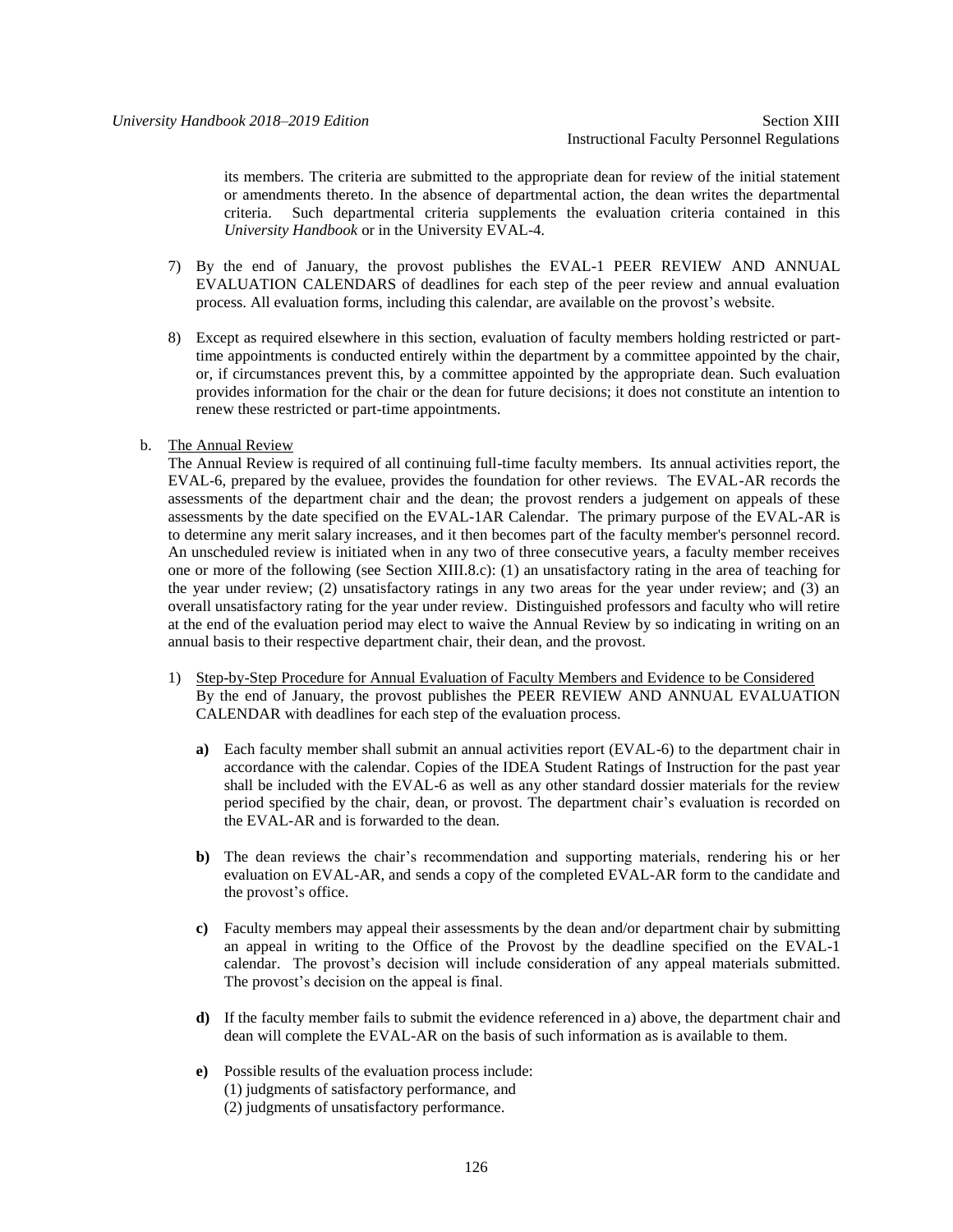- f) Judgments of unsatisfactory performance for any two of three consecutive years may place tenured faculty into an unscheduled peer evaluation track, as explained in Section XIII.8.c, "The Unscheduled Review."
- 2) Evaluation Standards

The University EVAL-4 and Department EVAL-4 provide a list of activities to be considered in this review.

c. The Unscheduled Review

An unscheduled review is initiated when in any two of three consecutive years a faculty member receives one or more of the following: (1) an unsatisfactory rating in the area of Teaching for the year under review; (2) unsatisfactory ratings in any two areas for the year under review; and (3) an overall unsatisfactory rating for the year under review. This process is a performance review process conducted in the peer group format according to the applicable parts of section XIII.8.g.; it is not a dismissal process. The unscheduled review process has the potential to lead to sanctions but it is designed to be a helpful process aimed at improvement. The process will not impinge upon academic freedom. The outcome of the first phase of this process will be a judgment of satisfactory or unsatisfactory offered by a peer group and will include a summary statement explaining its judgment. Subsequent judgments will be rendered by the dean, the Faculty Review Committee, the provost, and the president. If the final judgment is unsatisfactory, administrative sanctions may follow, possibly including initiating the dismissal process.

- 1) Evaluation under the peer group format required as a result of an unsatisfactory Annual Evaluation will take place in the next (spring) evaluation cycle immediately following the Annual Evaluation. What follows outlines the procedures and general schedule leading to and including an unscheduled review. The EVAL-1-U UNSCHEDULED PEER REVIEW EVALUATION CALENDAR prepared by the provost's office indicates the schedule for these reviews.
	- a) Tenured faculty receiving unsatisfactory ratings as described in XIII.8.c. above will precipitate a recommendation on the EVAL-AR from the dean to the provost to begin an unscheduled review. The dean will include specific reasons for this recommendation. The provost may choose against an unscheduled review. If the provost decides that an unscheduled review is appropriate, the dean and Faculty Review Committee are notified and an unscheduled review takes place the following spring semester according to the steps of section XIII.8.g. and the timetable for the spring peer evaluation cycle specified on form EVAL-1-U. In addition to the other materials specified in step XII.8.h.2), the dossier must include a draft performance improvement plan prepared by the evaluee.
	- b) The Departmental Review Committee(DRC) for the unscheduled spring review will judge the faculty member's performance as either satisfactory or unsatisfactory and will provide a summary statement on form EVAL-7 explaining its judgment. Judgments by the dean, the Faculty Review Committee, the provost and the president are subsequently rendered on the appropriate EVAL-8 form.
	- c) If the final judgment on the performance review is "satisfactory," the unscheduled peer review process ends.
	- d) If the final judgment on the performance review is "unsatisfactory," the unscheduled review process continues into the next academic year and the DRC remains intact. The intention is that this peer group will retain the same membership throughout this process although individual members may find it necessary to leave the peer group. If that occurs, replacements will be named by the same procedures that established the original peer group.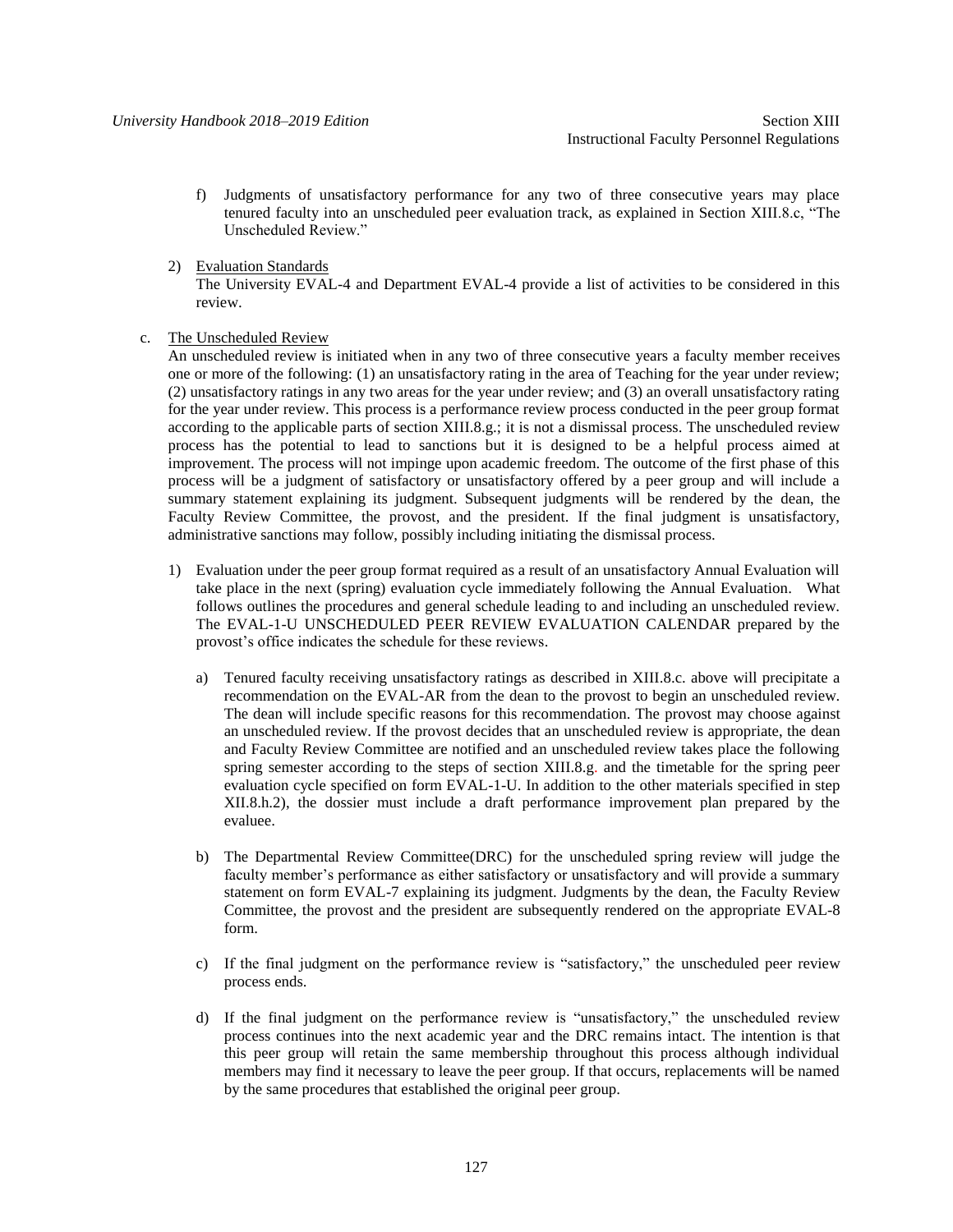- e) Following the spring performance review (during the latter part of the spring semester), a Faculty Development Committee (FDC) will be constituted and will meet with the evaluee to review the DRC's findings and the evaluee's draft performance improvement plan. Ideally, the FDC shall consist of the evaluee's department chair, one tenured department member of equal or higher rank than the evaluee selected by the evaluee, and one tenured member of the evaluee's college of equal or higher rank selected by the provost in consultation with the appropriate college dean. When the evaluee is the department chair, the appropriate college dean shall serve on the FDC. Working with the evaluee, the FDC will create a two-year plan for professional growth and improvement. This plan shall include specific goals designed to address identifiable problems, specific recommendations for improvement, and mechanisms for measuring success. The plan will be submitted to the college dean (or the provost, if the dean served on the FDC) for evaluation in accordance with the performance expectations of the college and University. The dean (or provost) should sign the plan to acknowledge receipt and return it to the evaluee along with any comments.
- f) The faculty member will next undergo an annual review as usual the following fall semester. The faculty member will submit an EVAL-6 with the standard documentation and the performance improvement plan created by the FDC in step d), carrying the dean's acknowledgement. Progress made on the performance improvement plan in the interim may be indicated on the EVAL-6. The EVAL-AR that the faculty member receives as a result of this review serves as interim feedback.
- g) The unscheduled review process continues into the fall semester review cycle of the next academic year. At that time, the faculty member is required to undergo a peer evaluation in the fall cycle according to the steps in section XIII.8.g. with his/her DRC. The review dossier should include the performance improvement plan created in step d) and an explanation of how well the goals of the plan have been met, with reference to specific indicators of success.
- h) The DRC will judge the faculty member's performance as either satisfactory or unsatisfactory, and will provide a summary statement explaining its judgment. Subsequent judgments will be rendered by the dean, the Faculty Review Committee, the provost and the president.
- i) A final judgment of unsatisfactory or satisfactory will end the unscheduled peer review process. However, a final judgment of unsatisfactory may lead to administrative sanctions, possibly including initiating the dismissal process.
- 2) Evaluation Standards

The University EVAL-4 and Departmental EVAL-4 provide a list of activities to be considered in this review.

- d. Reappointment Reviews of Probationary Faculty
	- 1) Evaluation Schedule
		- a) Probationary faculty receive an initial appointment letter that provides employment through their third year and specifies that a review for reappointment will be scheduled in the second year. In the spring of the first year, and during the fall or spring of the third and fifth years probationary faculty meet with the department chair to receive verbal formative assessment and share any concerns. Chairs assign probationary faculty members a faculty peer mentor during the first year.
		- b) Probationary faculty are evaluated in the peer group format in the fall of their second year for reappointment to a new three-year probationary contract for years three, four, and five starting in the fall of the third year (the third year of the first probationary appointment is thus superseded). Possible outcomes of this peer review include:
			- (1) recommendation to reappoint to a third, fourth and fifth year, and
			- (2) recommendation not to reappoint to a fourth year.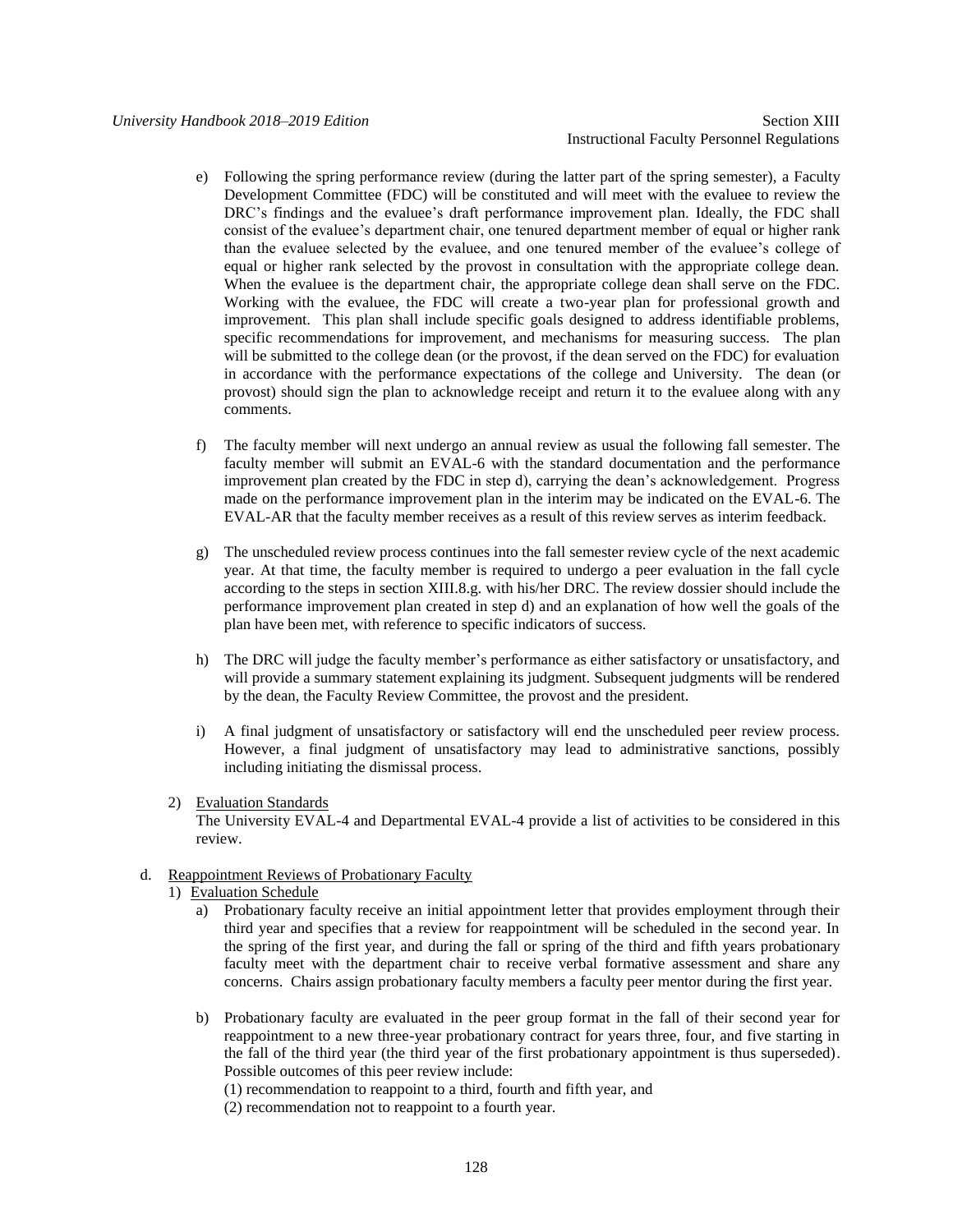c) Probationary faculty members are evaluated in the peer group format in the fall of their fourth year for reappointment to a new three year probationary contract for years five, six and seven starting in the fall of the fifth year (the fifth year of the second probationary appointment is thus superseded). Possible outcomes of this peer review include:

- (1) recommendation to reappoint to a fifth, sixth, and seventh year, and
- (2) recommendation not to reappoint to a sixth year.
- d) Probationary faculty are evaluated in the peer group format in the fall of their sixth year for promotion (if applicable) and reappointment with tenure. Possible outcomes of this peer review include:
	- (1) recommendation to reappoint with tenure and promote (if applicable), effective the following fall term, and
	- (2) recommendation to offer a terminal contract in year seven.
- 2) Evaluation Standards

The University EVAL-4 provides evaluative standards for this review. Each department also delineates the specific criteria in its Departmental EVAL-4 that it will use in evaluating its members. Such departmental criteria supplement but do not supersede evaluation criteria contained in this *University Handbook* or in the University EVAL-4. The University EVAL-4 is available on the Office of the Provost website: <https://interweb.cnu.edu/facultyresources/>

# e. Tenure Decisions

- 1) Introduction
	- a) Christopher Newport University accepts the principle of tenure as stated in the Policies of the Board of Visitors. No reference to other documents is intended or implied. An appointment with tenure may be terminated by the University as provided by Board policy and university regulations.
	- b) An appointment with tenure is granted to a faculty member only after the grantee has demonstrated excellence of professional performance during a probationary period and only upon clear and compelling demonstration of a continuing need by the University for the faculty member's services. For assistant professors, the tenure and promotion review will occur at the same time and as part of a single process. These reviews are conducted in the peer group format.

# 2) Standards for Awarding Tenure

- a) Minimum Qualifications
	- (1) Type of Service

Tenure is granted only to full-time faculty who hold rank in an academic department. Part-time positions and T&R administrative positions do not, in themselves, qualify the holder for tenure. However, a faculty member who earns tenure in an academic department does not relinquish tenure because of the acceptance of an administrative position on a part- or full-time basis. Faculty on restricted, term, visiting or research contracts are not eligible for tenure consideration.

- (2) Years of Service
	- (a) The normal probationary period at CNU is six years, and can be extended for exceptional circumstances only by the provost.

Service at one or more other academic institutions will ordinarily be counted as satisfying no more than two years of the CNU probationary period. If such credit is granted to assistant professors, the tenure and promotion reviews will occur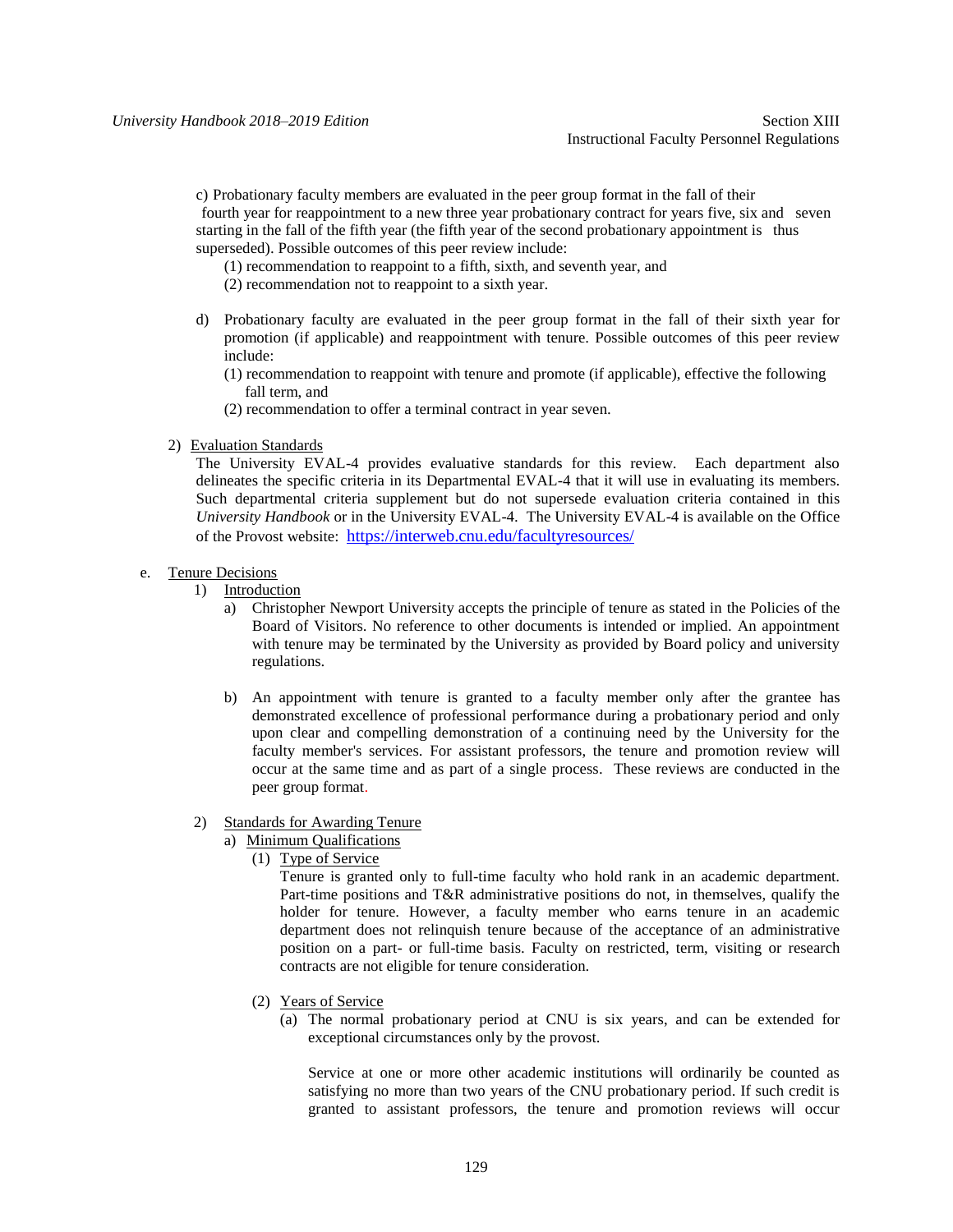simultaneously. Faculty joining CNU with two years credit will undergo the fourthyear review in their second year with the tenure review scheduled in their fourth year. When one year of credit is given or when faculty begin their contracts in the spring term, the faculty member will undergo evaluation in the second and third years, with the tenure evaluation scheduled in the fifth year. Faculty hired on a probationary basis at the rank of associate or full professor are normally reviewed for tenure in their third year of a four-year contract. Exceptions to this schedule can be approved only by the provost. Tenure of an associate professor does not assume promotion in rank.

- (b) One-year leaves of absence delay the tenure decision by one year; one-semester leaves do not pause the tenure clock. Exceptions to this practice are arranged in writing with the provost, who will seek advice and recommendations from the department chair and the dean.
- (3) Candidates for tenure are normally required to hold the terminal degree in their field. Exceptions must be justified on the basis of the standards in XIII.8.e.2)b) and XIII.8.f.2).
- b) Evaluation Standards

A decision on tenure is based on two judgments: the long-range needs of the department and the University, and the overall performance of the candidate as determined by fulfillment of evaluation standards set forth in the University EVAL-4 and the Departmental EVAL-4, departmental criteria supplement but do not supersede evaluation criteria contained in this *University Handbook* or in the University EVAL-4. These judgments of long-range need and overall performance are independent and tenure is awarded only if both judgments are positive. Since a tenure decision carries long-range implications for all concerned, this decision is made with great care. The DRC, dean, FRC, and provost consider all previous recommendations and supporting evidence, as well as information for the current year. Particular attention is given to the long-term needs of the department, college/school, and University, and to the need for the candidate in fulfilling the mission of the University.

# f. Promotion Decisions

1) Academic Rank

The faculty is arranged in a hierarchical system of academic ranks, representing successively higher experience, accomplishments, expectations and recognition. For faculty members holding other than adjunct appointment, these ranks in ascending order are: instructor, lecturer, senior lecturer, master lecturer, assistant professor, associate professor, professor and distinguished professor. Within each rank are listed first the minimum qualifications that a person in that rank must possess and second (where appropriate) the evaluation standards that must be satisfied before promotion to that rank will be considered. The University EVAL-4 available on the Office of the provost website, along with the Departmental EVAL-4s, provides amplification of the evaluation standards listed in this section. Promotion reviews are conducted in the peer group format.

2) Terminal Degree

The expression "terminal degree" is defined to mean an earned doctorate other than a first professional degree that is acceptable to the University as being suitable for the position held by the holder of the degree. Examples of terminal degrees are Ph.D., Ed.D., D.B.A., D.A., Sc.D., D.S.W.; examples of doctorates that are not terminal are J.D., M.D., D.D.S., D.M.D., V.M.D. Non-terminal doctorates may be considered terminal if held in conjunction with certain master's degrees. Such exceptions must be individually authorized by the provost.

3) Rank Qualification and Evaluation Standards for Retention and Promotion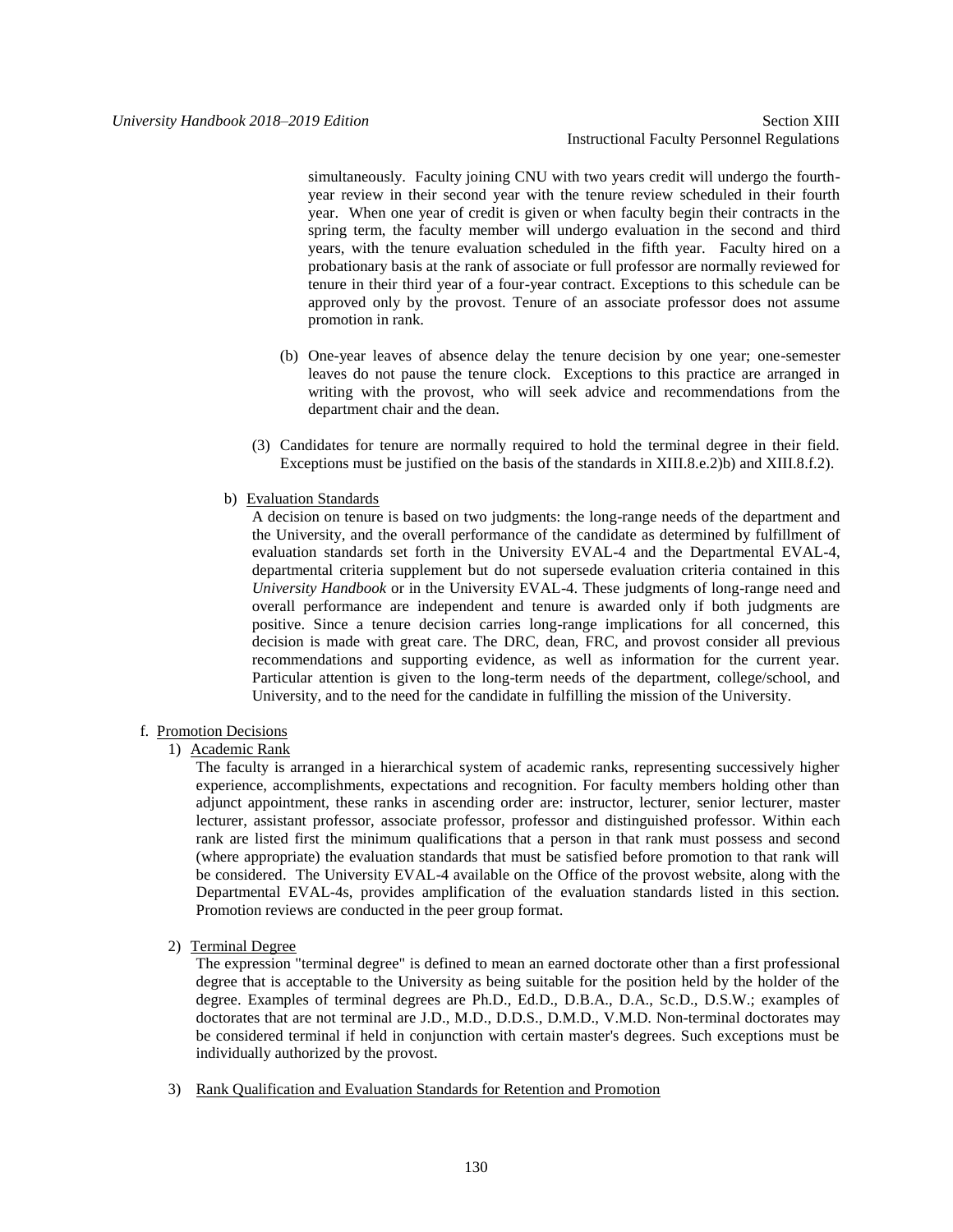These standards apply to rank qualification, retention and promotion only, not annual review for the purpose of merit pay. Academic rank is bestowed by the Board of Visitors, consistent with the following requirements:

a) Instructor

(1) Minimum Qualifications

An instructor normally holds at least the master's degree with a minimum of 18 hours of graduate level work in the academic discipline in which service is rendered, preferably having completed work toward the accepted terminal degree in this discipline.

(2) Evaluative Standards

A university instructor will be evaluated according to standards found in the University EVAL-4 and Departmental EVAL-4 which include relevant activities recognized by the University as indicative of exemplary performance. Faculty should demonstrate achievement with evidence of valued, highly valued, and highest valued activities. Instructors are evaluated first as teachers where they must show competence and promise. Scholarship and service are expected of faculty at the rank of instructor.

# b) Lecturer

(1) Minimum Qualifications

A lecturer normally holds the terminal degree in the academic discipline in which service is rendered.

(2) Evaluative Standards

A University Lecturer will be evaluated according to standards found in the University EVAL-4 and Departmental EVAL-4 which include relevant activities recognized by the University as indicative of exemplary performance. Faculty should demonstrate achievement with evidence of valued, highly valued, and highest valued activities. Lecturers are evaluated first as teachers where they must show competence and promise. Scholarship and service are expected of faculty at the rank of lecturer.

# c) Senior Lecturer

(1) Minimum Qualifications

A senior lecturer normally holds the terminal degree in the academic discipline in which service is rendered, and has rendered no less than seven years of service to the University.

(2) Evaluation Standards

A senior lecturer will be evaluated according to standards found in the University EVAL-4 and Departmental EVAL-4 that include relevant activities recognized by the University as indicative of exemplary performance. Faculty should demonstrate achievement with evidence of valued, highly valued, and highest valued activities. Senior lecturers should have demonstrated excellence in teaching and service, while maintaining a relevant basis of scholarly proficiency in their field.

# d) Master Lecturer

(1) Minimum Qualifications

A master lecturer normally holds the terminal degree in the academic discipline in which service is rendered, and has rendered no less than fourteen years of service to the University.

(2) Evaluation Standards

A master lecturer will be evaluated according to standards found in the University EVAL-4 and Departmental EVAL-4 that include relevant activities recognized by the University as indicative of exemplary performance. Faculty should demonstrate achievement with evidence of valued, highly valued, and highest valued activities. Master lecturers should have demonstrated excellence in teaching and service, while maintaining a relevant basis of scholarly proficiency in their field.

e) Assistant Professor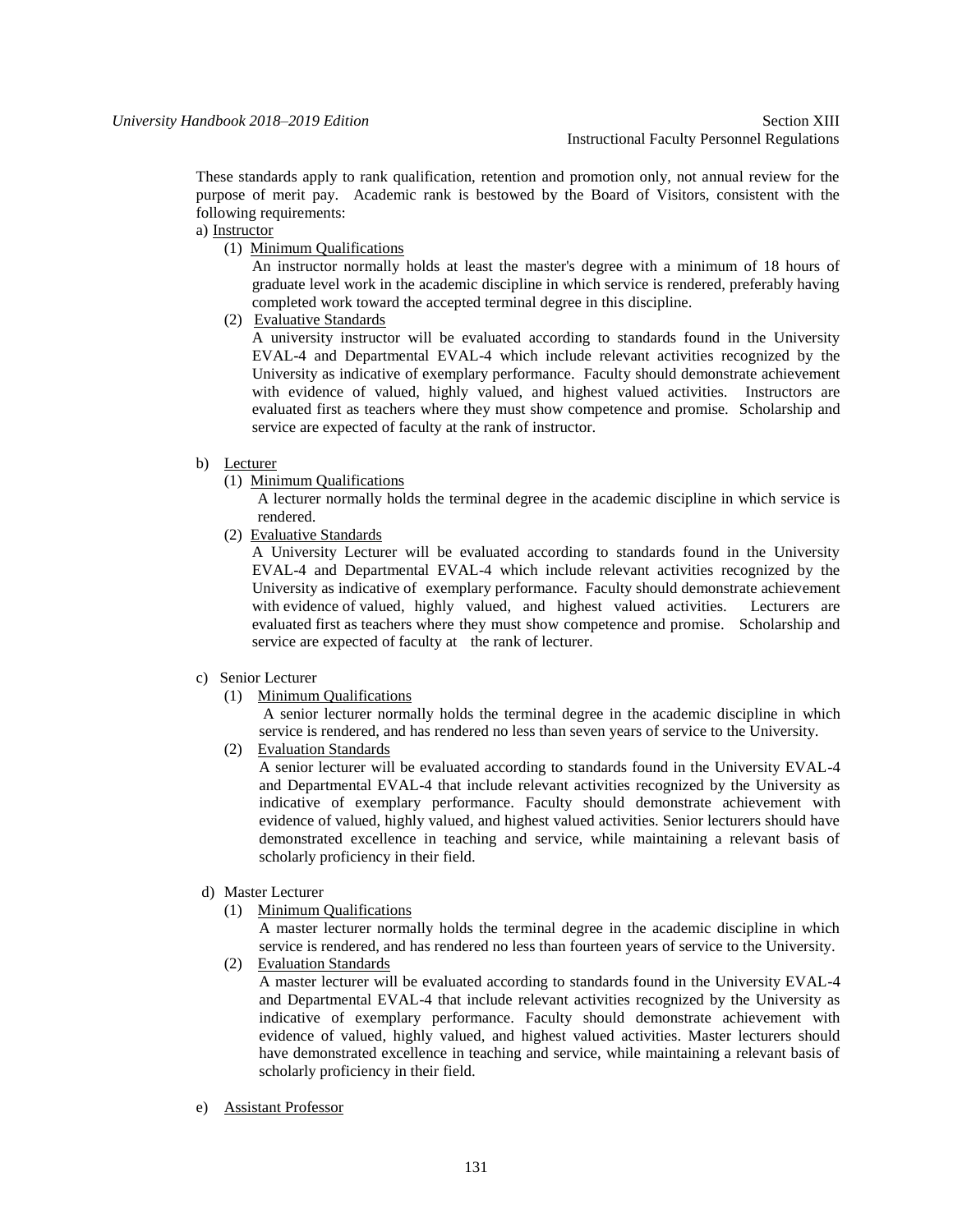- (1) Minimum Qualifications
	- An assistant professor normally holds the terminal degree in the appropriate field of expertise.
- (2) Evaluative Standards
	- A candidacy for appointment to assistant professor will be judged according to:
	- (a) evidence of or clear promise for exemplary performance in teaching;
	- (b) evidence of or clear promise for professional development;
	- (c) evidence of or clear promise for academic service;
	- (d) evidence of or clear promise fora history of predominantly positive evaluations;
	- (e) educational level;
	- (f) length of relevant professional experience, both academic and non-academic; and
	- (g) length of service to CNU.
- f) Associate Professor
	- (1) Minimum Qualifications
		- An associate professor must have:
		- (a) a terminal degree in the appropriate field of expertise, or the functional equivalent authorized by the provost;
		- (b) at least four years of college/university teaching and/or relevant research/creative activity experience at the rank of assistant professor;
		- (c) at least two years of service at CNU; and
		- (d) a total of five years college or university teaching and/or relevant experience.
	- (2) Evaluation Standards

A candidacy for promotion to associate professor will be evaluated according to standards found in the University EVAL-4 and Departmental EVAL-4 which include relevant activities recognized by the University as indicative of exemplary performance. Faculty should demonstrate achievement by showing evidence of valued, highly valued, and highest valued activities spread across the three areas of teaching, professional development, and service in accordance with weights established by the University provost. The University understands the above evaluation standards as minimal qualifications for promotion with the understanding that candidates should expect to exceed these benchmarks in one or more areas: (a) evidence of successful compliance with the expectations of the rank of assistant professor;

- (b) evidence of exemplary performance in teaching;
- (c) evidence of continuing professional development;
- (d) evidence of outstanding academic service;
- (e) history and promise of being a strongly contributing member of the department, college or school, university and academic discipline; and
- (f) evidence of a history of predominantly positive evaluations.
- g) Professor
	- (1) Minimum Qualifications

**To earn the rank of Professor, faculty members will have attained exemplary and enduring achievement as teacher-scholars in addition to making major contributions to the University community.**

- (a) the terminal degree in the appropriate field of expertise;
- (b) at least seven years of teaching and/or relevant research experience at the rank of associate professor;
- (c) **at least** twelve years of teaching and/or relevant research experience; and
- (d) at least four years of service to Christopher Newport University;
- (e) faculty members holding administrative-professional positions are eligible candidates.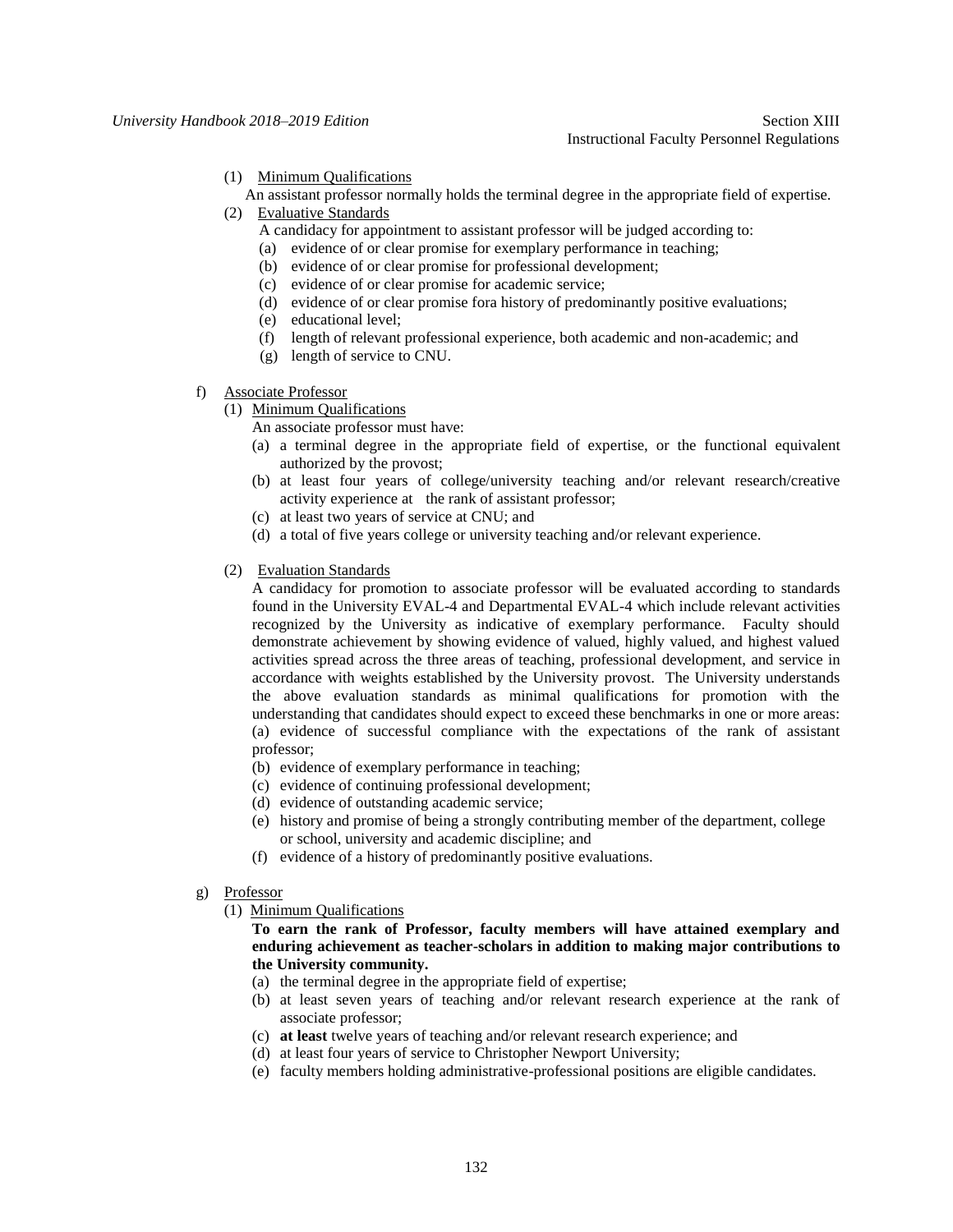# (2) Evaluation Standards

A candidacy for promotion to professor will be evaluated according to standards found in the University EVAL-4 and Departmental EVAL-4 which include relevant activities recognized by the University as indicative of exemplary performance. Faculty should demonstrate achievement by showing evidence of valued, highly valued, and highest valued activities spread across the three areas of teaching, professional development, and service in accordance with weights established by the University provost:

- (a) evidence of successful compliance with the expectations of the rank of associate professor;
- (b) **evidence** of **consistently** outstanding teaching effectiveness;
- (c) **evidence of a continuing program of professional development leading to widely respected peer reviewed products of scholarship;**
- (d) **evidence** of **continuing** leadership and high achievement in academic service;
- (e) **evidence** of great stature as a member of the department, college/school, university, and academic discipline; and
- (f) **the extent to which minimum qualifications are exceeded.**
- h) Distinguished Professor –The provost publishes the Eval-1-D Distinguished Professor Calendar by the end of January.
	- (1) Criteria and Eligibility

The academic rank of distinguished professor is an extraordinary honor that may be accorded only those few teacher-scholars who have attained the rank of professor and who have excelled to an exceptional degree in the areas of teaching, scholarship/creative activity and service. In exceptional circumstances, extraordinary administrative service may be considered as a criterion for award of this rank. It is the intent of the University that promotion to the rank of distinguished professor will be a rare event and that it will be a capstone of recognition for a highly distinguished academic career. Specific criteria for this rank include a record characterized by:

- (a) superior teaching skills of recognized breadth and depth in the discipline;
- (b) creative and extensive scholarly publication or creative activity, establishing the nominee as a scholar of exemplary national or international reputation; and
- (c) distinguished public service, typically, but not exclusively, exemplified by the application of scholarship and/or creative and artistic endeavors in addressing the needs of the University, local, regional, or national communities.
- (2) Only full-time, salaried members of the faculty holding rank in one of the University's academic departments may hold the rank of distinguished professor. No more than three percent of such faculty may hold the rank of distinguished professor at any given time. No more than one member of any department may hold the rank of distinguished professor at any given time. Because the professional record of a distinguished professor must be one of extraordinary achievement sustained over time, any person recommended to hold this rank shall have first held the rank of professor for at least seven years at CNU.
- (3) Review Procedures and Protocols
	- (a) Initiation and Departmental Action
		- *i.* The person initiating a nomination for promotion to the rank of distinguished professor will inform the nominee and submit to the department chair of the nominee's department a letter of nomination accompanied by the nominee's current *vita*. The department chair will share the nomination, in confidence, with all full-time, salaried members of the department. Self-nominations will not be considered.
		- *ii.* The department will review the letter of nomination and the *vita*, and will request supporting materials from the nominee. The nominee shall compile these materials into an orderly, organized dossier.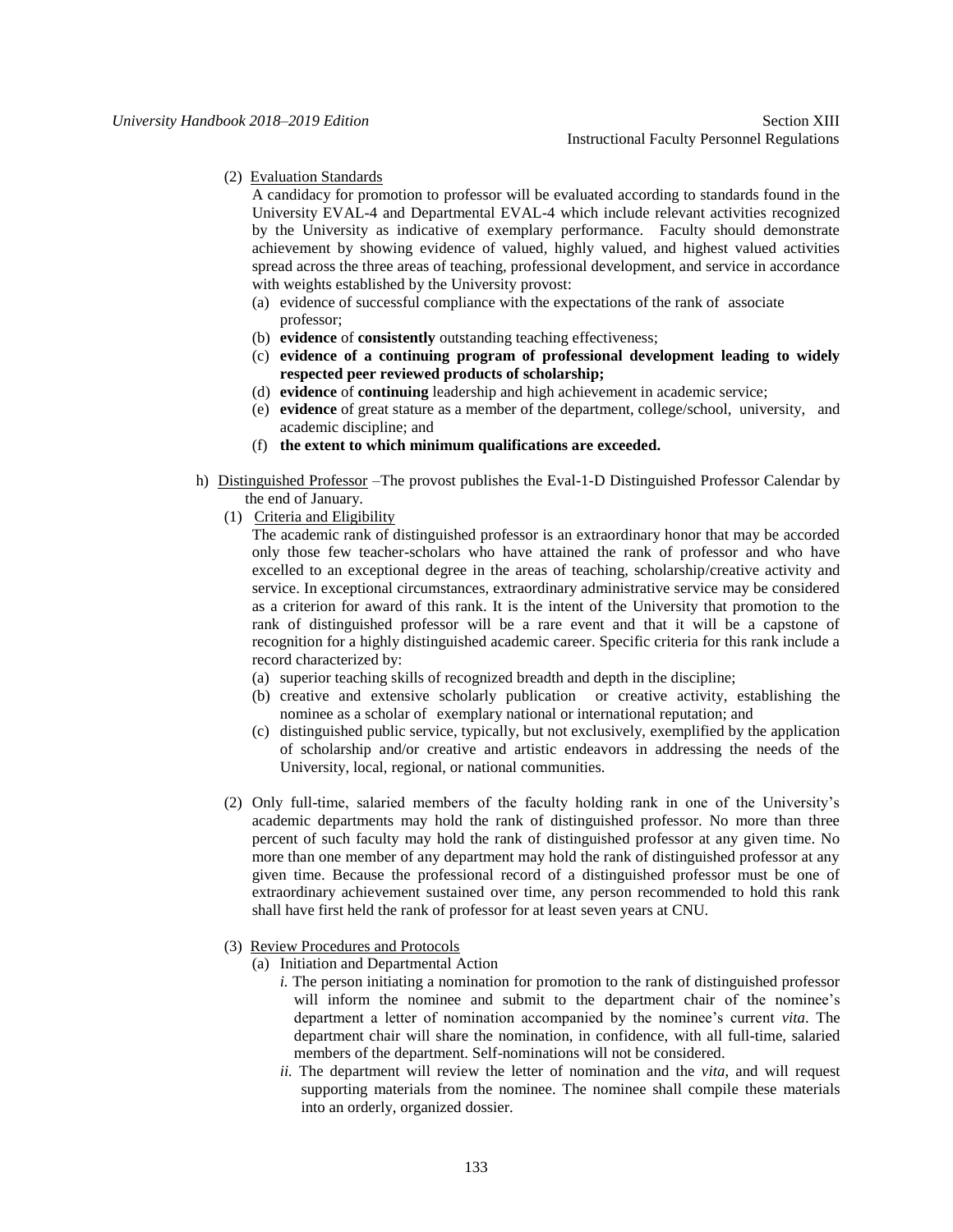- *iii.* If the department supports the nomination, the department chair will write a letter of support and forward this along with the nominee's dossier to the Faculty Senate. The Faculty Senate may establish and promulgate deadlines each academic year for receipt of all nominations to be considered in that academic year.
- *iv*. If the nominee is the department chair, then the dean of the nominee's college or school replaces the department chair in the processes described in this section.
- (b) Peer Committee Action
	- *i*. The Faculty Senate will form a peer committee and designate its chair. This committee will be composed of five sitting distinguished professors. If insufficient numbers of distinguished professors are available, individuals holding the rank of professor will complete the committee.
	- *ii.* The peer committee will meet and consider the merits of the nomination. In the course of this consideration, the peer committee will seek written commentary from the nominee's dean and from the Faculty Senate. The peer committee shall make such commentary a part of the dossier.
	- *iii.* If the peer committee affirms that the rank of distinguished professor should be awarded, it will forward that recommendation, with the dossier, to the provost. Each academic year, any such recommendation must be received in the office of the provost no later than March 1, so as to make possible action by the Board of Visitors at its April meeting. Recommendations received after this deadline will be considered in the following academic year.
- (c) Administrative and Board of Visitors Action

The provost will consult as he or she might deem appropriate and make a recommendation to the president. The president, in turn, will make his or her recommendation to the Board of Visitors. If approved, the promotion becomes effective at the date specified by the Board of Visitors.

When extraordinary University administrative service serves as a criterion for appointment, the process begins with the Office of the President or the Board of Visitors and involves consultation with the department chair, college dean, Faculty Senate Executive Committee, provost and president (modified if any member of the process is the candidate).

If at any point (department, DRC, provost, or president) the action of the reviewing body or office is not supportive of promotion, then the review process will cease, and the nominee and those who have previously reviewed the candidacy will be so notified. In such an event, the nominee may not be considered again for promotion to the rank of distinguished professor until at least two complete (August to May) academic years have passed.

# g. Step-by-Step Procedure for a Peer Review for Probationary and Tenured Faculty

All questions of interpretation or consistency that may arise concerning these procedures are decided by the provost. The vice provost for undergraduate education has responsibility for guiding the peer review process as described in this section. Faculty members with concerns about the process should contact the vice provost for undergraduate education immediately upon their recognition.

The provost publishes the EVAL-1-R PEER REVIEW EVALUATION CALENDAR for the next academic year by the end of January, with deadlines for each step.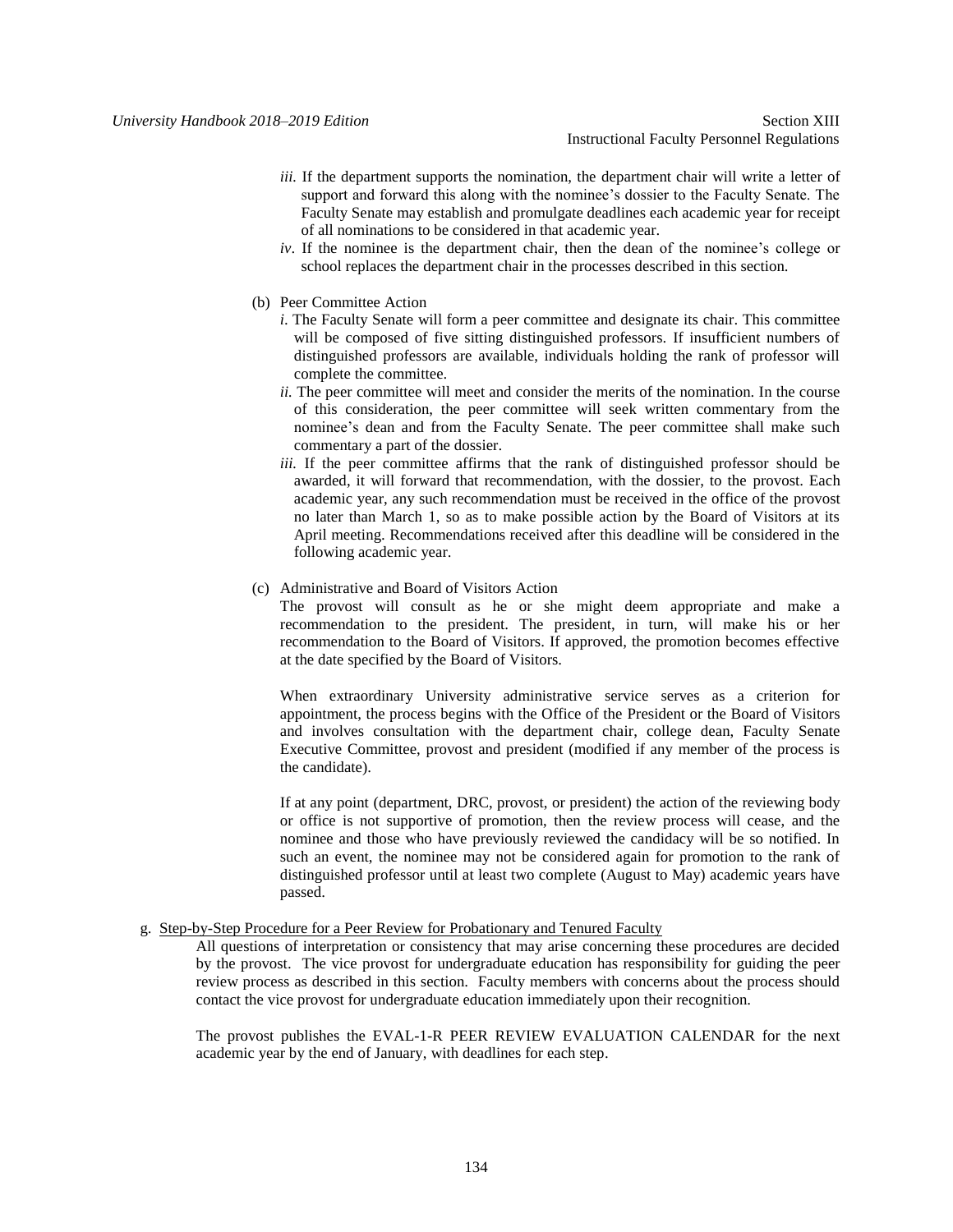## Step 1

The vice-provost for undergraduate education generates and provides to the deans the initial EVAL-2 FACULTY PEER REVIEW LIST and notifies candidates, chairs, and deans of upcoming review. Each dean requests the names of eligible faculty wishing to be considered for promotion to full professor from the department chairs.

#### Step 2

The department chair requests the names of eligible faculty wishing to be considered for promotion to full professor. The department chair submits to the dean a list of faculty requesting consideration for promotion along with any other changes to the EVAL-2.

## Step 3

The dean notifies the vice provost for undergraduate education of any changes to the EVAL-2. The vice provost for undergraduate education prepares and distributes the final EVAL-2 list of candidates for peer review to the FRC and the deans; deans distribute the final EVAL-2 to chairs by department. The vice provost for undergraduate education notifies all faculty scheduled for peer review.

## Step 4

The department chair (or, in the event that the evaluee is a department chair, the dean) in consultation with the vice provost for undergraduate education organizes the Department Review Committee (DRC). The DRC should be composed of at least four and no more than seven members. The department chair submits the appropriately completed EVAL-5 CONSTITUTION OF DEPARTMENT REVIEW COMMITTEE FOR INSTRUCTIONAL FACULTY EVALUATION to the vice provost for undergraduate education for review, who may consult with the dean. General guidelines regarding DRC formation:

- a) The department chair is a member of the DRC (except the chair's own), and acts as chair of the DRC or appoints a chair. The chair of the DRC for the department chair is appointed by the vice provost for undergraduate education. When the requirements, provisions, or restrictions of this paragraph (Steps  $4 b - g$ ) conflict with the requirement or provision that the department chair serve as a member or chair of the DRC, the requirement for the department chair membership on the DRC or service as DRC chair always takes precedence.
- b) For tenure and promotion decisions and any decisions involving tenured members of the faculty, all DRC members are tenured; for promotion decisions, DRC members are also of the same or higher rank as that sought by the evaluee. For reappointment decisions, ideally all DRC members are members of the tenured faculty. For unscheduled reviews of tenured faculty, all members are tenured and ideally of the same or higher rank as the evaluee.
- c) When the number of tenured faculty in a department is four or fewer, it is expected that all such members will serve on the DRC. When the number is greater than four, the chair will work with the vice provost for undergraduate education to determine the DRC membership. When the number is fewer than three, additional DRC members will be selected according to the procedure outlined in paragraph d), below.
- d) The DRC will include one member from outside the department, selected as follows: The evaluee generates a list of at least four tenured faculty members who are in the evaluee's college but not in the evaluee's department. The evaluee may not approach colleagues to serve on his/her DRC. The department chair consults with the vice provost for undergraduate education to prioritize this list of nominees; consensus is to be sought but the vice provost's decision carries forward. The vice provost for undergraduate education contacts the nominees in the order of approved preference. While non-departmental DRC members ideally are chosen from within the department's academic college/school, the vice provost for undergraduate education can approve a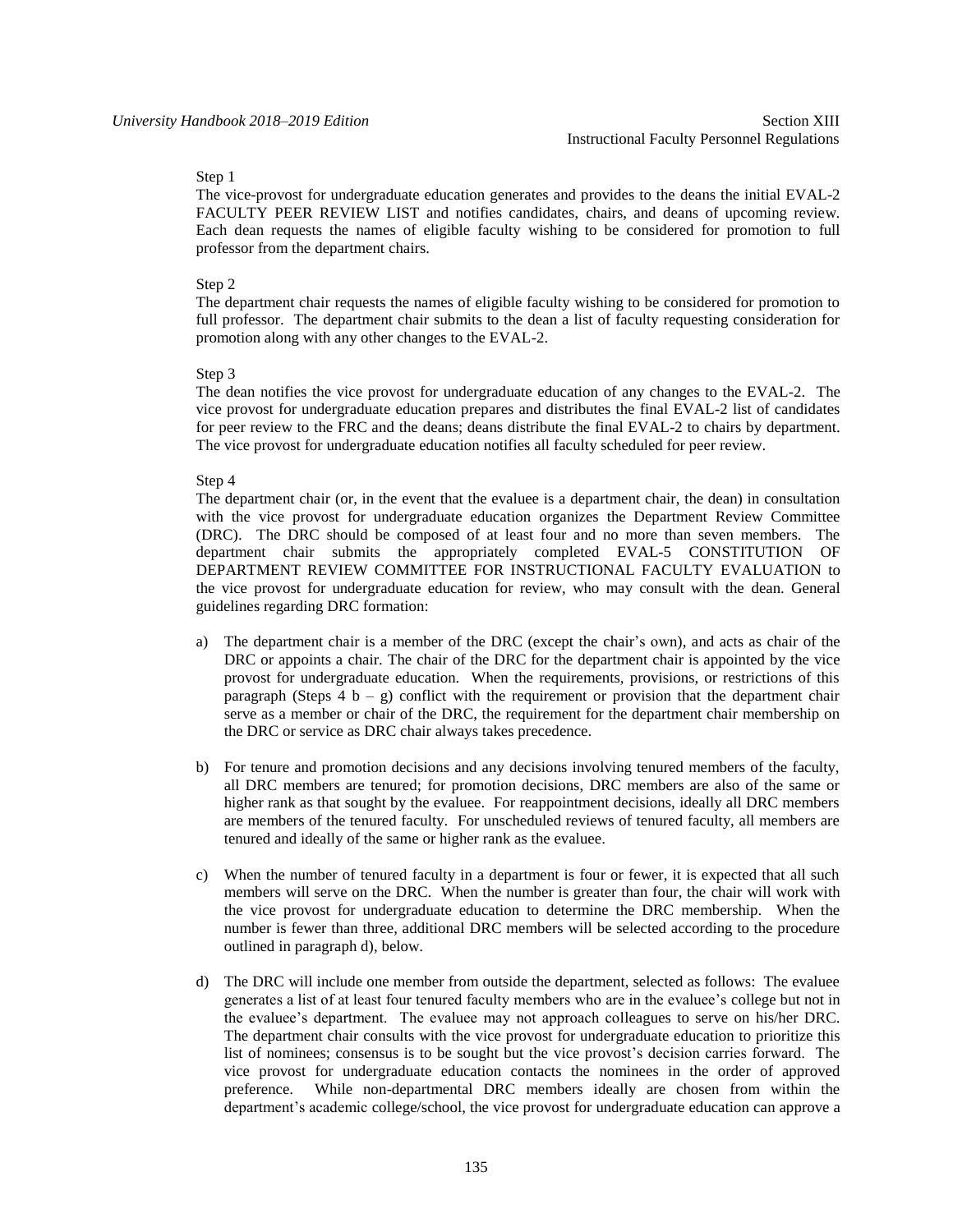faculty member outside the college/school when circumstances warrant and with the permission of the evaluee. In the event that no members of the evaluee's generated list are able or willing to serve, the evaluee will be asked to generate more nominees until a DRC member is appointed (thus identification of outside members must always begin with the evaluee's nomination).

- e) Departments may approach the review process in a number of ways. For example, they can create a review committee that is expected to follow the candidate through the tenure/promotion reviews, or they can create a standing DRC for all reviews that year in the department.
- f) Members of the FRC shall not participate in any review of a member of their own academic departments or of any faculty members on whose DRC peer evaluation group they have served during that academic year. FRC members are obliged not to participate in any review in which they have a conflict of interest (see index: Faculty Review Committee).
- g) Each member of the DRC must be a full-time member of the instructional faculty serving in an instructional capacity at the time of the formation of, and throughout the life of, the DRC.

# Step 5

The provost reviews the EVAL-5 for consistency with university-wide requirements, effects any necessary changes (including appointing the non-departmental member as described in d) above), certifies the membership, and forwards copies of the completed EVAL-5 to the evaluee, the dean, the FRC chair, and all DRC members. The final membership of each DRC must be certified by the provost before any subsequent steps occur.

# Step 6

The DRC holds its first (organizational) meeting and establishes timetables and procedures for the conduct of its business.

# Step 7

The evaluee submits his or her required EVAL-6 PROFESSIONAL ACTIVITIES REPORT and updated dossier to the DRC chair.

- a) The DRC will use the University EVAL-4 and the Department EVAL-a4 guidelines for evaluation.
- b) Consistent with University and departmental standards and procedures, the DRC may solicit and accept for consideration written, signed, dated information from the academic dean and other sources, including DRC members' firsthand knowledge about the evaluee and any information from other members of the department not serving on the DRC. Such information may be added to the dossier as long as the faculty member has, at the same time, the opportunity to include a written response to the new information prior to the next step in the review process period. Examples of information to be considered are classroom visitation reports, discussions with students and colleagues, and information from chairs of committees on which the evaluee has served. In the special case of information from a source requesting anonymity, the evaluee may request verification of the source, without revealing the identity, by a third party mutually acceptable to the evaluee and the DRC. If agreement cannot be reached, the third party is selected by the FRC. The DRC may recommend to the evaluee the inclusion of additional information or clarification concerning any submissions.
- c) In its deliberations the DRC may call upon other members of the academic community to contribute written statements concerning the evaluee and/or to participate in part or all of the deliberations. However, the decisions are those of the DRC.
- d) The DRC meets to combine the individual findings of each member. On a form furnished by the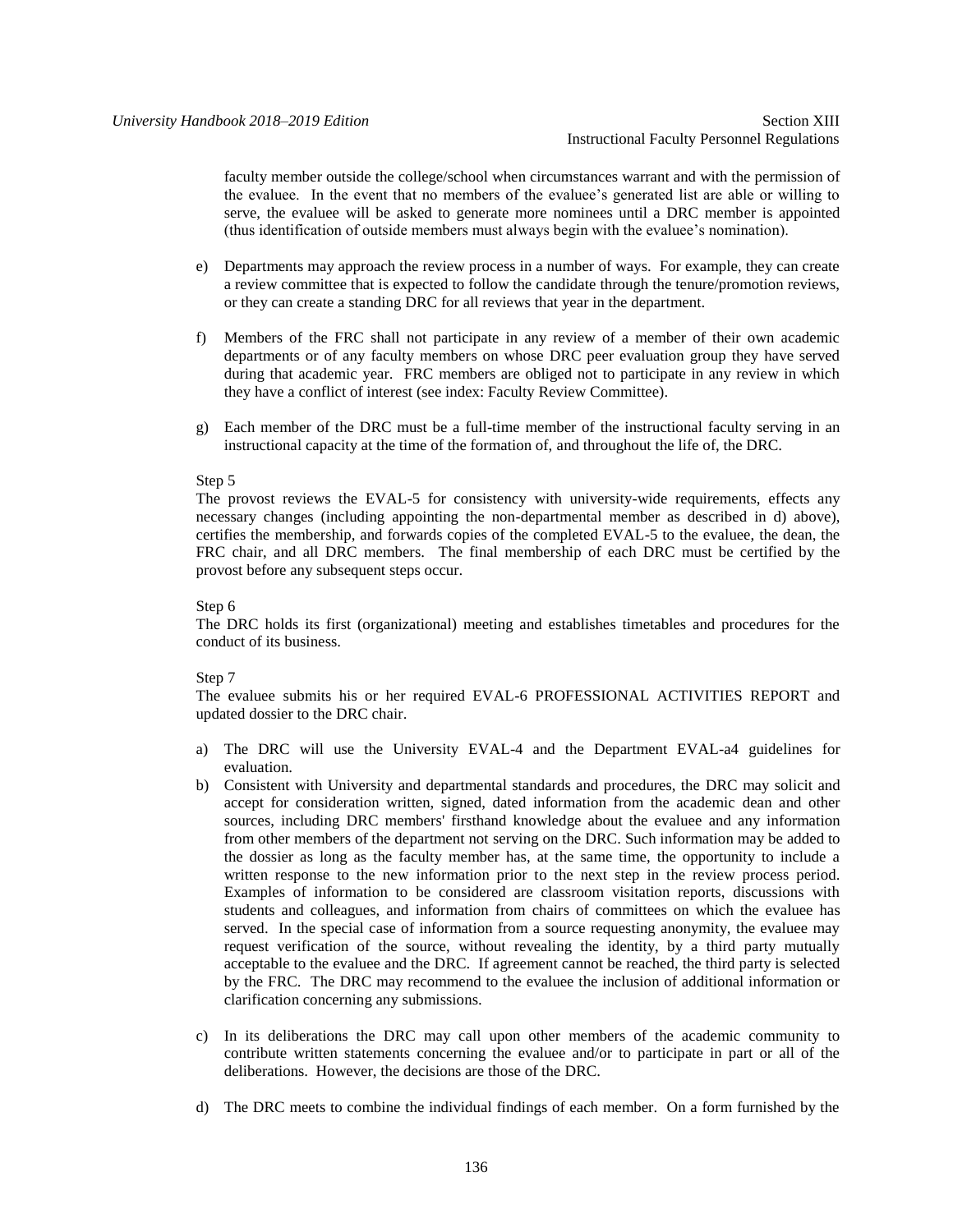provost, the DRC reports its recommendation, along with an accompanying statement justifying that decision.

e) Each member signs the EVAL-7 to certify that the decision of the committee as a whole has been accurately conveyed. Members dissenting from the EVAL-7 recommendation of the committee or the summary statement may attach signed minority reports to this document.

#### Step 8

The DRC submits its signed EVAL-7 PEER GROUP RECOMMENDATION AND SUMMARY STATEMENT to the evaluee for review and acknowledgment.

- a) The signed recommendations are presented to the evaluee for signature. This signature confirms that the evaluee has read them.
- b) If in disagreement with the recommendation or with any minority statement, the evaluee may forward a signed statement concerning the areas of disagreement.

## Step 9

The DRC submits its completed EVAL-7, signed by all committee members to indicate the accuracy of the recommendation and bearing the evaluee's acknowledgment; the EVAL-6; and the dossier to the Office of the provost. The dossier is stored securely but made accessible to all subsequent reviewers in the process.

The vice provost for undergraduate education acts as custodian of the dossier during the period it resides within the Provost's Office. Thus any materials added to the dossier after it is received in the Provost's Office must have the authorization of the vice provost for undergraduate education, who will consult with the DRC chair. The vice provost for undergraduate education will ensure that the faculty member has the opportunity to respond to such additions, that any such written response is included with the new information, and that the written response is available to subsequent reviewers in the process.

# Step 10

The Office of the Provost provides the EVAL-8/FRC and the EVAL-8/Dean in the front of each dossier for independent reviews of the materials in Step 13 by the FRC and the dean. The Office of the Provost will schedule separate and independent access to the secure room for the FRC and deans. The FRC And deans will use the University EVAL-4 and the Departmental EVAL-4 as guidelines for evaluation. Completed EVAL-8 forms will include 1) a recommendation and 2) brief comments as appropriate; a written explanation is required when the dean's and/or FRC's recommendation differs from the DRC's. The completed forms will be placed in a confidential location, designated by and accessible only to the Office of the Provost. In case of questions during the review, the FRC chair and the dean may consult with the DRC chair, department chair and authors of any minority report. No other DRC or FRC committee members are authorized to consult or to be consulted. Members of the FRC shall not participate in any review of a member of their own academic department or of any faculty members on whose DRC peer evaluation group they have served during that academic year. FRC members are obliged not to participate in any review in which they have a conflict of interest (see index: Faculty Review Committee).

# Step 11

The Office of the Provost will copy the EVAL-8/FRC and the EVAL-8/Dean and send to the candidate in a confidential envelope without attending letter or comment. Candidates may not personally retrieve their forms. Candidates may submit written responses to the provost, copying the FRC chair and/or dean, within the timeframe specified on the EVAL-1.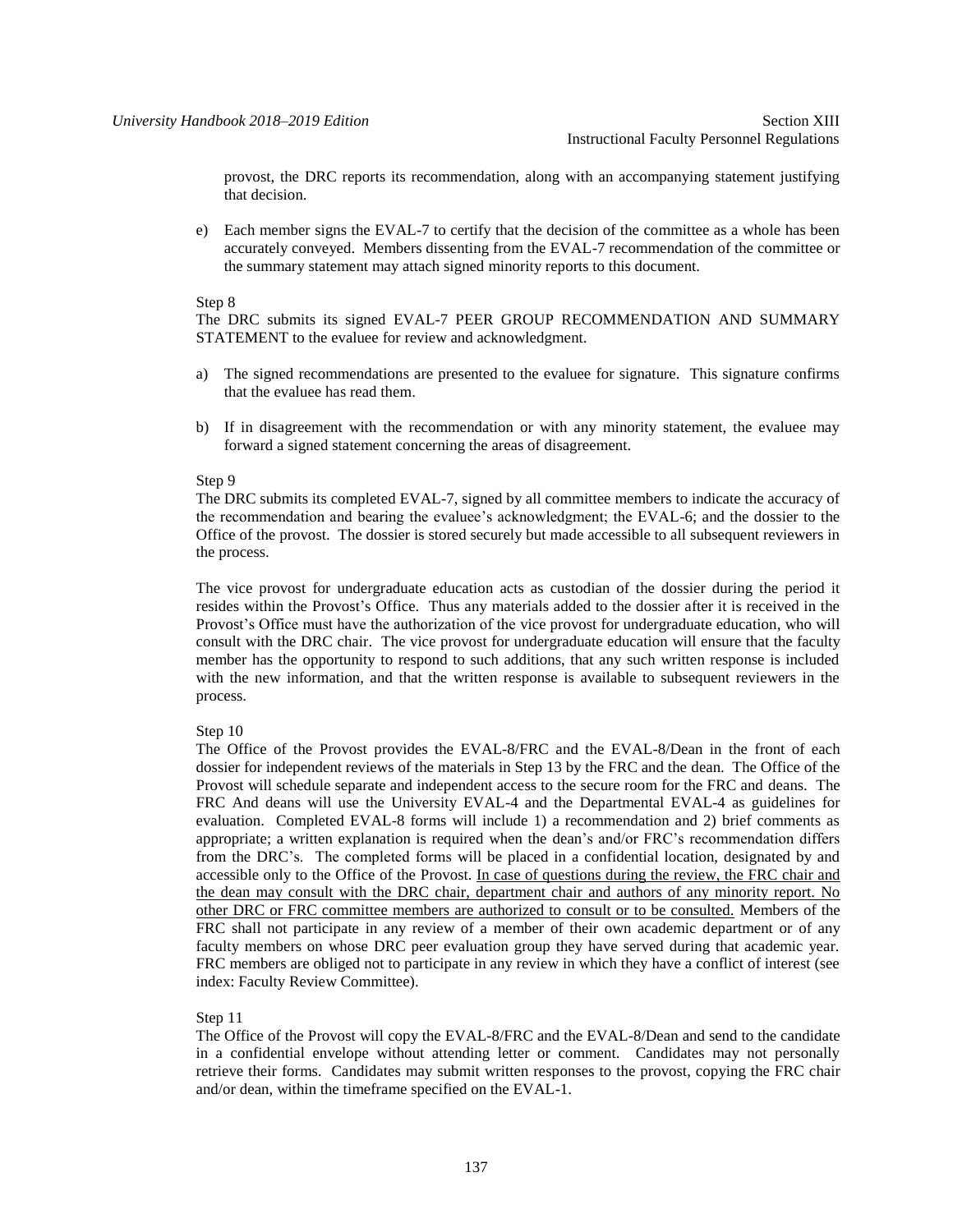#### Step 12

The provost reviews the dossier and associated documents, including comments submitted regarding FRC and dean recommendations. The provost will use the University EVAL-4 and the Departmental EVAL-4 as guidelines for evaluation. The provost forms a final recommendation, completes the appropriate section of the EVAL-8/provost. In case of questions, the provost may consult with the vice and associate provosts, the deans, the FRC and the DRC chair, the department chair, and authors of any minority report. Should there be any failure to act in Steps 1-15 in any required peer review, the dean, upon the request of the faculty member(s) to be reviewed, proceeds to develop a file and a recommendation for timely presentation to the provost.

#### Step 13

The provost makes available to the president the completed EVAL-8 forms.

#### Step 14

The president makes the University decision by completing the EVAL-8/President.

#### Step 15

The Office of the Provost will mail to the candidate, in a confidential envelope, a copy of the completed EVAL-8/provost and EVAL-8/president, without any attending letter or comment. The provost may also present these copies directly to the evaluee during a scheduled meeting. The completed EVAL-6, EVAL-7 and EVAL-8 are placed in the evaluee's official file. Copies of the EVAL-8 are sent to the department chair(who will share the results with the DRC chair, when different) and the dean. A copy of the EVAL-8 will be shared with the FRC chair as part of a permanent folder for the FRC that the Office of the Provost maintains The EVAL-6s, EVAL-7s, EVAL-8s and dossiers are returned to the custody of the department chair.

#### Step 16

The Board of Visitors acts on the resolution in Step 15.

#### Step 17

The University EVAL-4 for the following academic year is approved by Faculty Senate and provost.

#### Step 18

Each department chair submits for the review of the appropriate dean a completed EVAL-4 DEPARTMENTAL STANDARDS AND PROCEDURES FOR FACULTY EVALUATIONS for the following academic year. Departments shall base their EVAL-4 criteria in teaching, professional development, and service on the broad values articulated in the University EVAL-4 and on expectations appropriate to the discipline.

Step 19

The deans and chairs work together to insure that Department EVAL-4s are consistent with University wide standards and procedures, resolve outstanding questions and issues and notify the department of any changes.

#### h. Evidence to be Considered in Promotion, Tenure, Reappointment, and Unscheduled Reviews

#### 1) Annual Activities Report (EVAL-6)

Each probationary and tenured faculty member prepares an annual activities report for the preceding academic year highlighting activities for the three major areas of evaluation--teaching, professional development and service. The report should provide guidance for the DRC and the chair to areas the member considers of primary importance. It provides the starting point for the evaluation at the departmental level for those members being evaluated that year and provides information from each member for the Departmental Annual Report.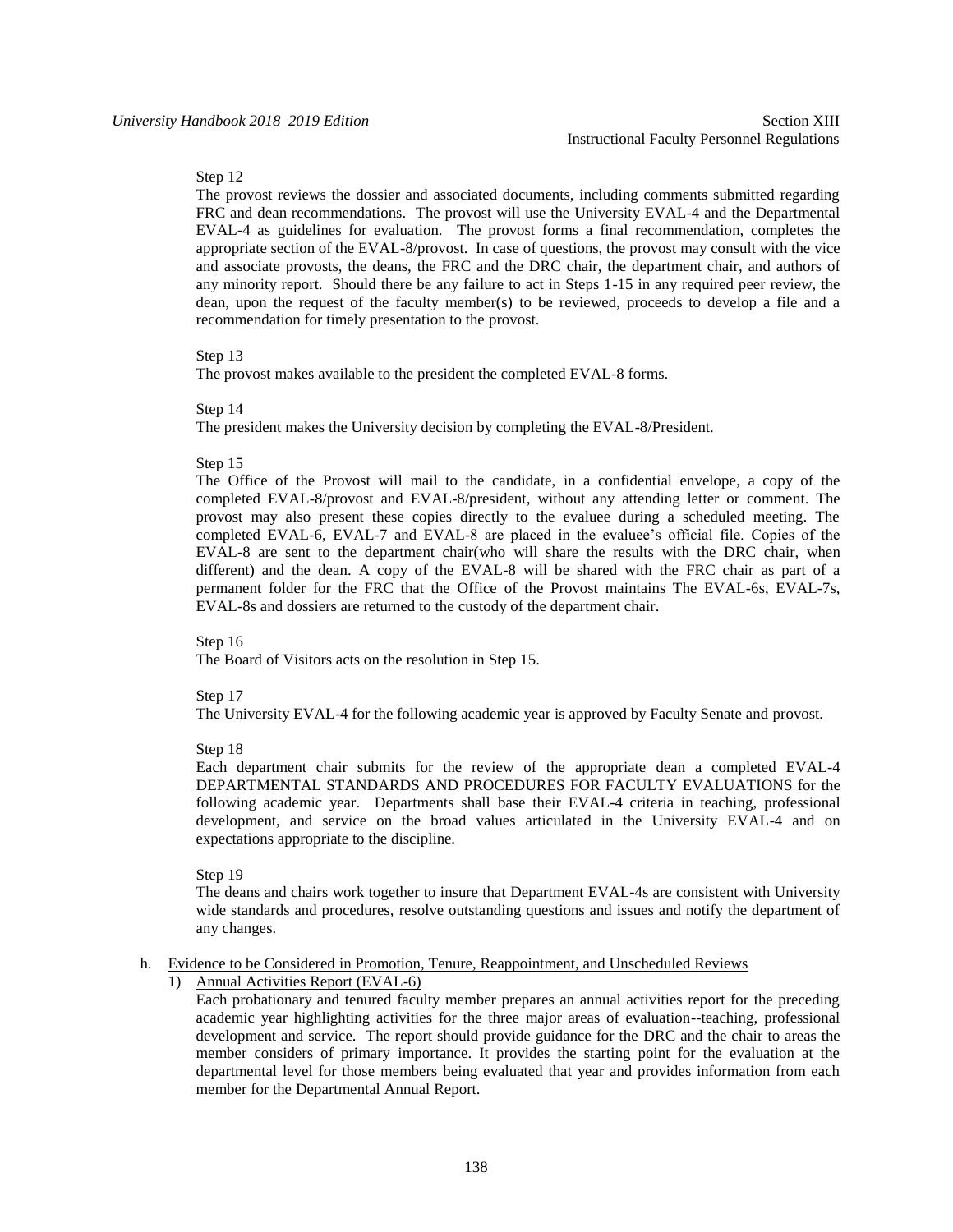2) Dossier

Those charged with rendering judgments on faculty candidacies undertaken in the course of the University peer evaluation process (DRC, dean, FRC, provost, and president) must rely heavily on the dossier offered in support of such a candidacy for information used in rendering those judgments. It is therefore essential that dossiers have a uniform organization.

Each dossier submitted in support of such a candidacy must have a label on its spine identifying the candidate and must be arranged in the order given below with appropriately-labeled tabs as dividers between sections. The evaluee and the DRC chair must verify that the following *required* items are in the dossier in the order indicated.

Those who review the dossier are responsible for preserving this organization before sending it on to the next level of consideration.

- (a) Current form EVAL-7 (including DRC summary statement) and EVAL-6 (in that order). These items are to be either clipped to the inside front cover of the dossier or placed in the pocket of the inside front cover. When form EVAL-8 is completed by the dean, it is to be placed on top of the form EVAL-7 in the same location.
- (b) The dossier checklist (form EVAL-10, available on the Office of the Provost website) of dossier contents, as the very first page of the dossier. This document must be executed by both the evaluee and the DRC chair, certifying that all required components of the dossier are present and in the proper order.
- **(c) A current** *curriculum vitae* **for the candidate.**
- **(d) All previous annual activities reports (form EVAL-6) from the candidate's entire evaluation history at CNU (not to exceed six years, although candidates for professor or distinguished professor may choose to do so), arranged in descending order by year (most recent year first).**
- (e) Copies of *all* summary statements, recommendations and decisions generated by previous evaluations (forms EVAL-7 and EVAL-8). These materials are to be grouped together *by academic year*, with EVAL-8 preceding EVAL-7 for each year, and then arranged in descending order by academic year (most recent year first).
- (f) For tenured faculty, all IDEA reports, including student comments gathered as part of the IDEA survey, *for individual class sections* for the period of the *six most recent complete academic years and preceding summer sessions* prior to the evaluation.(For example, an evaluation taking place in 2008-2009 would require these reports for all classes in which IDEA was administered in the 2002-2003, 2003-2004, 2004-2005, 2005-2006, 2006-2007, 2007-2008 academic years.)

For non-tenured faculty, all IDEA reports, including student comments gathered as part of the IDEA survey, *for individual class sections* generated since the date of initial appointment. These reports are to be arranged in reverse chronological order (most recent first).

- (g) Documentation related to *teaching*, such as course syllabi and examinations, for the same period and in the same order as in item (f).Data collected for assessment purposes cannot be used for faculty review.
- (h) Documentation related to *professional development*. **Tenured faculty are to include such materials for the most recent six years, and may also include materials from the period**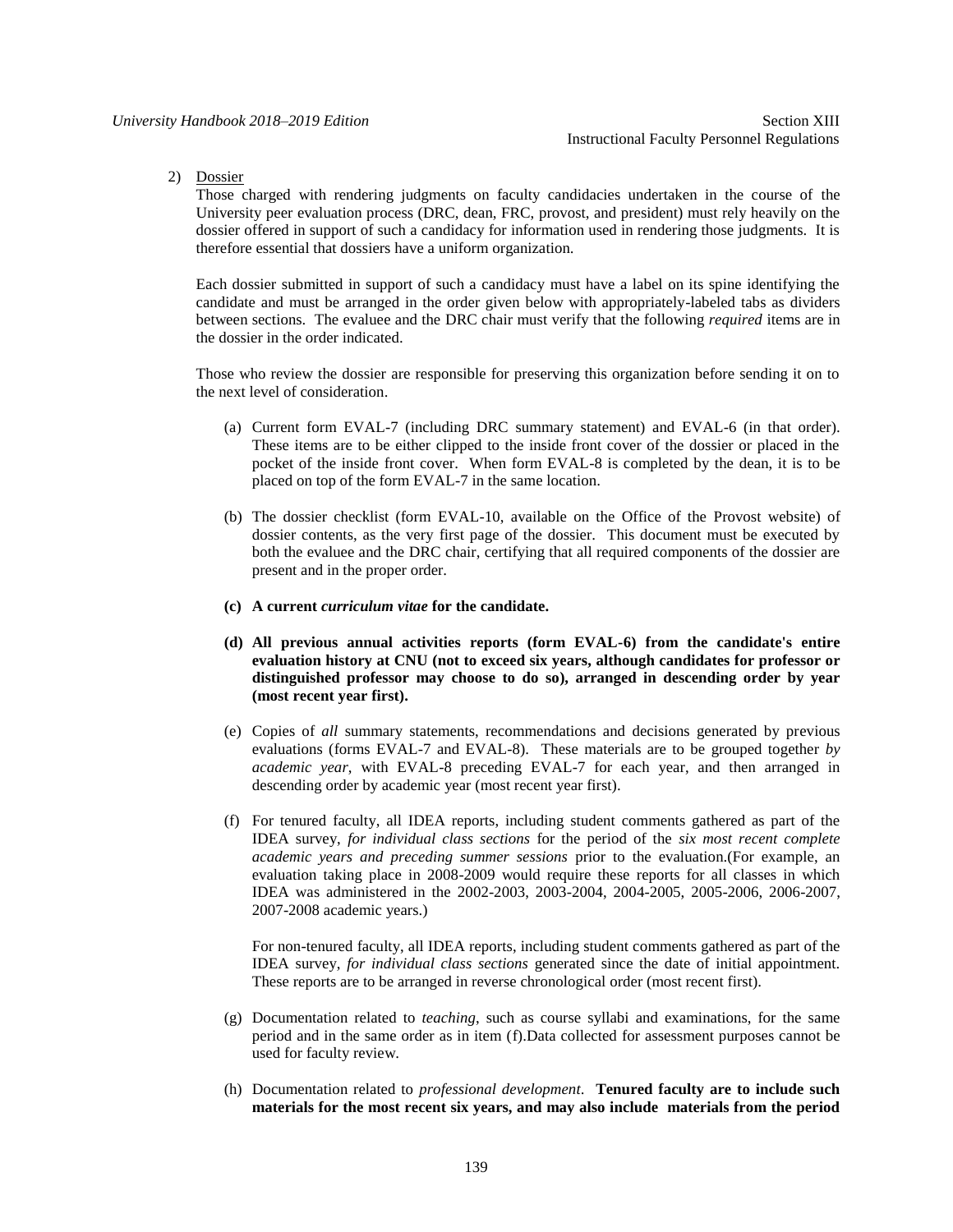**since the last successful evaluation.** All other faculty are to include such material for the period since their initial appointment. Preprints or reprints of published papers, papers presented at academic meetings, copies of manuscripts in progress, or other evidence of scholarly activity (e.g., jury reports on exhibitions or performances) *must be included* if the activity is claimed on a form EVAL-6 or any other relevant document present in the dossier.

- (i) Appropriate documentation pertaining to the nature and quality of *service* for the same period as in (**h**). "Service," as the term is used here, pertains to service to the University, to the profession, to the candidate's discipline, or to the region, the Commonwealth, or the nation. Service that is external to the University should be of such a nature as to clearly be related to one's status as a professional in the faculty member's discipline and/or one's status as a member of the faculty of the University.
- (j) Other materials may be included, but they should be grouped separately *and not integrated into the materials referenced above*. If other materials are included, their role in supporting the candidacy should be clearly identified and their bulk should be kept to a minimum.

# 3) Departmental Enrollment Patterns and Projections

For decisions involving retention of a faculty member or the award of tenure to a faculty member, the recommendation or decision which is made at each level (DRC, dean, FRC, provost, president) of consideration must take cognizance of the continuing need that the University will have for the evaluee's services. Recommendations for retention or tenure must be compatible with the long-term instructional needs of the University.

# i. Evaluation Areas

The evaluee supports the statements in the EVAL-6 Annual Activities Report through inclusion of relevant materials in the dossier. These relate to the three major areas of evaluation, which the peer group considers in reaching its recommendation.

1) Teaching Effectiveness

Teaching effectiveness is the most important element in the evaluation process. Consistent with the University EVAL-4, teaching effectiveness includes meeting classes regularly and keeping posted office hours. Materials included should provide evidence of course planning, selection of course materials, and other indicators of effectiveness as a teacher. Documentation may include examples of course syllabi, tests, handouts, self-description of teaching methods, statement of colleagues following class visitation, or other statements by colleagues. IDEA Reports for class sections rated using the *Student Rating of Instruction* are included in this section of the dossier. Data collected for assessment purposes cannot be used for faculty review.

# 2) Professional Development

Professional development includes participation in professional societies, including presentations; formal and informal interaction with university peers in professional matters; participation in short courses and additional course work in professionally related areas; completion of additional degrees; research in progress and publications; attainment of honors and awards.

Faculty members serving on probationary appointments are expected to either already hold a terminal degree acceptable to the University for the position held or else to be making satisfactory progress toward the completion of such a degree according to a timetable that can realistically (in the judgment of the University) result in the actual conferring of such a degree upon the faculty member in advance of tenure considerations, if any.

The professional development of every faculty member is expected to include contributions to the fund of knowledge in the appropriate discipline. Such contributions will ordinarily take the form of scholarly publications in the refereed literature of the faculty member's discipline but may, in certain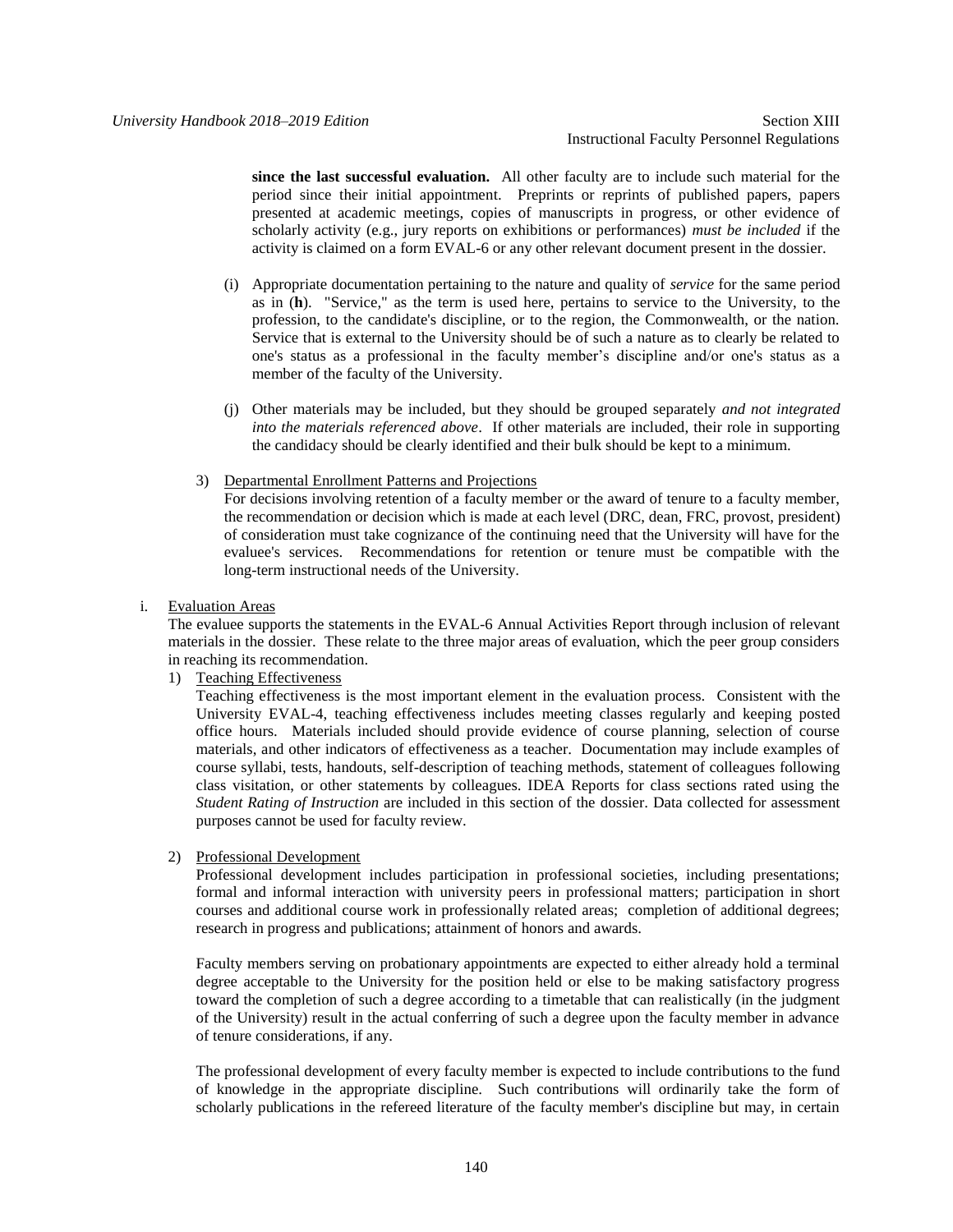disciplines (for example, the visual or performing arts), take the form of exhibitions, performances, etc. that are subject to critical and scholarly review. This area of evaluation will be given special emphasis in evaluations of members of the graduate faculty.

Documentation includes copies of transcripts, certificates, or diplomas; copies of research proposals and awards of research grants; preprints or reprints of scholarly publications; reports of referees or reviewers; and summaries of citations of the faculty member's scholarly work. A current vita is included in this section of the dossier.

# 3) Service

Service includes service in the department, including advising, carrying out departmental assignments, meeting deadlines, and interpersonal effectiveness with colleagues; to the University, including attendance at faculty meetings, performance on committees, cooperation with university policies and meeting deadlines; and to the community in providing professional expertise in any way that makes the community aware of the presence and concern of the University. Documentation of the above may be in the form of statements by department chair, administrative personnel, community people or a self-report.

4) Other Considerations

In addition to evaluating a faculty member's performance, the DRC considers those departmental trends which are likely to change the expectation of a continuing need for the member's service. These trends are enrollment patterns, especially within the faculty member's areas of specialization, and projections of need for services.

# j. Student Rating of Instruction

- 1) Student Rating of Instruction serves two distinct functions: providing data to help evaluate teaching effectiveness and providing guidance for improving instruction. The former function is served by the IDEA Student Ratings of Instruction survey, which is administered University-wide in each class section as directed by the provost. Note that, the IDEA is not the sole instrument for evaluating faculty teaching effectiveness.
- 2) IDEA Student Rating of Instruction are carried out by each department at a time specified by the provost, after mid-terms and before the last two weeks of each semester. Other evaluations of teaching will be carried out by the departments at a time specified by the provost. IDEA Student Comments are returned to the instructor with the IDEA reports.
- 3) IDEA Survey Review Procedures

Step 1:

A faculty member who wishes to challenge the accuracy of any part of an IDEA report shall file a written request for review with the chair of the Faculty Review Committee. Any such request should state with reasonable specificity the nature of the alleged discrepancy. All such requests must be received by the committee chair within thirty days of the first day of classes of the next regular semester. No action need be taken on requests filed after that date.

Step 2:

The chair of the Faculty Review Committee shall within seven days of the deadline prescribed in item Step 1 above:

a) notify the appropriate department chair, the appropriate academic dean, and the provost that the challenged IDEA survey results should not be used as a basis for any action or decision concerning that faculty member's welfare until notification has been received regarding the disposition of the challenge; and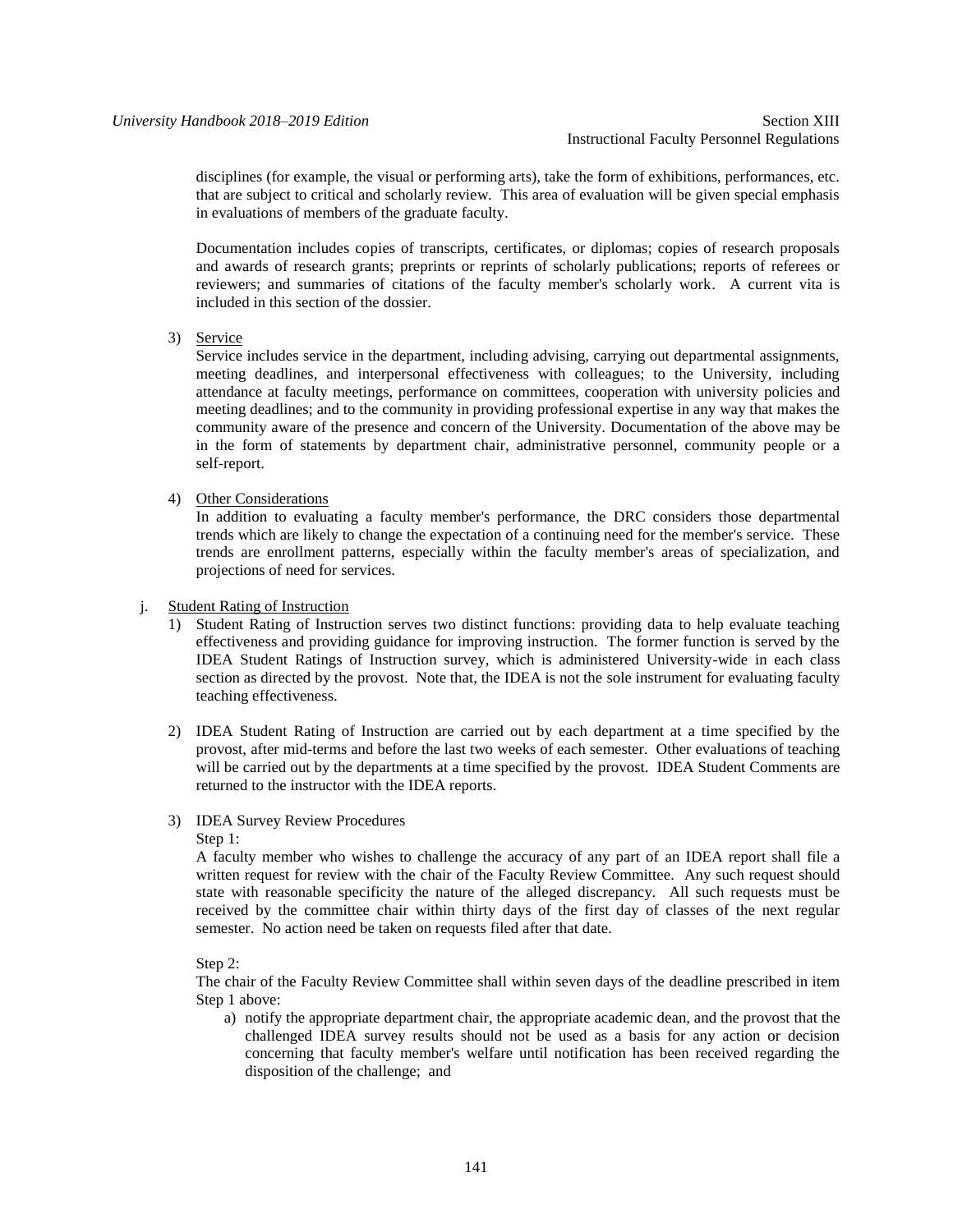- b) appoint three (3) members of the committee to serve as a review team for the particular request. The members of the review team appointed by the chair shall be selected from departments other than the department of the requester; and
- c) acknowledge in writing to the faculty member concerned of the receipt of the request; and advise the faculty member of the membership of the review committee. Notice sent by campus mail to the requester shall be sufficient for this purpose.

In no event shall the requester serve on the committee appointed to review the request.

# Step 3:

The review team shall schedule a meeting date with the requester to review any alleged discrepancies within fourteen (14) days of its appointment. At least ten (10) days advance notice shall be given the requester of the meeting date. Notice sent to the requester by campus mail shall be sufficient for this purpose. At the meeting so scheduled, the review team shall be available to answer any questions regarding the formulation of the report.

# Step 4:

It will then be the responsibility of the review team to investigate the accuracy of the IDEA report. Should any discrepancy be discovered it shall be the responsibility of the review team to determine the effect, if any, that said discrepancy has or might have upon the requester's report.

# Step 5:

It shall be the responsibility of the review team to prepare and submit to the chair of the Faculty Review Committee, within fourteen (14) days of the review meeting, a statement of the finding and any recommended action to be taken. A copy of this report shall be sent simultaneously to the requester. If the opinion of the review team states that a discrepancy does exist, the team's findings shall include therein a statement regarding the effect that said discrepancy has or might have upon the particular evaluation together with the recommended action to be taken.

# Step 6:

The Faculty Review Committee shall, by majority vote, either accept or reject the team's findings no sooner than seven (7) days and no later than fourteen (14) days after its submission to the chair. A copy of the committee's decision shall be sent to the requester, the appropriate department chair and dean, and the provost. Should the committee conclude that a discrepancy does exist, it shall specify in its decision the means by which to correct said discrepancy.

# Step 7:

Should the requester be dissatisfied with the decision of the Faculty Review Committee, the faculty member may file a written appeal, to the provost. Should an appeal reach this stage, it will be with the understanding that in no event shall the requester have access to any original data. The provost will act on any such appeal within thirty (30) days of its receipt.

# Step 8:

Should the FRC, its chair, and/or Review Team fail to meet the responsibilities detailed above, the provost shall, by such means as the provost deems most appropriate to the circumstances, decide and rule upon all aspects of the challenge in question - such decision to be rendered within ninety (90) days of the date on which the provost determines in writing that the responsibility has not been met.

4) The IDEA Student Ratings of Instruction report and the original electronic comments of participating students shall be kept for five years by the Office of the Provost as they have potential relevance to an appeals process: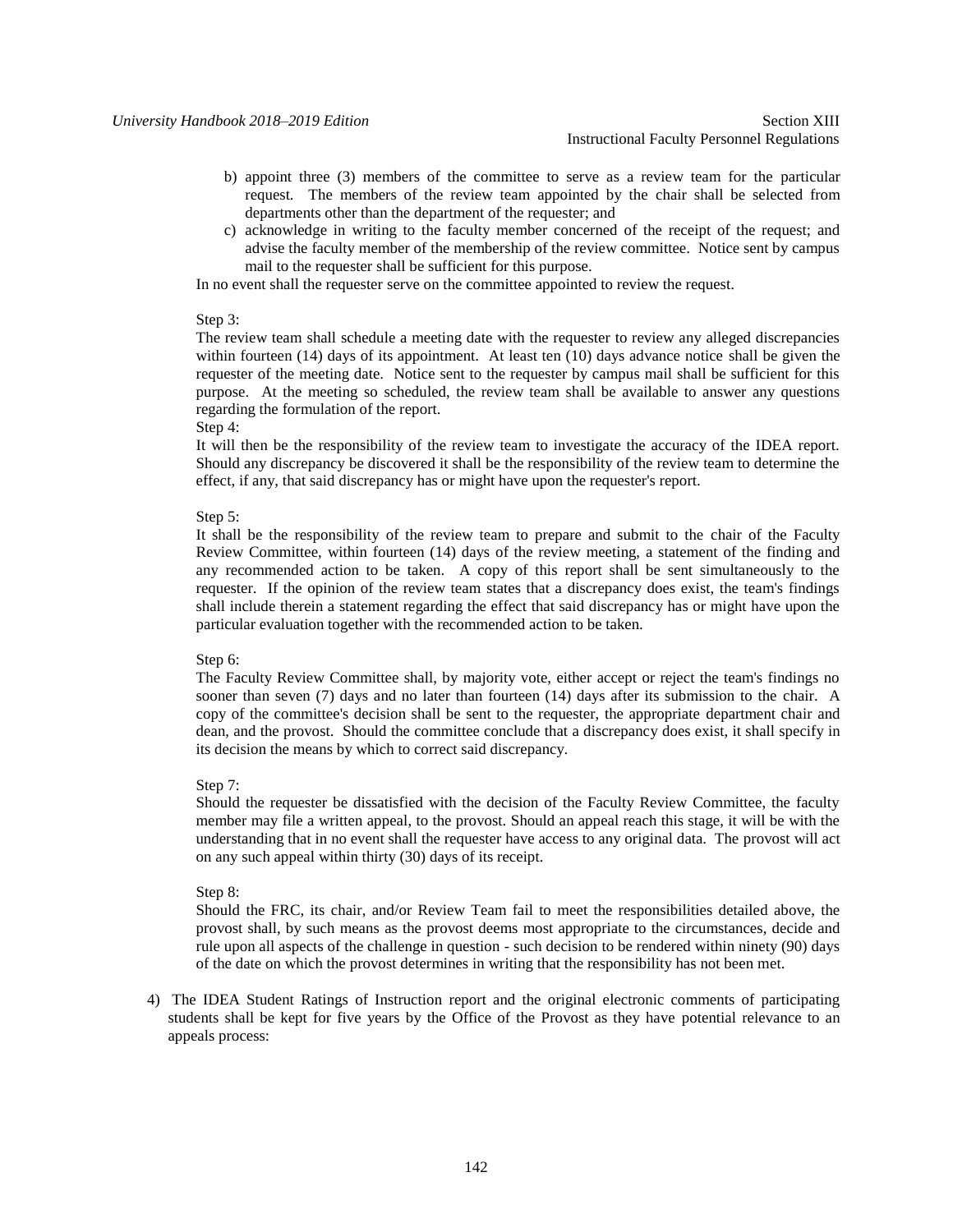# Instructional Faculty Personnel Regulations

- Step 1. Written challenge initiated by faculty member.\*
- Step 2. The chair of FRC appoints review team with seven days. Requester notified by the chair of FRC of membership of Review teams.\*
- Step 3. Review Team schedules meeting with requester within fourteen days, with ten days' notice of meeting.\*
- Step 4. Review Team investigates accuracy of report.
- Step 5. Review Team reports to the chair of FRC within fourteen days.\*
- Step 6. FRC votes by majority on acceptance or rejection of Review Team's Report no sooner than seven days and no later than fourteen days of its submission to the chair.\*
- Step 7. Written Appeal to the provost is initiated by requester.

\*Dated copy sent at same time to (1) chair of the Faculty Review Committee and (2) provost.

k. Policy for Adjunct Observation and Evaluation

Adjunct faculty are reviewed by department chairs or graduate program coordinators (GPCs) at least once per academic year using the following procedure.

- 1) Each adjunct faculty member who is the instructor of record for a CNU course must undergo peer observation of at least one class session annually. Such observation must take place during the first semester of employment, and then annually thereafter.
- 2) The department chair or GPC may elect to conduct the peer observation or appoint a departmental colleague. Ideally the peer observer would be a tenured or long-term faculty member. Since expertise and instructional skill is of paramount importance, a renewable-term faculty member may conduct peer observations if he or she has five years of teaching experience, at least two of which have been served at CNU.
- 3) The peer observer and the adjunct faculty member must agree upon the date of the classroom visit in advance.
- 4) Following the visit, the observer fills out the *Adjunct Classroom Evaluation Form* maintained by the relevant college or, for a graduate program, by the director of graduate studies (facultyresources.cnu.edu). The observer submits the form to the department chair or GPC.
- 5) The department chair or GPC uses the completed *Adjunct Classroom Evaluation Form* and the results of the IDEA student survey to compose a brief (one- or two-paragraph) evaluation of the adjunct's overall work. This evaluation should be informed by the observation and other metrics and should include a copy of the relevant IDEA report. The department retains a copy of the evaluation and sends a copy to the Dean's or Graduate Studies' Office by the first week of the following semester.
- 6) The dean's or graduate studies' office will be the main repository for purposes of audit. Upon request, deans may be required to provide such forms to the Provost's Office for SACSCOC reaccreditation reports.
- 7) The chair or GPC reviews the evaluation completed in step 5 with the adjunct faculty member, who may be continuing with the University. The chair may share all, part, or none of the initial observation with the adjunct. The evaluation and review should be formative. However, the review also confirms that instruction is occurring at a high level of quality.
- 8) While preparing an adjunct contract in subsequent semesters, the dean or director of graduate studies will review the employee's file and notify the chair or GPC if a review is needed during the contract period.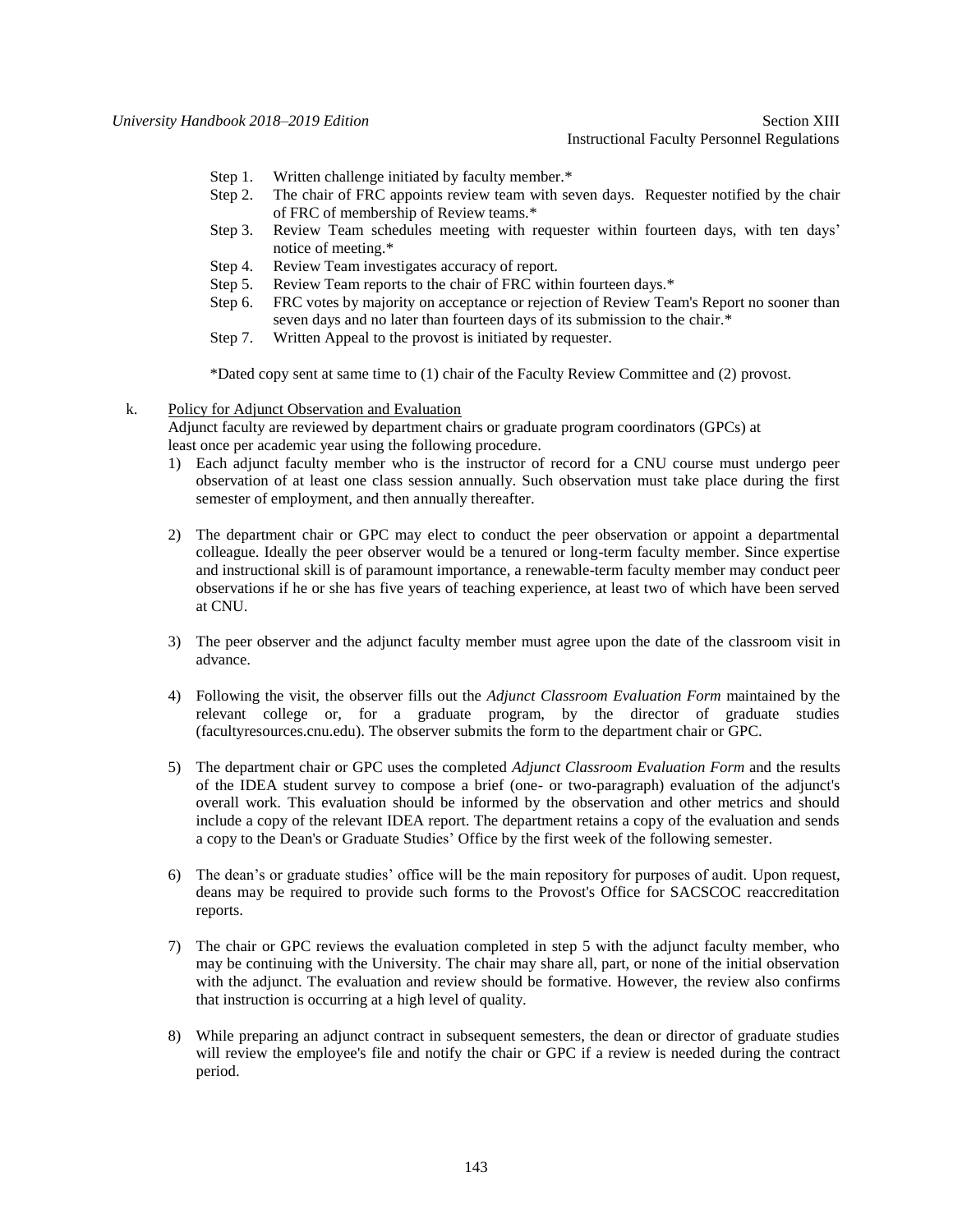- 9. Termination of Appointments
	- a. Tenured Faculty Appointments
		- The employment of a faculty member with a tenured appointment may be terminated at any time as a consequence of:
		- 1) retirement;
		- 2) resignation;
		- 3) failure of the faculty member to execute and return a new employment contract within the time period specified by the University, such failure to be deemed a voluntary resignation;
		- 4) physical or mental incapacity;
		- 5) financial exigency as declared by the Board of Visitors;
		- 6) non continuance of positions compensated by wages;
		- 7) elimination or reduction of a program, department, or college/school;
		- 8) declaration of an emergency, as made by specified Board resolution;
		- 9) dismissal for one or more of the following causes:
			- a) incompetence in one or more areas of assigned responsibilities;
			- b) continuing neglect of duty in one or more areas of assigned job responsibilities;
			- c) academic misconduct in one or more areas of teaching, research, public service, or administration;
			- d) physical or mental incapacity in one or more areas of assigned job responsibilities;
			- e) fraud or falsification of official documents, credentials, or experience;
			- f) violation of Board policies;
			- g) violation of the terms of the employment contract;
			- h) violation of the rights and freedom of students, Board members, or employees of the University; and
			- i) conviction of a felony after initial employment.

# b. Non-Tenured Faculty Appointments

1) General

There are seven (7) types of instructional faculty appointments other than tenured appointments:

- a) part-time;
- b) temporary;
- c) restricted;
- d) probationary;
- e) terminal;
- f) adjunct; and
- g) sponsored research.

Each of these instructional faculty appointments is for the term specified in the employment contract and terminates automatically at its expiration date, subject to the right of tenured faculty members only to be offered new employment contracts for the succeeding academic year and the right of faculty members holding probationary appointment to receive reasonable notice in the event they are not to be offered new employment contracts. The University is not obligated to show cause when a nontenured faculty member is not offered a new employment contract.

2) Probationary Faculty Appointments- Reasonable Notice

Although a new appointment may be made for probationary faculty members in writing at the University's discretion, the University is not obliged to show cause or state reasons when no new appointment is made. When hired at the assistant professor rank, all probationary faculty are offered three-year contracts that include a terminal year in case of non-reappointment. When hired at the associate or professor rank, probationary faculty are offered a single four-year contract, with the tenure review scheduled in the third year. The fourth year serves as a terminal year in a negative tenure decision; a positive decision voids the fourth year as the faculty member begins tenured status in the fourth year.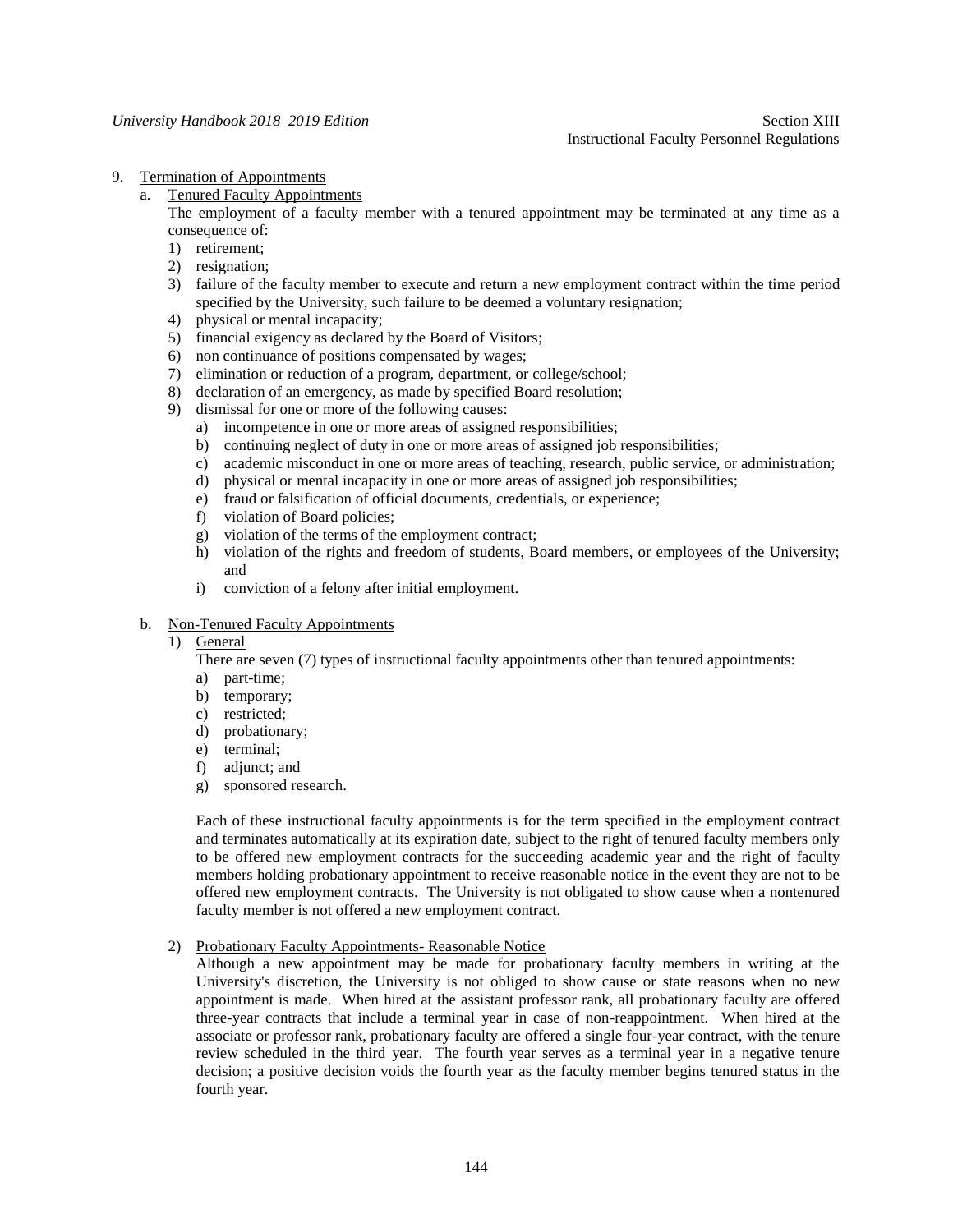## 3) Termination within a term of employment

- Employment of a faculty member with a nontenured faculty appointment may be terminated at any time as a consequence of the circumstances under which a tenured faculty member may be terminated at any time (see index: termination of non-tenured appointments).
- c. Procedures for Termination Due to Financial Exigency and Elimination or Reduction of a Program, Department, or College/School

For faculty members with tenured faculty appointments and for faculty members with other than faculty tenured appointments within the term of their contract, terminations may be made as a result of financial exigency or elimination or reduction of a program, department, or college/school. For such terminations the following procedures are to be followed whenever reasonably possible and with reasonable timetables established for steps (1) through (7) as determined by the provost. In the event a step is not completed on schedule, that step is omitted and the next step is begun.

- 1) The Faculty Hearing Committee (FHC) is notified by the president or the president's designee that one or more terminations are being considered in accordance with the provisions of this subsection.
- 2) Within two calendar weeks of the date of the presidential notification, the provost presents to and discusses with the FHC all information pertinent to the possible termination(s).
- 3) The FHC considers the information, formulates written recommendations concerning the proposed termination(s), and forwards its recommendations to the provost within four calendar weeks of the presidential notification. In formulating its recommendations, the FHC may request additional relevant information and call upon other members of the University for advice.
- 4) If, after reviewing the FHC's recommendation, the provost decides to continue the termination process, then the provost notifies, in writing, within seven calendar weeks of the presidential notification, those individuals immediately affected, specifying the reason(s) for the termination. A copy of the FHC's written recommendations accompanies this notification. Should the provost decide not to continue the termination process, those individuals who would have been affected are notified and the process terminates at this point.
- 5) Following receipt of the provost's recommendation, the president decides whether the termination(s) being considered will be carried out. If the president's decision is not to recommend termination to the Board of Visitors, the termination procedure ends. If the decision is to proceed with the termination(s), the president prepares a resolution of termination for presentation to the Board of Visitors. Termination results from passage of the resolution by the Board and becomes operative on the date specified in the resolution. Notification by certified mail is made by the president or the president's designee to the last known address of the terminated faculty member.
- 6) The Board of Visitors, at its discretion, may hold a hearing upon the written request of the affected faculty member(s). A request for a hearing must be filed within ten (10) calendar days of the certified mailing date of the president's notification of intent to present a resolution of termination to the Board. Absent such written request, all hearing rights are waived.
- 7) The University's grievance procedures do not apply to decisions concerning or resulting in termination under this section.
- 8) Order of Consideration of Positions
	- a) The order in which positions are normally considered for termination is:
		- (1) part-time;
		- (2) temporary;
		- (3) terminal;
		- (4) restricted in order of rank: instructor, lecturer, senior lecturer, master lecturer;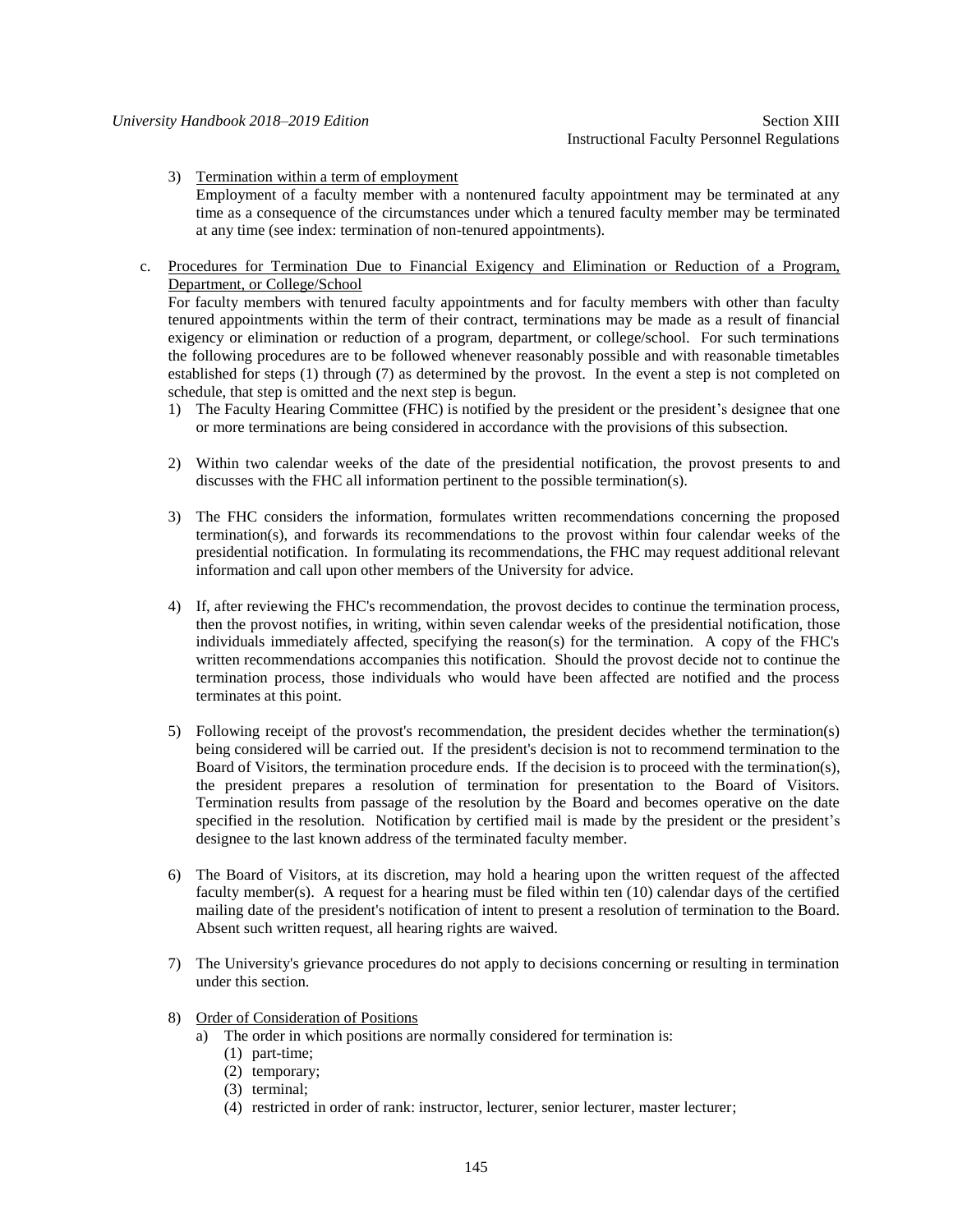- (5) probationary; and
- (6) tenured.

However, in all cases, the order of termination must be consistent with the academic needs of the department(s) in which reduction is made as determined by the provost, with the approval of the president.

- b) If a decision involves more faculty members holding like appointment that are to be considered for termination, discrimination among such members is based upon the results of the evaluations of these members for the past six years and other relevant documented evidence.
- d. Procedures for Termination Due to Physical or Mental Incapacity

Termination for physical incapacity under section XII.9.a.4) or section XII.9.a.9)d) is based upon evidence that the faculty member will be unable to meet the faculty member's responsibilities for a period exceeding that covered by existing university regulations on leaves of absence for illness or other disability. Appropriate evidence of physical or mental incapacity is required. In considering termination of a faculty member under this subsection, the University will comply with applicable law(s) protecting the employment interests of handicapped individuals. If medical evidence establishes that the incapacity is likely to be temporary in nature, the University, as an alternative to termination, may, at its discretion, extend the leave period, with or without pay, for a reasonable period of time beyond its normal expiration. If the University initiates termination proceedings for physical or mental incapacity, the faculty member has access to the procedures for dismissal due to termination for cause set forth herein.

- e. Procedures for Termination due to Dismissal for Cause
	- 1) Preliminary Proceedings

When reason arises to question the fitness of a tenured faculty member or one whose nontenured appointment has not expired, the provost of the University, in consultation with the faculty member's dean, decides whether formal dismissal proceedings shall be initiated or whether some lesser sanction shall be imposed. If the provost concludes that formal dismissal proceedings are appropriate, the provost shall prepare and communicate to the faculty member a statement of charges, with reasonable particulars. This communication shall also advise the faculty member that, if the faculty member so requests, a hearing shall be conducted by a faculty committee. If within seven (7) calendar days of receipt of the statement of charges, the faculty member does not so request in writing to the provost or the provost's designee, the hearing is waived.

If the faculty member does wish a hearing, the faculty member's written response to the provost's notification should include an answer to the charges upon which the hearing will proceed. The hearing shall be conducted in accordance with the procedure outlined in Sec. XII. 9.e.2.b-f. If the faculty member waives a hearing, the provost shall forward a recommendation to the president that the faculty member be dismissed. The faculty member may submit objections to this recommendation within five (5) calendar days. The president shall decide whether dismissal is appropriate in accordance with the Sec. XII. 9.e.2.f.

(Note: In this and all other steps in the formal dismissal procedure, if the day on which an act is to be done falls on a Saturday, Sunday, or University holiday, the next regular business day becomes the operative date.)

- 2) Formal Dismissal Procedures and Information
	- a) Faculty Dismissal Hearing Panel (DHP)

The Faculty Dismissal Hearing Panel (DHP) hears dismissal cases and advises the president on dismissals. The DHP consists of five (5) members of the Faculty Hearing Committee not previously concerned with the case who are selected by lot by the FHC chair. The provost and the faculty member are each allowed one peremptory challenge to the resulting membership on the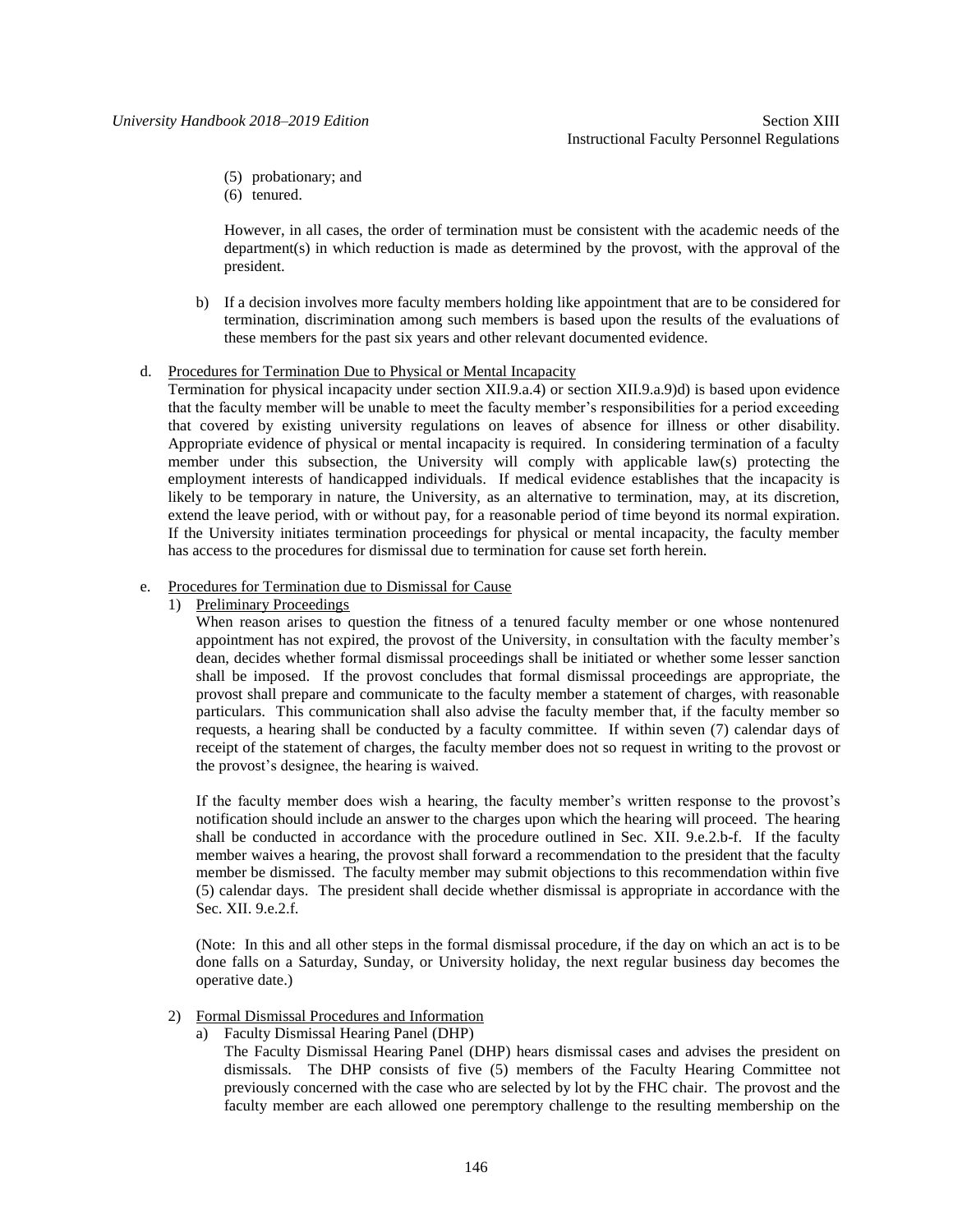DHP, and each is allowed one additional challenge for cause. Rulings on challenges for cause are made by the unchallenged members of the DHP, a majority being required to sustain a challenge for cause. Replacement of any member of the DHP excluded from service is by lot from among the remaining members of the FHC. If this process does not yield five (5) members eligible to serve on the DHP, the remaining places on the panel shall be filled by tenured faculty members not previously concerned with the case selected randomly from the roster of full-time instructional faculty. Once empaneled, the DHP elects one of its members as chair.

b) Notice of Hearing

If the faculty member has made a timely request for a hearing, the DHP, within three (3) working days of being empaneled, establishes a time, date, and place for the hearing and so notifies the faculty member, the president, and the provost at least ten (10) calendar days before the hearing date.

c) Pre-Hearing Conferences

The DHP chair may initiate pre- hearing conferences with the DHP, the provost, and the faculty member for the purpose(s) of:

- (1) establishing relevant facts which are not in dispute;
- (2) exchanging and providing to the DHP copies of documentary or other evidence;
- (3) clarifying the grounds upon which dismissal is being sought and the responsive answer of the faculty member; and
- (4) achieving such other objectives as will make the hearing fair, effective, and expeditious.
- d) Hearing
	- (1) The formal hearing shall commence within twenty (20) calendar days from the date the DHP is empaneled. However, this period may be extended for a reasonable additional time at the discretion of the president if, in the president's judgment, commencing the hearing within this period would create undue hardship for a party to the proceeding or a member of the DHP or unreasonably interfere with the ordinary operation of the University.
	- (2) The faculty member has the right to be present at the hearing to present arguments and evidence against the charges and/or may submit written documentation in the faculty member's defense. During the hearing procedures, the faculty member and the provost will be permitted to have an academic adviser and/or counsel present.
	- (3) At the request of either party, one representative of each of one or more educational/professional associations may attend the proceedings as observers.
	- (4) A record of the hearing will be made and a copy made available to the faculty member at no charge.
	- (5) The recommendation of the DHP will be limited to addressing the charges which have been brought against the faculty member and will be based upon evidence presented.
	- (6) The faculty member and the provost (including their counsels and advisers) have the right to confront and cross-examine all witnesses present. If a witness cannot or will not appear, the DHP may consider a written, notarized statement for whatever probative value it might have in the absence of an opportunity for cross-examination. The DHP chair will assure in general that witnesses are treated with an order of respect appropriate to an academic hearing and will assure, in particular, that witnesses are not subjected to intimidation through hostile questioning or other means.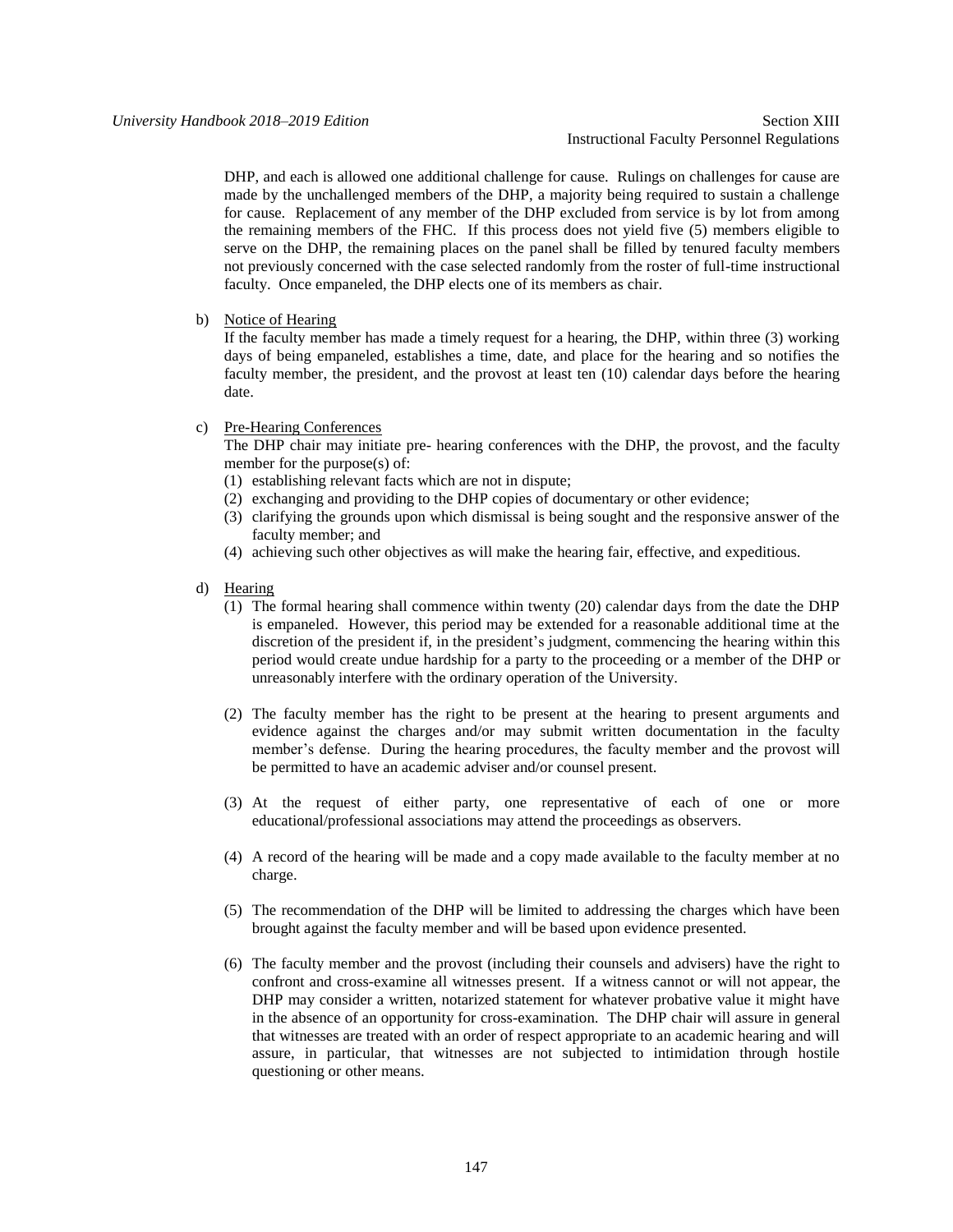- (7) The University administration will cooperate to the extent reasonable under the circumstances with the available documentary and other evidence. Although all witnesses and evidence should be available at the time set for the hearing, in extraordinary circumstances, the chair of the DHP may grant brief and reasonable adjournments, not to exceed two (2) working days, to prevent substantial prejudice to either party.
- (8) In a hearing on charges of incompetence, the testimony may include that of qualified faculty members from this or other institutions of higher learning.
- (9) The DHP is not bound by strict legal rules of evidence, discovery, or procedure and may consider any evidence, which is of probative value in formulating its recommendation concerning the dismissal. Deviation from these procedures is not grounds for reconsideration or reversal of the DHP's recommendation so long as the faculty member has received a fundamentally fair hearing and neither the faculty member nor the University has been unduly prejudiced as a result of technical error in the proceedings.
- (10) The chair of the DHP rules on all questions of procedure and is responsible for conducting the hearing as expeditiously as possible without undue prejudice to the parties.
- (11) When the DHP has heard the testimony and received the evidence on the dismissal charges, the hearing terminates. Deliberations of the DHP after the close of the hearing are in private conference.
- e) Recommendation of the DHP
	- (1) The DHP submits its judgment on each specific charge and its recommendation of dismissal or no dismissal to the president within thirty (30) days of being empaneled, unless the president, at the president's discretion, extends the time period for good cause. For the recommendation of the DHP to be considered by the president, it must be submitted within the authorized time. The DHP is dissolved at the end of the time or at the end of submission of its recommendation, whichever comes first. The hearing record and all evidence are forwarded to the president.
	- (2) The recommendation of the DHP must be supported by a majority of its members. Any member of the DHP who disagrees with the majority recommendation may prepare a minority report, which will be attached to the DHP recommendation submitted to the president.
	- (3) The president sends a copy of the DHP's recommendation and minority report, if any, to the faculty member and to the provost. Any claim that the DHP recommendation or any previous aspect of the dismissal proceedings has been affected by prejudicial impropriety or unlawful discrimination must be presented in writing with specificity for the president's consideration within five (5) calendar days of receipt from the president of a copy of the DHP recommendation.
- f) Decision by the President

If the president decides that dismissal is appropriate, the president prepares a letter of dismissal and notifies the faculty member or the faculty member's representative of the president's decision by sending this letter by certified mail to the last known address. This letter will advise the dismissed faculty member of the faculty member's right to appeal, the dismissal by requesting of the president, in writing within thirty (30) days of the date of posting of the president's letter of dismissal, a hearing by the Board of Visitors. If no timely request for a Board hearing is made, the hearing right is waived.

g) Appeal to the Board of Visitors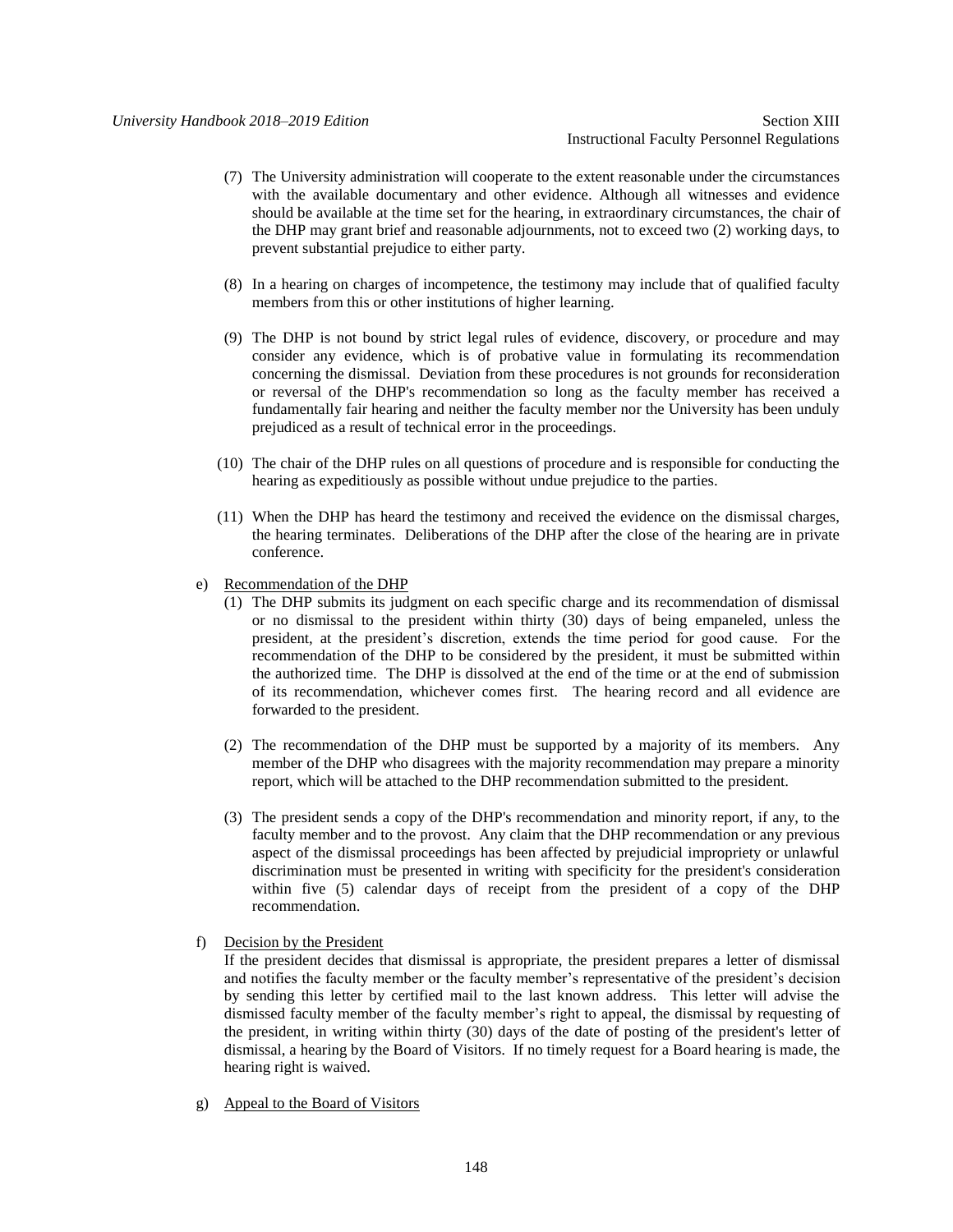In the event that a timely request for a Board hearing is made, the president shall so notify the rector of the board; and the rector will establish the time, date, and place for the hearing and will notify the appropriate parties accordingly. The Board may proceed in whatever manner it deems appropriate to provide the dismissed faculty member a reasonable review of the dismissal action.

# h) Status of the Faculty Member During Dismissal Proceedings

During dismissal proceedings a faculty member may be suspended or assigned other duties in lieu of suspension at the discretion of the president. Such suspension or reassignment may occur at any time after reason has arisen to question the fitness of the faculty member. If, in the opinion of the president, the presence of a suspended faculty member on campus would present a threat to property or persons or disrupt any of the University's operations, the president may bar the faculty member from all or part of the University buildings and grounds. Any person so barred may request permission to return to campus to retrieve personal property while accompanied by a University official designated by the president. Salary continues during the period of suspension; however, no salary will be paid for periods of time during which a suspended faculty member is employed elsewhere or is self-employed in a substantially full-time capacity.

# i) Confidentiality

Dismissal proceedings are considered confidential, and publicity or public statements are avoided unless authorized by the Dismissal Hearing Panel in order to gather information before or during its hearing.

# J) Discontinuance of Compensation

The compensation of any faculty member, tenured or non tenured, who is dismissed under this section will be discontinued as of the date of posting of the president's letter of dismissal. If the faculty member timely requests a Board hearing, and as a result of such hearing the dismissal decision is reversed, the faculty member will be compensated for the time period between posting of the president's letter of dismissal and any subsequent reversal of the dismissal decision.

# k) Suspension of Notice of Termination/Employment Schedules

The schedules for notice of termination or intent to offer new employment contracts are not applicable to the affected faculty member during dismissal proceedings.

If, during the course of dismissal proceedings, an operative notification date passes without the University's offering an employment contract or giving notice that no employment contract will be offered for the following academic year, the affected faculty member does not thereby automatically become entitled to be offered further employment or compensation.

If the proceedings result in a decision not to dismiss, the faculty member will be entitled to whatever employment considerations the faculty member would have received in the absence of the dismissal proceedings.

# l) Caveat to Nontenured Faculty Members

The procedural due process described in this section applies only to tenured faculty members and to non tenured faculty members whose dismissal is sought for stated cause during the term of a non tenured appointment. The existence of these procedures should not be construed by non tenured faculty members as limitation on the University's right to decline, without stating reasons, to offer new employment beyond the expiration of the non tenured appointment.

m) The grievance procedures provided below are neither applicable to the dismissal process nor available to faculty who have been dismissed.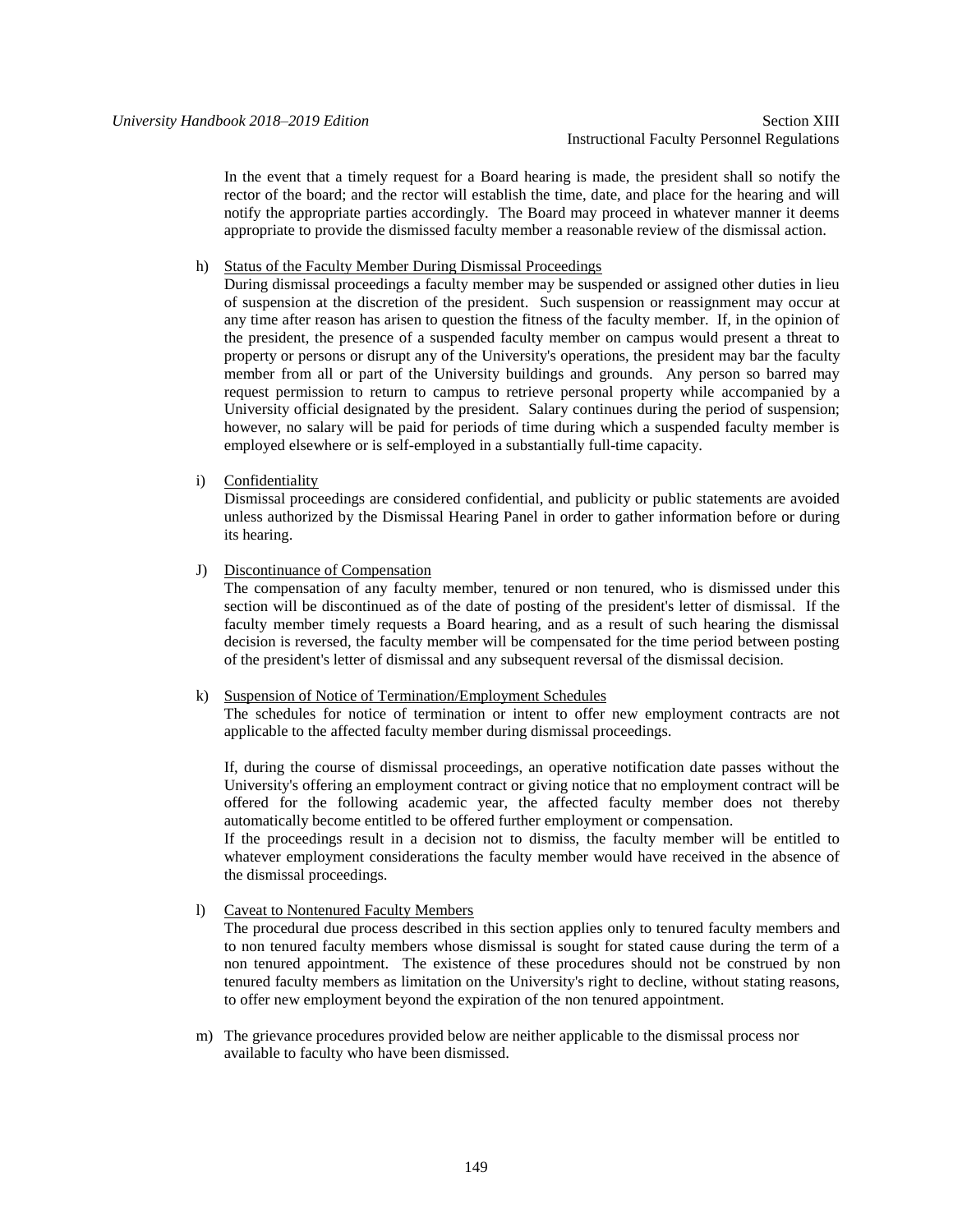# 10. Faculty Grievance Procedures

A grievance is an allegation by a faculty member that the faculty member has suffered direct material or professional injury as a result of a decision or action by an administrative officer of the University or a colleague that either misinterprets or misapplies existing policy, regulation, or law. The redress sought must be of a nature the University has the authority to provide. The grievance process is not intended to provide a means for challenging the merits of a lawfully promulgated policy or regulation or for reviewing the merits of a decision or action without substantial evidence that applicable policy, regulation, or law has been violated to the detriment of the grievant. For a grievance to be properly considered, therefore, the grievant must clearly identify: 1) the decision or action in question; 2) the policy, regulation, or law allegedly misinterpreted or misapplied; 3) the facts supporting the allegation; and 4) the redress sought.

Termination of appointments and questions concerning salary, wages or other compensation are not grievable matters under this section (Faculty Grievances Procedures).

a. Informal Grievance Procedures

The grievant presents to the person who made the decision or took the action in question a written request for reconsideration in light of the criteria for a proper grievance as set forth above. This request must be made within fifteen (15) calendar days of notification of the decision or action.

- b. Formal Grievance Procedures
	- 1) If the grievance has not been resolved through the informal procedures to the satisfaction of the grievant, the grievant may petition the Faculty Grievance and Hearing Committee for consideration of the grievance. If a petition is not filed with the Faculty Grievance and Hearing Committee (FGHC) within fifteen (15) calendar days after notification of failure of the grievance to be resolved informally, the grievance is terminated without recourse. The petition is directed to the chair of the FGHC and must clearly identify, in writing: 1) the decision or action in question and the person against whom the grievance is being filed; 2) the policy, regulation, or law allegedly misinterpreted or misapplied; 3) the facts supporting the allegation; and 4) the redress sought.
	- 2) The chair of the FGHC acknowledges in writing to the grievant and the person against whom the grievance has been filed receipt of the petition within three (3) working days of receipt.
	- 3) The chair of the FGHC may then call upon other members of the FGHC or the University community to assure that the petition has been timely filed and contains grievable matters and that the Informal Grievance Procedures have been completed.

Only if these requirements are met is a grievance properly before the FGHC. The chair of the FGHC notifies the petitioner of the acceptance or rejection of the petition; this determination should normally be determined within one week. If the grievance petition is rejected, the reason for rejection is stated in the notification, which is also reported to the Committee members at that time.

- 4) If the grievance is properly before the FGHC and remains unresolved, the chair selects, by lot from among the membership of the FGHC, a Faculty Grievance Panel (FGP) consisting of three members. If any member of the FGP is a member of the department of the faculty member filing the grievance or if the FGP member feels that he or she has a conflict of interest, that member must state that and be removed from the panel and another committee member will be chosen by lot. The party defending against the grievance and the grievant are, in turn, allowed one (1) peremptory challenge to the membership of the panel, and each party is allowed one (1) additional challenge for cause. Challenges for cause are decided by the unchallenged members of the FGHC, and replacement of any member excluded from the panel is by lot from among the remaining members of the FGHC. The FGP elects one of its empaneled members to chair the panel.
- 5) The chair of the FGP arranges with the concerned parties the time(s), date(s), and place(s) of meetings(s) to consider the matters alleged in the grievance. The panel seeks initially, through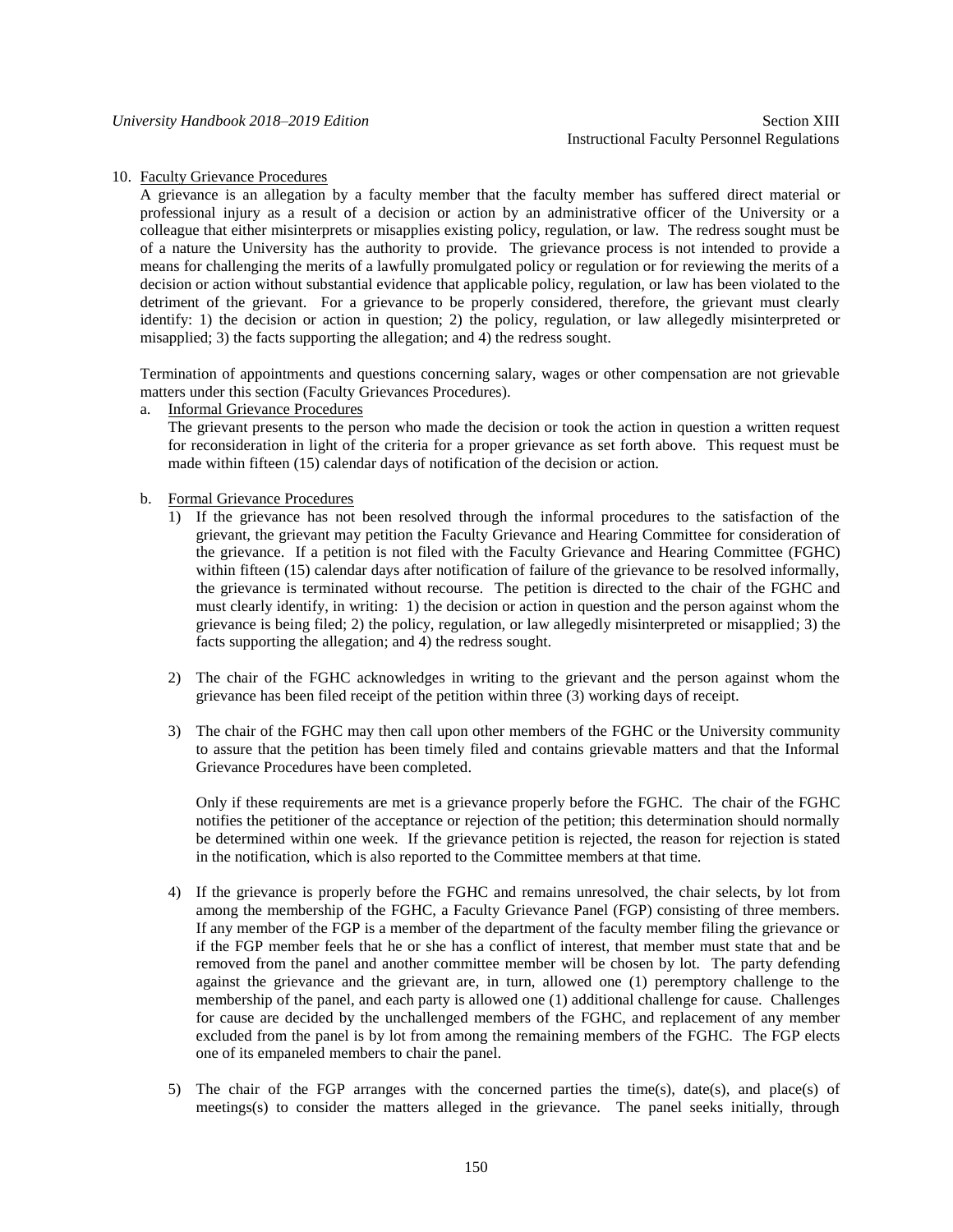informal discussions, to assist the parties in reaching a resolution. If, however, resolution cannot be reached through informal discussions, the panel may examine written statements and documents submitted by both parties and interview individuals that may possess information relevant to the grievance. If at any time during its consideration of the grievance a majority of the panel concludes that the petition does not meet the requirement for proper consideration by the FGHC, the panel may recommend to the full FGHC and its chair that acceptance be revoked. Alternatively, the FGP may state such conclusion in its final report.

- 6) The FGP shall complete its operations within thirty (30) calendar days of the date the grievance petition was filed with the FGHC unless the time period is extended under the provisions of subsection 7) below. Within this time period, the FGP submits its signed report and recommendations to the grievant and the party against whom the grievance is directed. The FGP report is also transmitted to the administrative officer immediately above that against whom the grievance was directed or, in the case of a grievance against the president, to the Board of Visitors. The officer receiving the recommendation (or the Board, as appropriate) takes final action and notifies all concerned of that action. Failure by the FGP to transmit its report within the 30-day limit (or extended time period if applicable) dissolves the FGP and refers the case to the president for disposition.
- 7) The time periods set forth in the informal and formal grievance procedures may be extended at the discretion of the president in extraordinary circumstances where adequate consideration of the grievance would be impaired if limited to the time periods established in this section.
- 8) Independent of these grievance procedures, the Board of Visitors may hear appeals, of full-time faculty on decisions of the president on matters of initial employment, promotions, tenure, or terminations other than dismissal at its discretion. In order to request a discretionary Board hearing, a written petition containing the particulars of the grievance and the grounds for seeking reversal of the president's decision must be delivered to the president not later than five (5) working days from the date of notification of the president's decision. The president will promptly transmit the petition to the Board.
- 9) The grievance procedures described in this section are available to a faculty member with regard to a particular decision, action, or recommendation only once. Once the opportunity for recourse through these procedures has passed, or once the processes of this section have been initiated, they cannot be initiated again relative to the same decision, action, or recommendation. Further decisions, actions, or recommendations taken under the provisions of this section are not themselves grievable in any fashion.
- 11. Emeritus Status

Upon retirement, a faculty member who has served with distinction and with at least ten (10) years of service at Christopher Newport University (or seven years at Christopher Newport University if the faculty member has at least 20 years of teaching/research service to academe or professional service and has attained the academic rank of professor) may be awarded the rank of professor emeritus upon nomination and supporting statement of the faculty member's department and dean, the recommendation of the Faculty Senate, the recommendation of the provost and the president, and the approval of the Board of Visitors. Emeritus faculty enjoy many of the rights and privileges of full-time, salaried instructional faculty. Emeritus faculty will be issued an *Emeritus Faculty* **CNU identification card tha**t will enable them to access certain services available to full-time salaried faculty. These include faculty library privileges, access to the Freeman Center and Trieshmann Fitness Center, a cost-free CNU email account, a one-course-per-semester tuition waiver, and standard faculty discounts at the Captain's Locker, Ferguson Center for the Arts, and athletic events, and a cost-free parking decal for on-campus parking.

# 12. Personnel File

Every faculty member has the right to access and review his or her permanent personnel file during normal